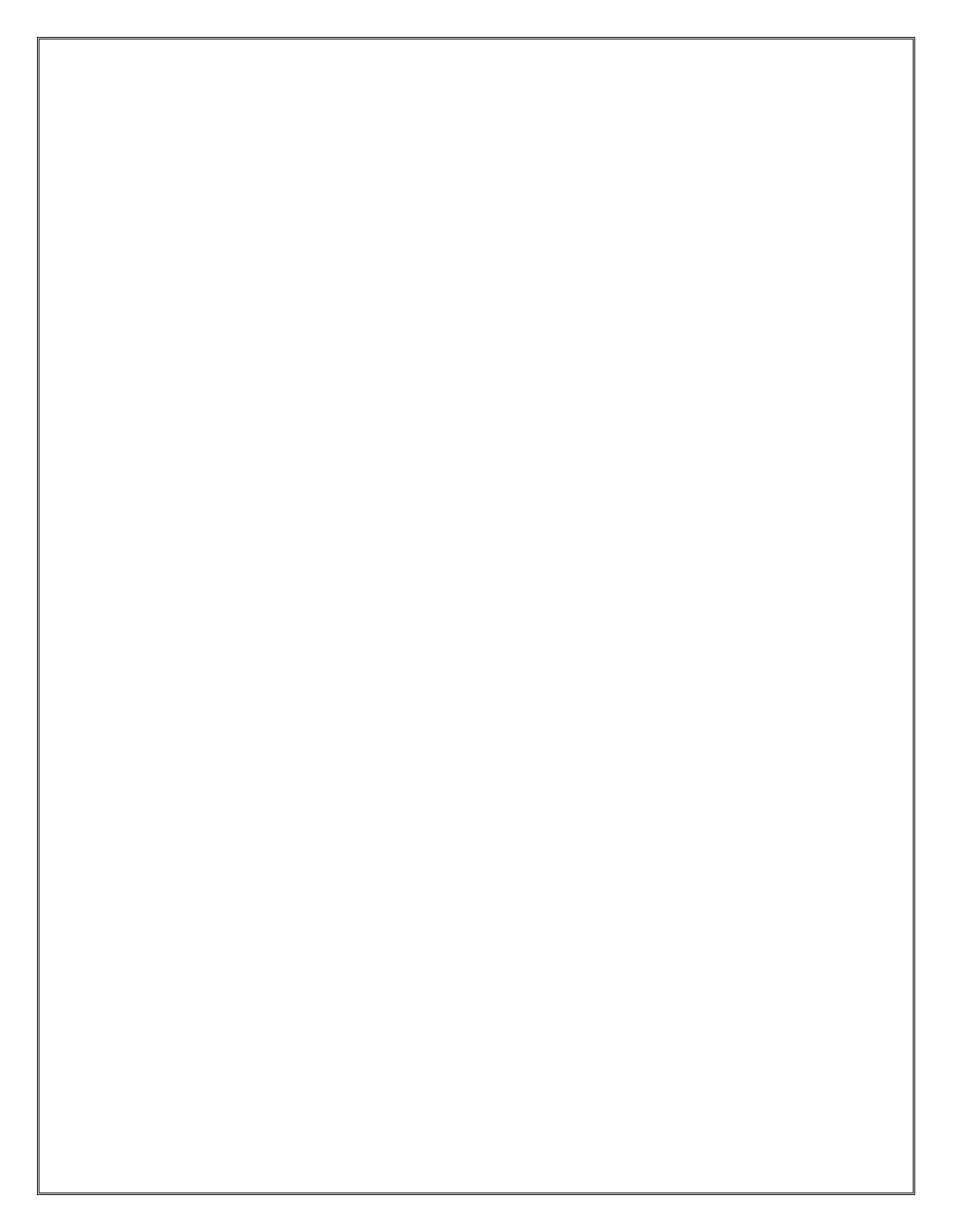### **Table of Contents**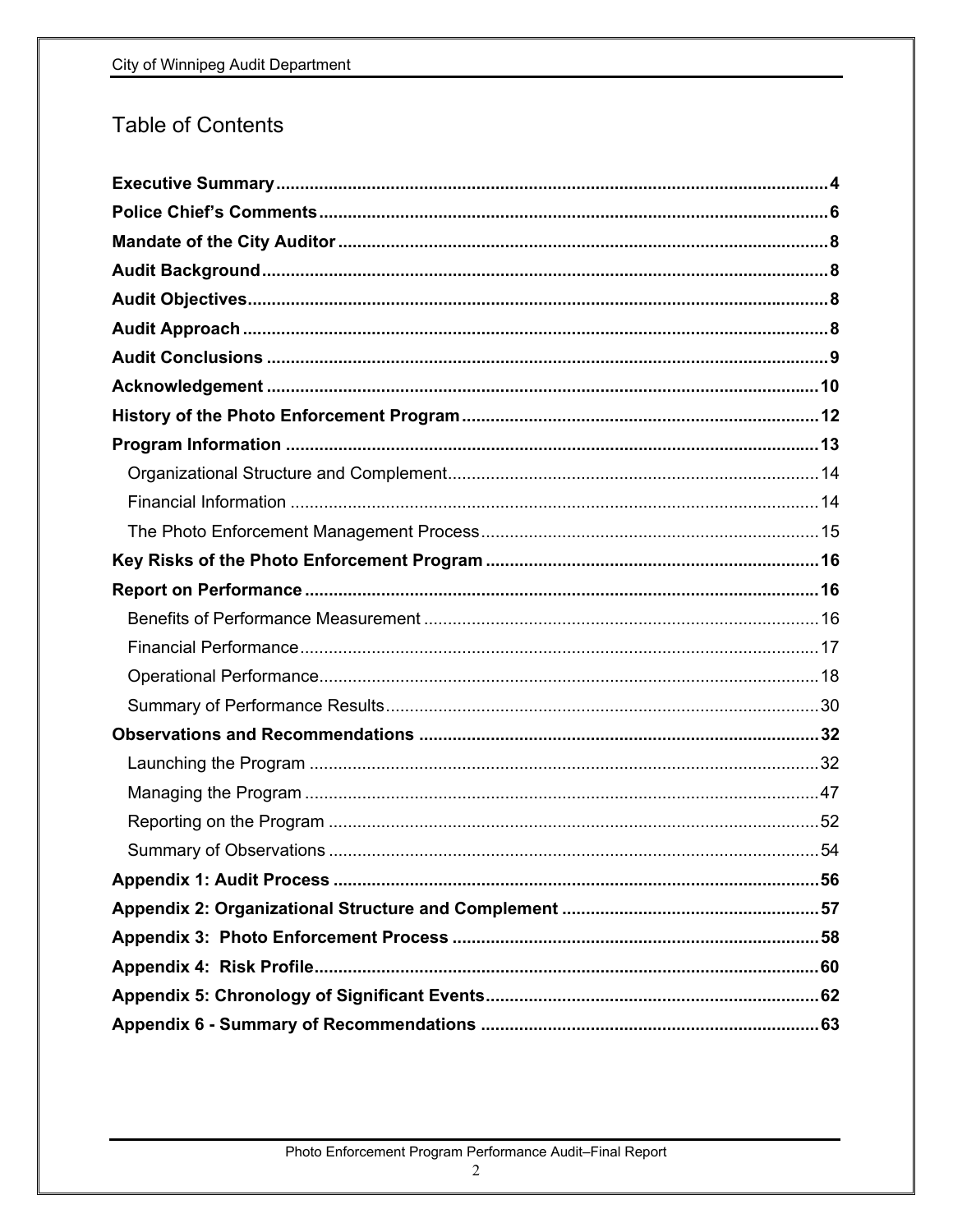#### Photo Enforcement Program Performance Audit–Final Report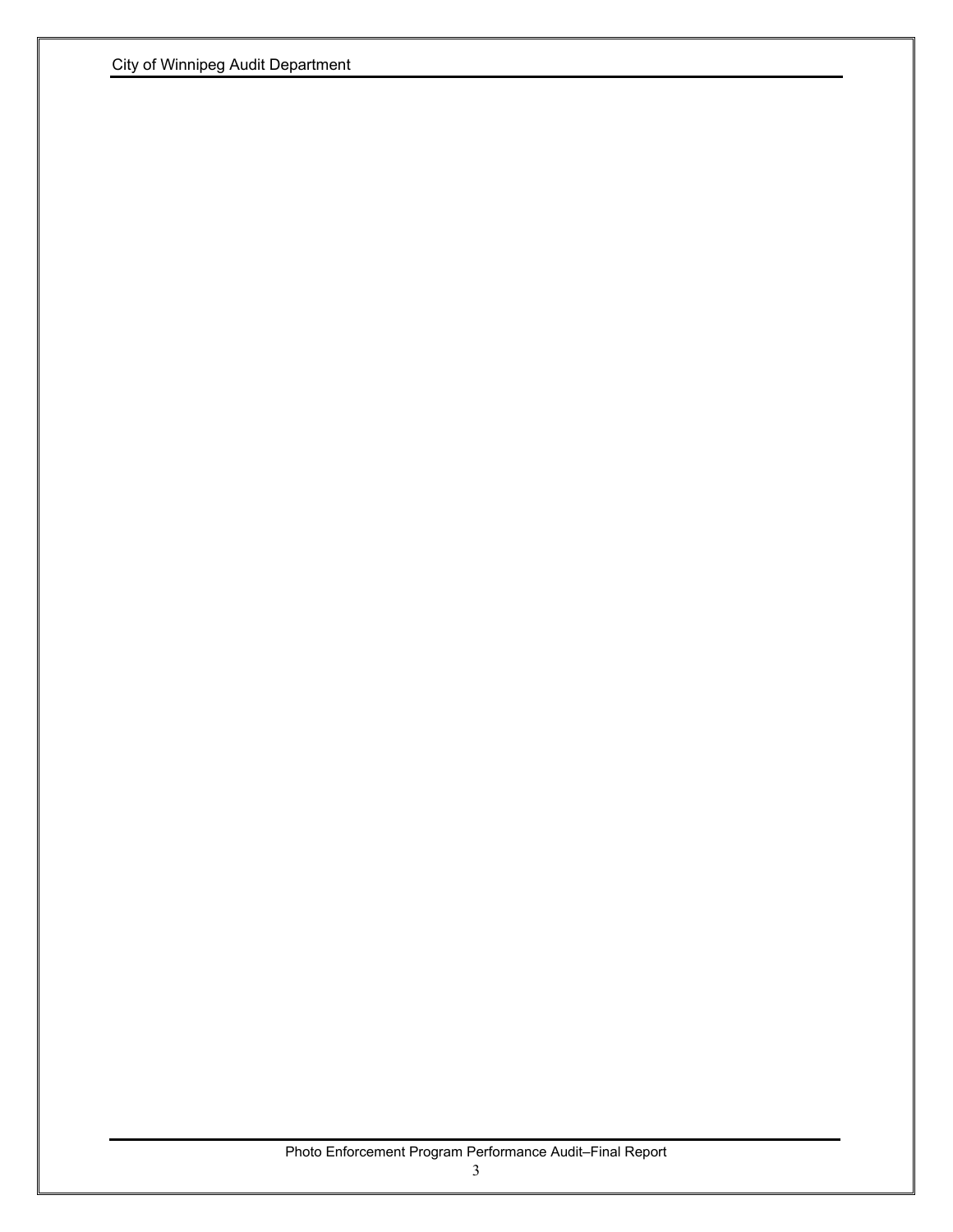### Executive Summary

The City launched the Photo Enforcement Program in late 2002, pursuant to an amendment to *The Highway Traffic* Act. The primary goal of the program is to improve traffic safety through reduction of red light running and speeding violations and collisions and injuries associated with these high risk driving behaviours. While enhanced public safety is the primary goal of the program, financial projections made at inception suggested that the program would also generate significant revenues for the City to help address current budget challenges. Over the first five years of operation, gross revenues were projected to exceed \$95 million with the net revenue to the City expected to be over \$65 million.

An audit of the Photo Enforcement Program was recommended in our *2004-2006 Audit Plan*, which was approved by the Audit Committee in September 2004.

The objectives of the audit were

- To determine if the Photo Enforcement Program is achieving its primary goal of improving public safety.
- To evaluate the financial performance of the program.
- To determine if the program is being managed in an efficient and costeffective manner.
- To evaluate the effectiveness of the risk management and control processes.

The results of our audit work are provided in our *Photo Enforcement Program Review* report under two sections. In our *Report on Performance*, we examine performance information to determine whether we can conclude on operational and financial performance. In our *Observations and Recommendations* section, we analyze available performance information to identify factors that may have contributed to the level of performance.

Where appropriate, we also provide recommendations for improvement to current operations and to processes that may affect similar programs in the future. Results are briefly summarized below.

### *Report on Performance*

### Operational Effectiveness

Survey data indicates that citizens have a high level of acceptance of photo enforcement as a legitimate tool for promoting safe driving. Operational processes seem to be working well and are efficient. The WPS has reported preliminary data that demonstrates a positive impact on public safety by reducing speeding at monitored sites. A similar trend in red light offences has not yet been demonstrated.

After two years of operation, it is too early to expect the Photo Enforcement Program to have achieved its long-term goal of reducing collisions and injuries. Information gathered from two sources on the number of collisions at monitored intersections is not consistent and would lead to contradictory conclusions. A comparison of activity between monitored and non-monitored sites is required, along with a detailed analysis of available collision and injury data. As the program matures, better performance information needs to be gathered and analyzed to provide evidence that the program has achieved its intended longterm outcomes.

### Financial Performance

The Photo Enforcement Program resulted in a net benefit to the City of \$1,802,266 for 2003/2004. At the same time, the program has not achieved the financial results anticipated at inception. While the expenditure side has remained relatively static, revenues have failed to meet both original and revised projections. By the end of 2004, gross revenues fell short of initial projections by over \$18 million: the gap was approximately \$6 million in 2003 and \$12 million in 2004.

Based on experience to date, the shortfall in anticipated revenue might reach \$49 million dollars over five years. The primary reason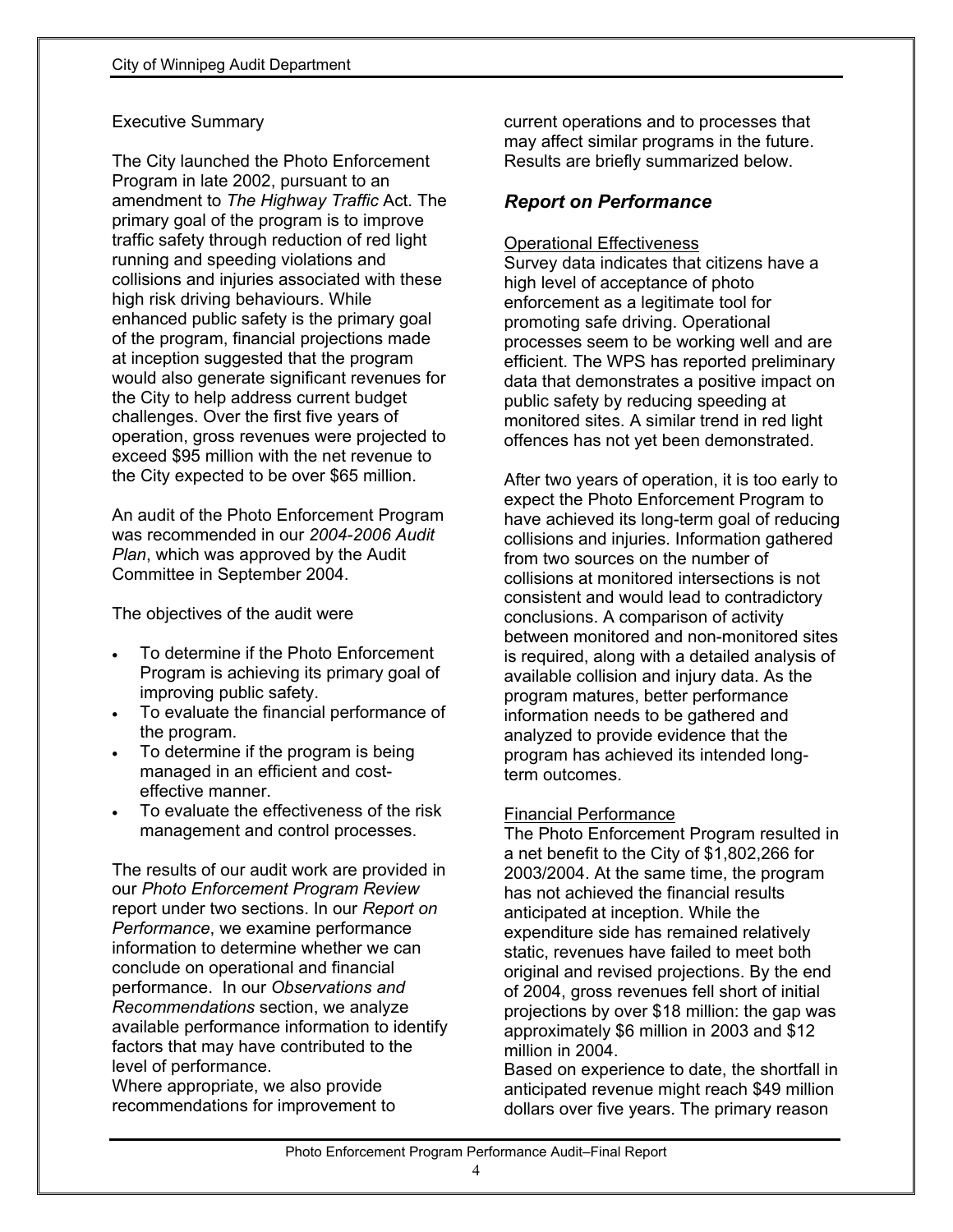for the shortfall is the significantly lower number of offence notices issued than anticipated in launching the program.

### *Observations and Recommendations*

In this section, we looked at the program from three perspectives: *Launching the Program, Managing the Program*, and *Reporting on the Program*.

In launching the program, we found that a lack of due diligence in the procurement process led to misleading and unsubstantiated information going forward to the Award Authority, City Council. The WPS Contract Administrator did not identify and address all significant risks associated with the procurement process. Materials Management Branch and Legal Services did not always provide appropriate advice to support the Contract Administrator and ensure that the City's interests were protected. In some cases, where advice was provided, it was not accepted. The level of oversight provided by Corporate Finance was inadequate given the financial significance of the proposed contract.

The weaknesses in the procurement process ultimately resulted in revenue projections that were unrealistic and a contract for the primary contractor that does not appear to be reasonably priced and adequate to protect the City's interests. The portion of the contract related to processing costs is significantly higher than a contract for similar services delivered to the City of Edmonton by the same vendor at the time of the procurement. We have not been provided with an explanation that justifies the large variation in price. In addition, the contract does not contain a clause that would allow the City to reduce costs except through mutual agreement. We have made several recommendations to improve the procurement process for significant contracts in the future.

We also found that on-going management of the program by the WPS has focused on operational performance. Because the

contract was fixed, the cost of the program has received little attention from either the WPS or Corporate Finance. When it became clear that violation volumes were significantly less than projected, in addition to revising revenue estimates, we believe action should have been initiated to review the program's expenditures. Processing costs incurred by 2004, on a cost per offence notice basis, were more than double the original estimates.

The cost, on a fee per offence notice basis, is also more that 200% of the program cost for Edmonton, a city which employs the same contractor. We have estimated the cost savings to the vendor resulting from the significant reduction in processing capacity due to the lower than expected volume of offence notices to be in excess of \$10 million over the life of the contract. It is unclear whether the City can benefit from any of these cost savings under the terms of the contract. We suggested that the City attempt to negotiate a reduction in future contract costs. We also made other recommendations to improve operational and financial management of the program.

With respect to performance reporting, we suggested that the WPS continue to work with the Province to obtain better data and to place more effort on analyzing data that is available. At the end of the day, while better performance information is needed, we believe that sufficient positive indicators exist to demonstrate that the Photo Enforcement Program has been a useful tool for the Winnipeg Police Service in achieving its goal of improving citizen safety. At the same time, while acknowledging that the program has not cost the City money to operate to date, our review clearly demonstrates that citizens deserve better stewardship of financial resources to ensure that the Photo Enforcement Program delivers a valuable service at a reasonable cost.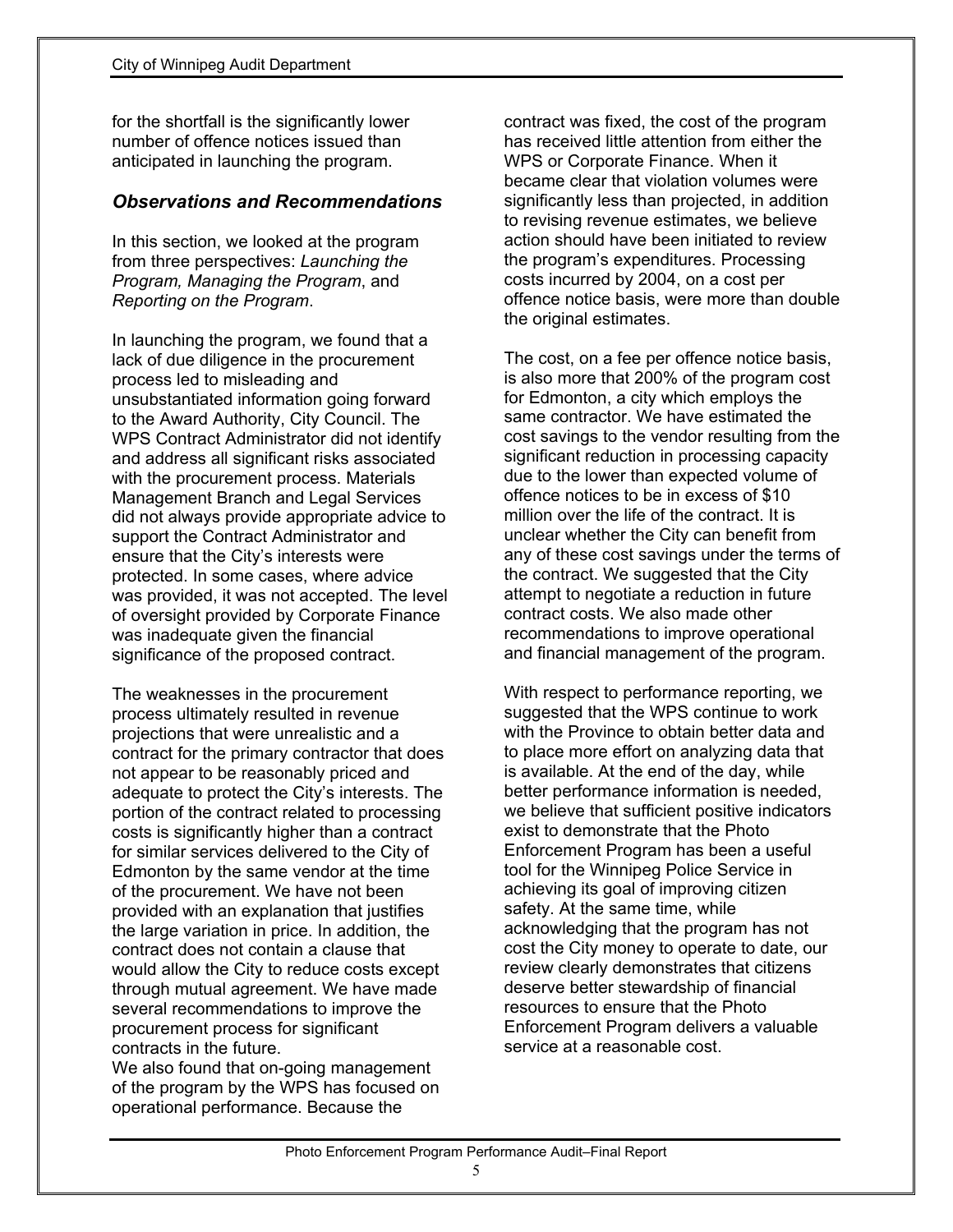### Police Chief's Comments

I welcome the Audit Report of City Auditor, Shannon Hunt, and recognize the thorough, objective efforts she and her team put into an independent review of Winnipeg's Photo Safety Technology program.

The Winnipeg Police Service initiated Photo Safety Technology with the primary focus of the program being safety. We acknowledge that the program must also be fiscally responsible in order to provide good value to the citizens of Winnipeg.

This program, though still in its infancy, has demonstrated considerable success in raising the community's awareness about the dangers of speeding and running red lights. As the first program of its type in the City and in Manitoba, we continue to learn about implementation and process issues. The technology itself has allowed us to gather better data on which to move forward.

I am encouraged that Winnipeggers continue to express overwhelming support for the program's goal of safer streets. We as a Police Service, in cooperation with the City Auditor, have already begun discussions to address some of the issues identified with the contract, and are confident that we will be able to implement all of the Audit recommendations in the near future.

This Audit has been an opportunity to review, from an independent perspective, what I believe to be an important safety initiative meant to encourage safe driving in our City.

Yours truly,

J.J. Ewatski Chief of Police

September, 2005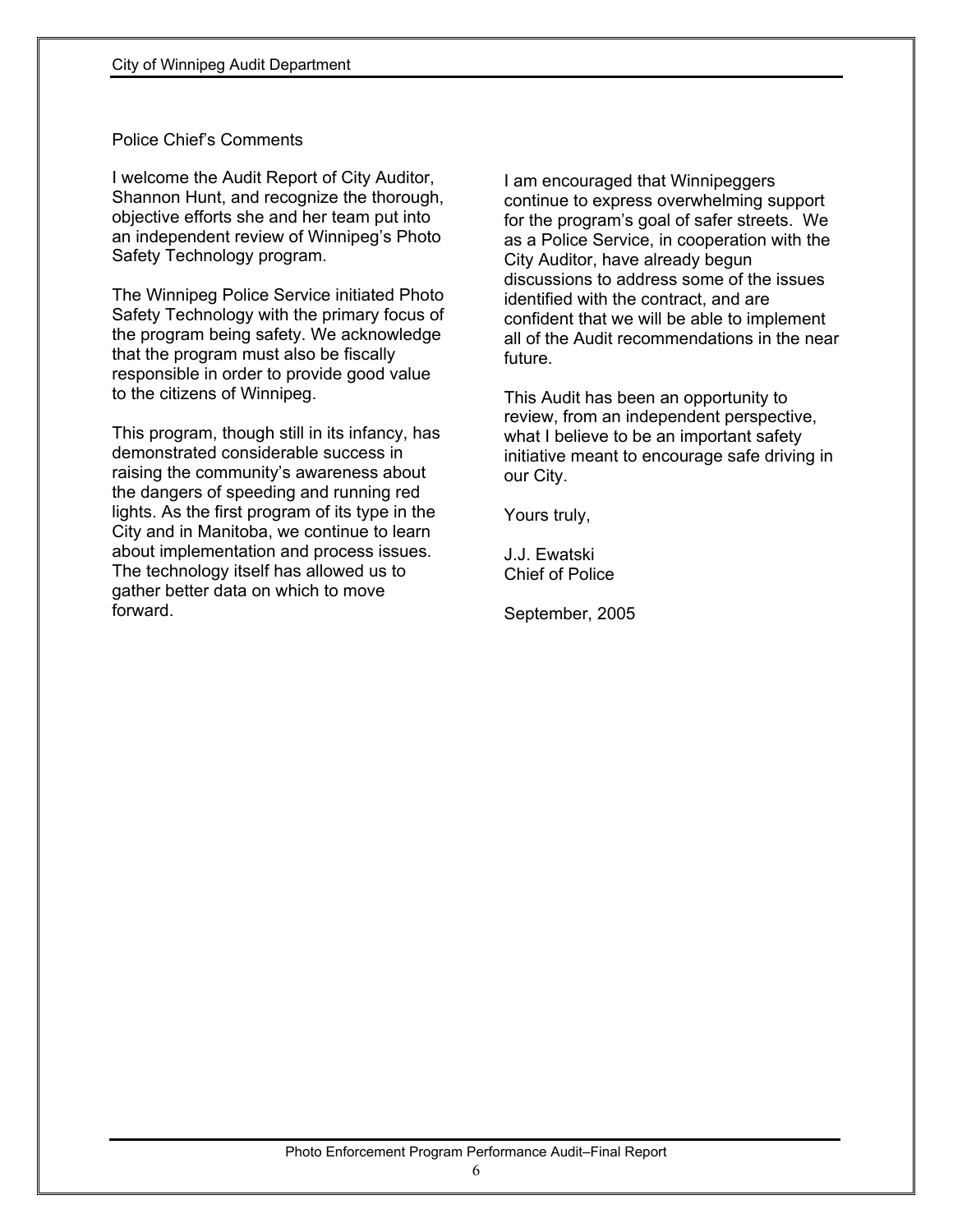#### Photo Enforcement Program Performance Audit–Final Report

7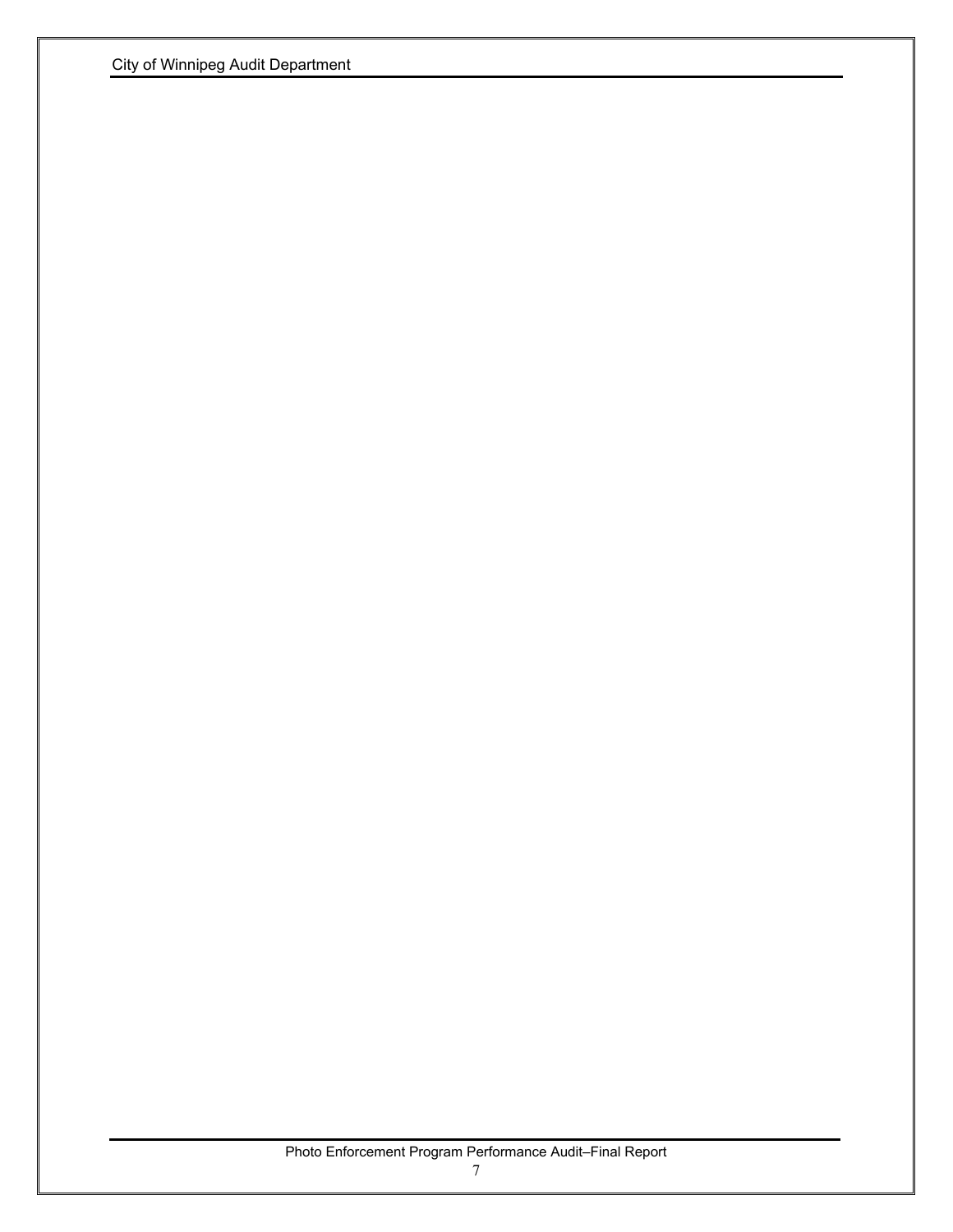Mandate of the City Auditor

The City Auditor is a statutory officer appointed by City Council under the *City of Winnipeg Charter*. The City Auditor reports to Council through the Audit Committee (Executive Policy Committee) and is independent of the City Administration. The City Auditor conducts examinations of the operations of the city and its affiliated bodies to assist Council in its governance role of ensuring Civic Administration's accountability for the quality of stewardship over public funds and for the achievement of value for money in City operations. Once an audit report has been communicated to Council, it becomes a public document.

### Audit Background

The City launched the Photo Enforcement Program in late 2002, pursuant to an amendment to the *Highway Traffic Act*. The primary intent of the new legislation is to improve traffic safety through reduction of red light running and speeding violations and collisions and injuries associated with these high risk driving behaviours. While enhanced safety is the primary goal of the program, projections made at the launch of the program suggested that it would also help to address the City's budget challenges. Significant revenues were projected - over the first five years of operation, gross revenues were projected to exceed \$95 million with net revenues expected to exceed \$65 million. The actual revenues realized to date have been significantly less than projected.

An audit of the Photo Enforcement Program was recommended in our *2004-2006 Audit Plan*, which was approved by the Audit Committee in September 2004. Reasons for the inclusion of this program in the Audit Plan were

- the recent implementation of the Photo Enforcement Program;
- the potential for the program to make a positive impact on public safety; and

the significant difference between projected and actual revenues in 2003 and 2004.

### Audit Objectives

The objectives of the audit of the Photo Enforcement Program were

- To determine if the Photo Enforcement Program is achieving its primary goal of improving public safety.
- To evaluate the financial performance of the program.
- To determine if the program is being managed in an efficient and costeffective manner.
- To evaluate the effectiveness of the risk management and control processes.

### Audit Approach

The Audit Department conducted a performance audit of the Photo Enforcement Program. The scope of a performance audit can include the examination of

- the economy and efficiency of operations;
- the effectiveness in achieving desired results;
- accountability relationships;
- the governance function;
- protection of public assets;
- risk management strategies; and
- compliance with relevant policies, laws and regulations.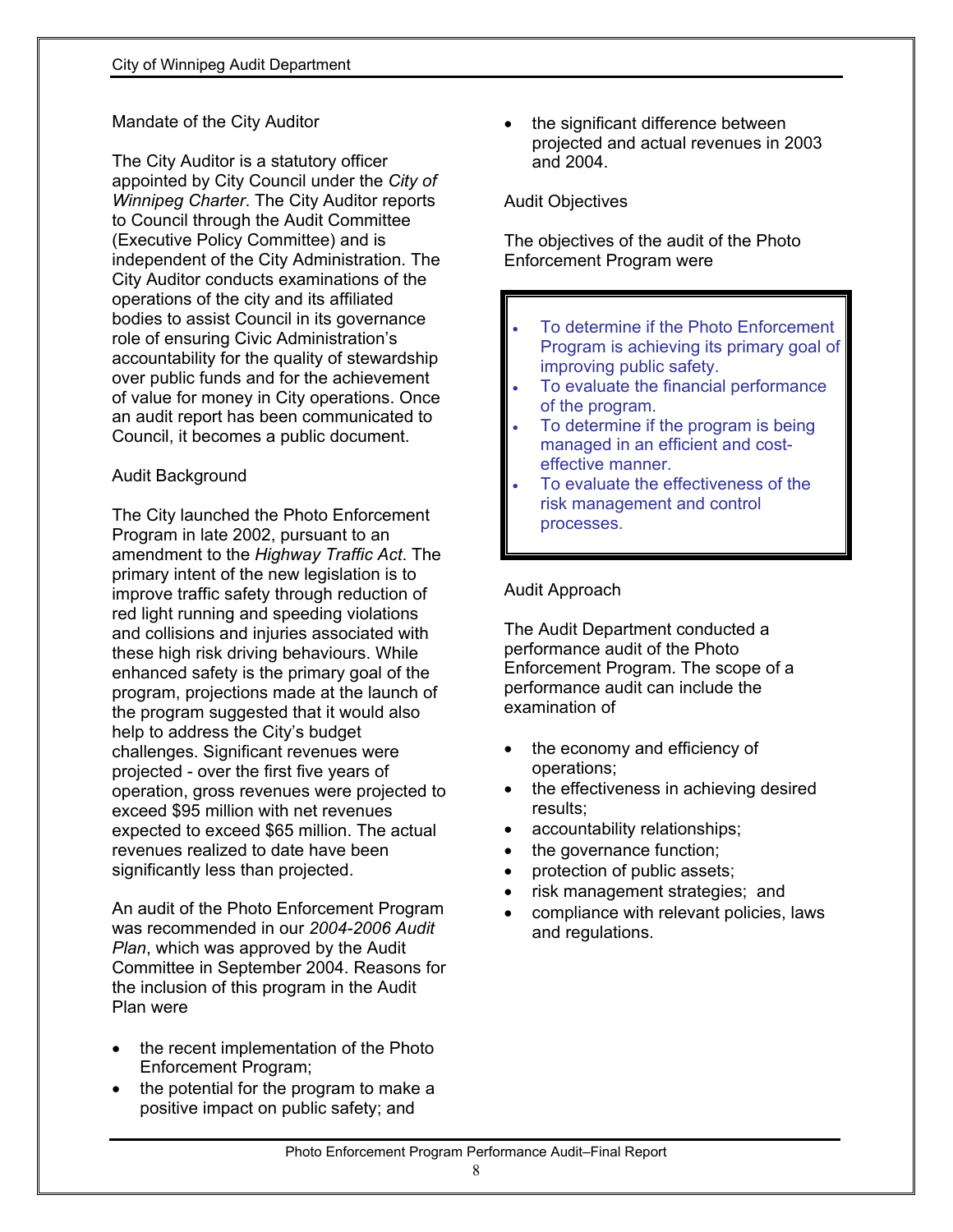The audit process is broken down into three phases:

- Preliminary Survey Phase
- Fieldwork Phase
- Reporting Phase

In conducting our audit, we employed a variety of methods:

- We conducted interviews and/or discussions with staff and management from the Winnipeg Police Services (WPS), Corporate Finance, Legal Services, EPC Secretariat, Public Works, ACS Public Sector Solutions Inc. (the service provider), the Canadian Corps of the Commissionaires and EDS Canada (Inc.).
- We reviewed and analyzed relevant background information and documentation, operating information and processes, policies and procedures, and reports from other jurisdictions.
- We audited a sample of transactions and performed other tests to test the effectiveness of the processing controls.
- We communicated the results of our audit on an on-going basis and presented a formal report to the Staff Sergeant Division #26, Superintendent, Uniform Operations, Deputy Chief, Operations, the Chief of Police, the Chief Administrative Officer, Audit Committee, and Council at the end of the audit.

The audit has been conducted in accordance with generally accepted auditing standards. In preparing our report, we have relied upon extensive interviews and information, data, and other documentary evidence provided to us. The conclusions reached in this report are based upon information available at the time.

In the event that significant information is brought to our attention after completion of the audit, we reserve the right to amend the conclusions reached. (See **Appendix 1** for a flowchart of the audit process.)

### Audit Conclusions

The audit work we performed led us to the following conclusions:

- Performance information has been reported by the WPS to demonstrate that the Photo Enforcement Program has improved public safety by reducing speeds at monitored sites. A similar reduction in red light offences has not yet been demonstrated. It is too early to expect the program to have achieved its long-term goal of reducing collisions and injuries associated with high-risk driving behaviours across the City. The performance information collected to date on collisions and injuries has been inconclusive.
- While it did produce a net benefit of approximately \$1.8 million to the City in the first two years of operation, the Photo Enforcement Program did not meet the financial expectations established at inception. The revenues reported for the first two years of operation were \$18 million less than initially projected.
- While operational delivery processes are efficient and effective, analysis suggests that the cost of the Photo Enforcement Program is not reasonable when compared to initial projections or similar programs in other jurisdictions.
- All significant risks associated with the procurement process were not identified and mitigated effectively. Controls over on-going management of the program also need to be strengthened.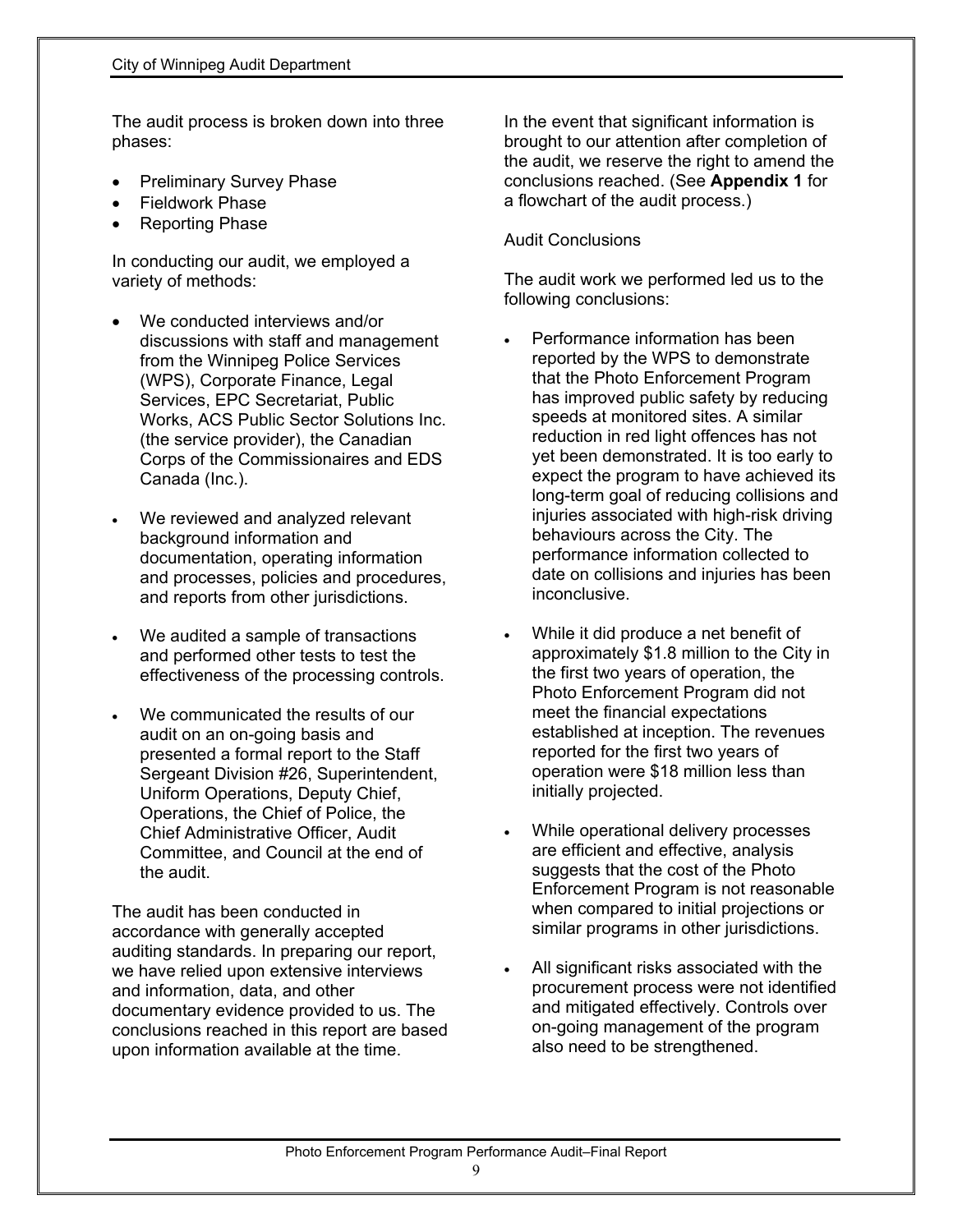### Acknowledgement

The Audit Department wants to extend its appreciation to the many individuals who participated in the review and, in particular, the managers and staff of the Winnipeg Police Service, Corporate Finance Department, Legal Services, ACS Public Sector Solutions, and the Canadian Corps of Commissionaires.



J. Hunt

\_\_\_\_\_\_\_\_\_\_\_\_\_\_\_\_\_\_\_\_\_\_\_\_\_ *\_\_\_\_\_\_\_\_\_\_\_\_\_\_\_\_\_\_\_\_\_\_\_\_\_\_\_\_* Shannon Hunt, CGA, CFE Date City Auditor

February, 2006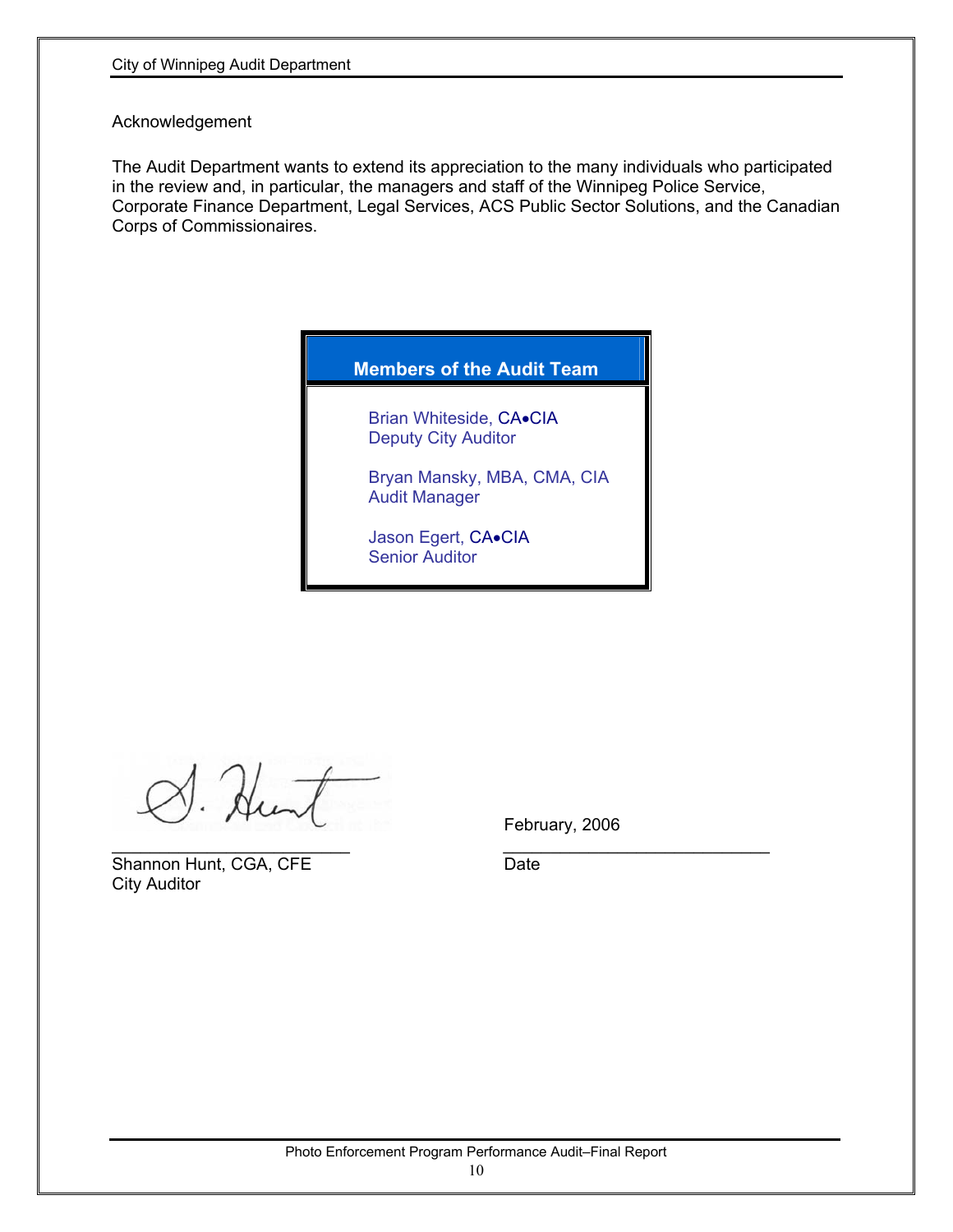City of Winnipeg Audit Department

#### Photo Enforcement Program Performance Audit–Final Report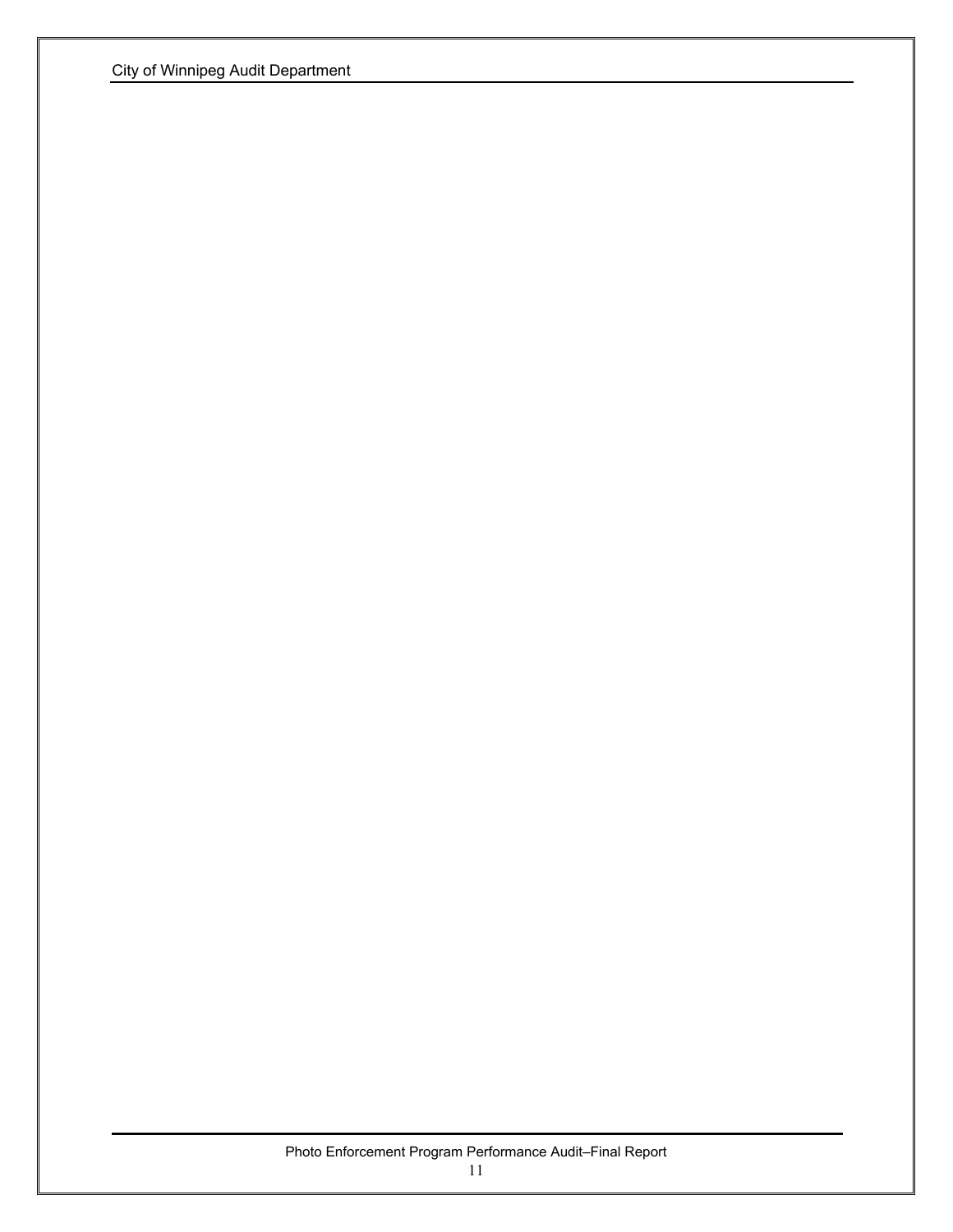History of the Photo Enforcement Program

The increasing incidences of motorists who disobey red traffic control lights and speed, resulting in human tragedy and increased healthcare and collision costs, has been identified as a major concern to the citizens of Winnipeg. Conventional enforcement of red light and speeding offences is less efficient, provides less coverage, and can pose a danger to the public and the police in some circumstances. In other jurisdictions photo radar is a proven tool for slowing people down and reducing collisions. Automated enforcement technologies, including photo radar, have been deployed around the world for more than thirty years and are used by law enforcement agencies in more than seventy-five countries.

The Winnipeg Police Service (WPS) first requested a legislative amendment to permit the use of photo radar in 1994. In 1997, the WPS again initiated discussions with the Province following a series of public forums at which traffic safety was identified as the primary safety concern of citizens in attendance. In May 2000, Council formally requested the enactment of provincial legislation to enable photo radar's use.

The Minister of Transportation and Government Services subsequently directed the creation of a working group to review the issue and prepare a comprehensive report outlining options and recommendations for the feasibility, development, implementation and evaluation of a photo radar enforcement program in Manitoba. The guiding principle for the program was "*the improvement and enhancement of traffic safety for Manitobans. The purpose of photo enforcement would be to aid law enforcement officers in addressing speedrelated problems in high-risk areas where conventional enforcement is difficult or presents a risk to officers and other motorists. It is not intended to replace conventional speed enforcement…"* (Photo Radar Development Project, 2000*).* The

City of Winnipeg had representation on both the project committee and steering committee. The *Photo Radar Development Project Report* was completed in May 2001 with a recommendation that *provincial approval be given to enable the implementation of photo radar initiative(s) in the province*. Specific guidelines, criteria and outcomes for the program were also stated in the report.

On October 19, 2001, the Winnipeg Police Service began a six-month pilot project of photo enforcement technology. A single Intersection Safety Camera (ISC) was installed at Sherbrook Street and Broadway Avenue. This intersection was chosen due to its comparatively high rate of collisions for the volume of traffic.

In anticipation of legislation to permit photo enforcement, a request for proposal (RFP) was issued on March 29, 2002 to select the contractor who would be responsible for the supply, installation and operation of the Photo Enforcement Program.

On May 22, 2002, subject to the anticipated legislation, ACS Public Sector Solutions Inc. (ACS) was awarded a contract to supply, install and operate the City's photo enforcement system. The contract was valued in excess of \$30 million over five years.

On May 23, 2002, the Province of Manitoba amended the *Highway Traffic Act* with the *Highway Traffic Amendment and Summary Convictions Amendment Act*. This amendment provided authority for the use of image capturing enforcement systems by municipalities, where authorized by regulation, for enforcing red light offences and speeding offences. With respect to speeding offences, use of the technology is limited to violations that occur at intersections controlled by traffic lights or in construction zones, playground zones or school zones. Prescribed types of enforcement systems were intersection safety cameras (ISC), vehicle-mounted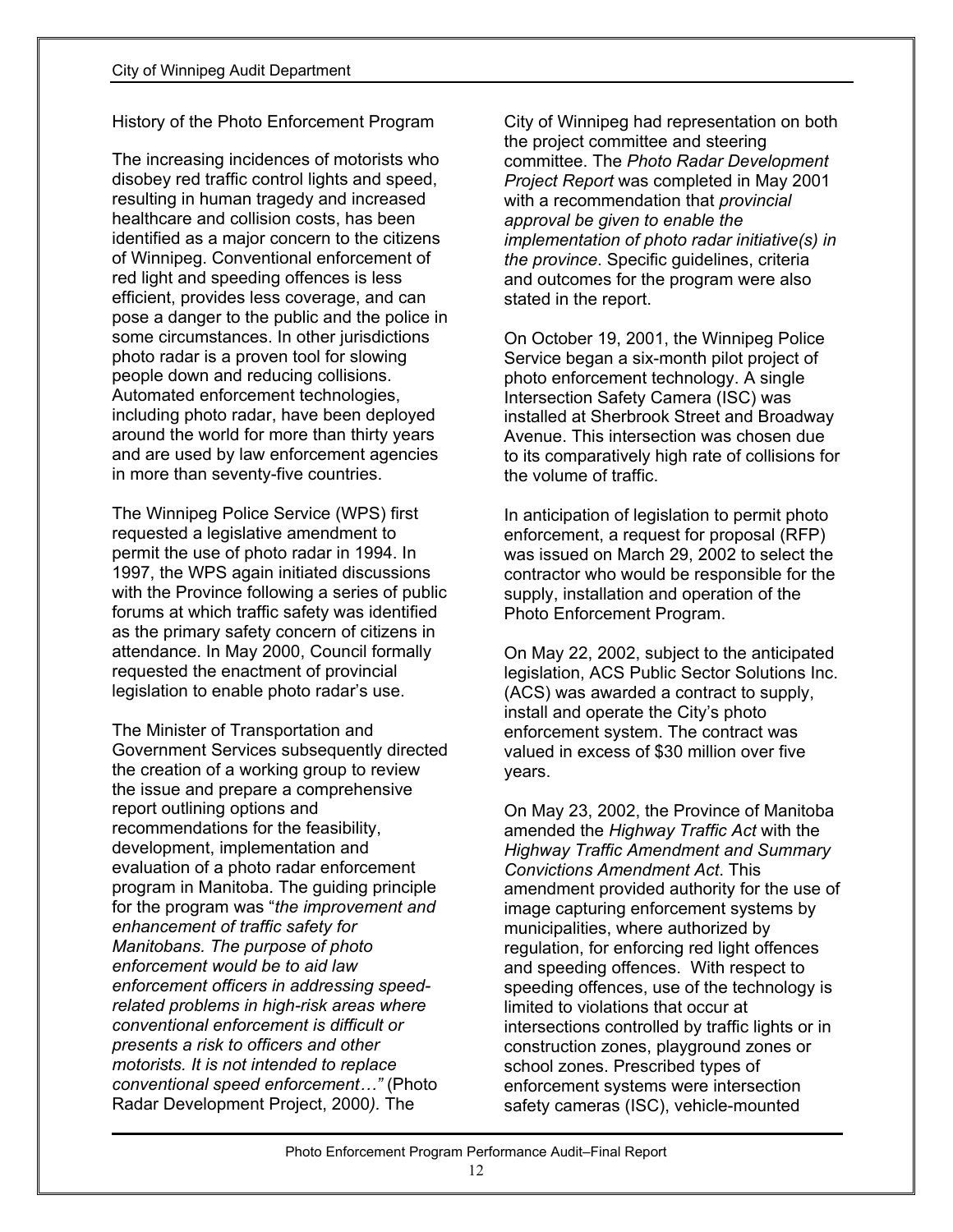photo radar systems and trailer-mounted photo radar systems. The latter systems are commonly referred to as mobile photo radar units (MPR).

A tender was issued on June 17, 2002 to select a contractor to supply MPR operators. The Canadian Corps of Commissionaires (Commissionaires) was awarded the contract on August 30, 2002. The Commissionaires are responsible for providing 18 staff to operate the mobile photo radar vehicles and equipment. The contract was for a five year period and was worth \$2,085,806.

On December 11, 2002, the City entered into an agreement, the *Conditions of Authority*, with the Province. This agreement outlines the terms and conditions to which the City's authority for the program is subject. It includes requirements for signage, public awareness responsibilities, and annual reporting requirements. It also provides a provision for termination of the program by the Province and recognizes the consequences to the City in that event.

On December 16, 2002, the *Image Capturing Enforcement Regulation* came into force, authorizing the City of Winnipeg to commence its Photo Enforcement Program and prescribing terms related to the program.

On January 6, 2003, a two month warning phase of the Photo Enforcement Program at the City's twelve ISC locations concluded with over 15,000 violations.

On January 7, 2003, the WPS began issuing offence notices for speeding and red light running at the twelve ISC locations that were tested during the fall of 2002. Offence notices were also issued for speeding by the MPR, which are used in school or playground zones or construction sites. Program Information

The Photo Enforcement Program plays a vital role in support of the Winnipeg Police Service's mandate, which is to ensure the safety of the lives and property of citizens, preserve peace and good order, prevent crimes from occurring, detect offenders and enforce the laws.

The Photo Enforcement Program's primary goal is to reduce collisions and injuries by reducing red light running and excessive speeding. The WPS has implemented a three pronged approach to achieving this goal that has proven to be successful in other cities:

- **Education**: Believing that once most drivers understand the consequences of driving at dangerous speeds and running red lights they will willingly modify their driving behaviour. WPS launched a major public education campaign about the dangers of aggressive driving habits.
- **Enforcement**: For those drivers who don't get the message, a regulated system of photo enforcement was implemented. This technology is placed at problem areas throughout the City based on collision data and other relevant criteria.
- **Engineering: Using the photo** enforcement technology, the City will be able to establish a comprehensive database that will allow City engineers to make modifications to move traffic more freely. For example, road configurations and speed zones can be changed or timing and length of red and yellow lights can be modified if data suggests that this would be advisable.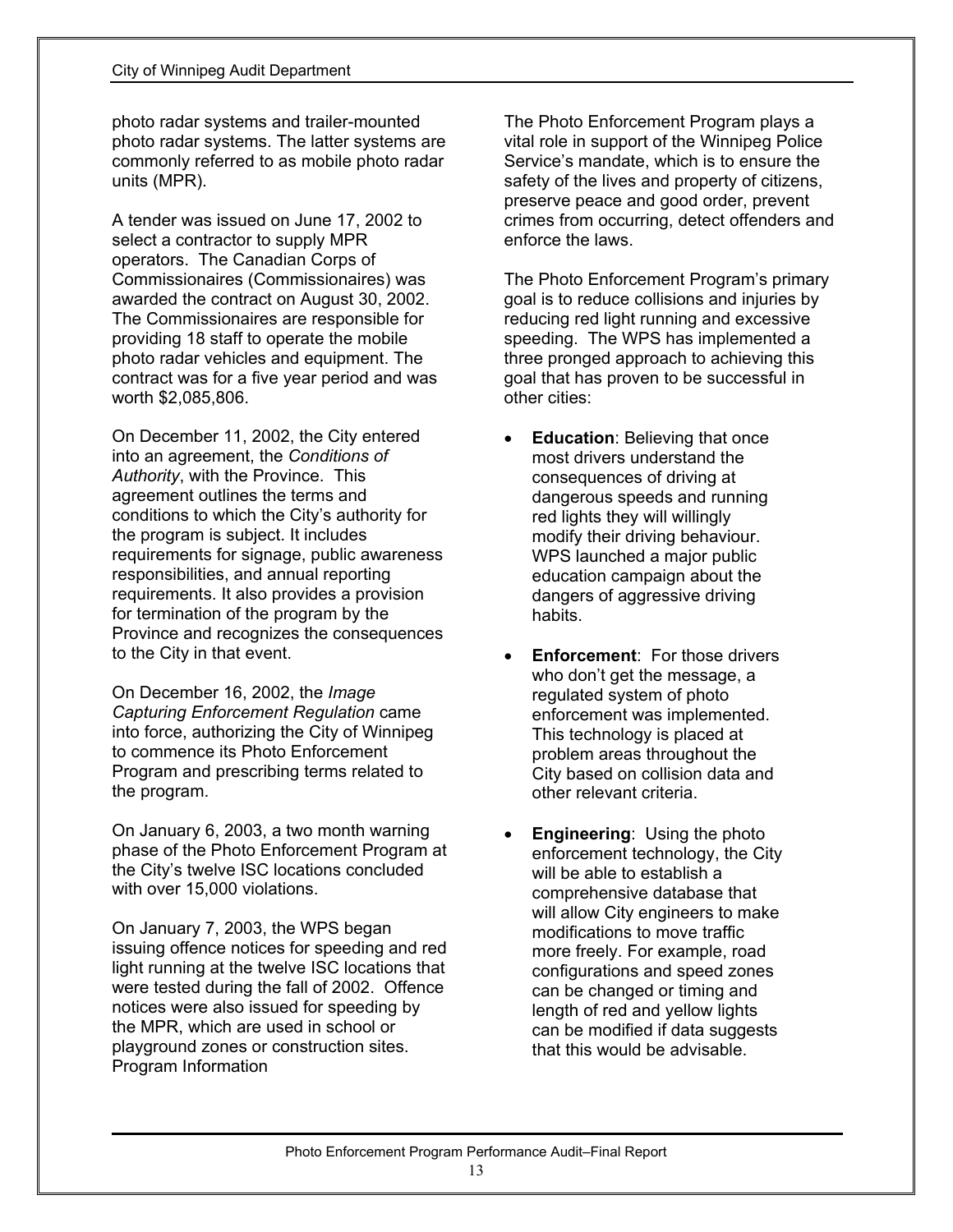Some of the anticipated benefits of the Photo Enforcement Program for the City and its citizens include the following:

- saving lives and reducing the severity of injuries;
- savings on automobile insurance premiums;
- re-deployment of traffic officers to other traffic or police duties;
- fewer responses to collisions by fire, ambulance and police resources;
- decreased medical costs as a result of fewer collisions; and
- creation of a reliable traffic database for traffic engineers and police in designing roadways to improve traffic flow and the regulation of traffic.

### *Intersection Safety Cameras (ISC)*

As of July 2005, there are 30 camera units rotating among 36 ISC locations. Cameras are in operation twenty-four hours a day, seven days a week.

By the end of 2007, the 30 camera units will rotate among 60 ISC sites. ISC locations are determined in accordance with the following criteria:

- collision data
- speed data
- public input
- technical ability to install a camera
- distribution across the City

*Mobile Photo Radar Units (MPR)*  There are currently 6 MPR in use. Cameras operate between 07:00 hours and 21:00 hours, seven days a week.

In accordance with the legislation, units can only be deployed in the following locations:

- school zones
- playgrounds
- construction sites

### Organizational Structure and Complement

The Photo Enforcement Program is part of the Traffic Unit (Division #26) that reports to the Deputy Chief, Operations. The Staff Sergeant is acting as the Contract Administrator and is responsible for overseeing the operations of the Photo Enforcement Program, in particular, all aspects that have a clear linkage to improving public safety. Responsibility for tracking and reporting on financial information is primarily the responsibility of the Finance Division (Division #35) of the WPS. The authorized WPS complement dedicated to the program for 2005 is five full-time permanent positions.

ACS currently employs thirteen staff to operate the photo enforcement system which involves responsibility for ensuring that offense notices are processed and issued within contractual timeframes.

The Corps of Commissionaires employs 18 staff to support the delivery of this program. Their primary responsibility is to operate the mobile photo radar units.

**Appendix 2** provides a breakdown of the staff complement for each organization.

### Financial Information

The City is entitled to all fine revenue generated from Photo Enforcement offences. The Province's Department of Justice adds a number of charges to the offence notice that are intended to cover court costs, a surcharge for victims of crime. administrative costs and a justice service surcharge (JSS). The chart on the next page indicates the relative portion of the total revenue retained by the City and Province for photo enforcement activities conducted since the inception of the program to May 2005.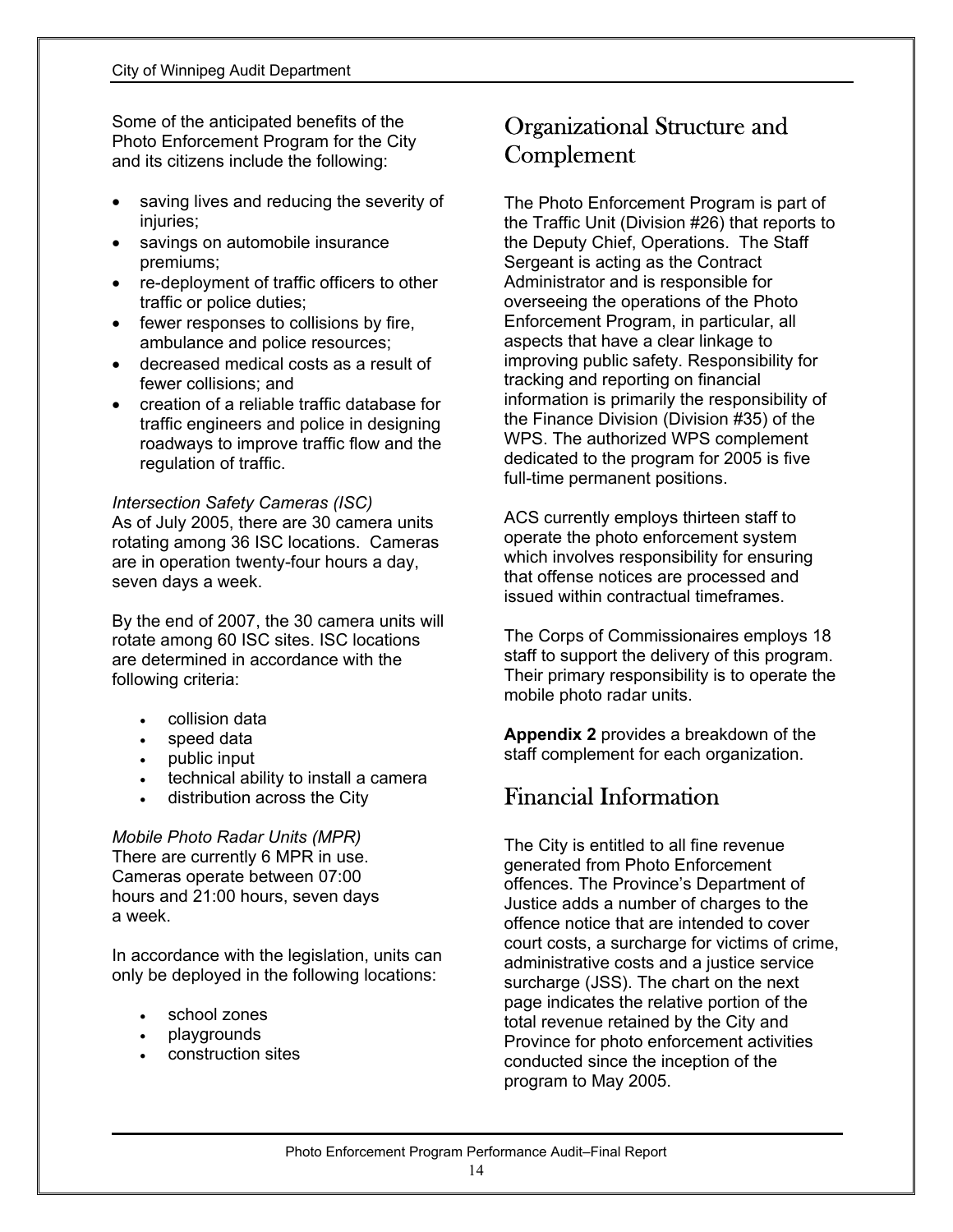

The City's portion was 54% of the total revenue generated in this period. Where fine revenue exceeds the cost of the program, the *Highway Traffic Act* requires that the surplus revenue be used for safety or policing purposes.

The City of Winnipeg's revenue and expenditures related to the Photo Enforcement Program for 2003 and 2004 are shown in the chart below.

| <b>Program Revenue and Expenditures</b>                       |                    |                    |  |  |
|---------------------------------------------------------------|--------------------|--------------------|--|--|
| Year                                                          | 2003               | 2004               |  |  |
| Revenue                                                       | \$9,686,408        | \$7,975,228        |  |  |
| <b>Expenses</b><br><b>WPS Salaries and</b><br><b>Benefits</b> | 305,739            | 429.617            |  |  |
| Canadian Corp of<br>Commissionaires                           | 333,919            | 396,008            |  |  |
| <b>ACS Public Sector</b><br>Solutions                         | 6,466,212          | 6,623,568          |  |  |
| Amortization of 2002<br>expenses                              | 614,469            | 600,000            |  |  |
| Other                                                         | 7,963              | 81,875             |  |  |
| <b>Total Expenses</b>                                         | <u>\$7,728,302</u> | <u>\$8,131,068</u> |  |  |
| <b>Surplus/Deficit</b>                                        | \$1,958,106        | (\$155,840)        |  |  |
|                                                               |                    |                    |  |  |

As indicated, in 2003, the Photo Enforcement Program realized a surplus of \$1,958,106 and, in 2004, a deficit of \$155,840.

### The Photo Enforcement Management Process

The Winnipeg Police Service is responsible for the management of the Photo Enforcement Program and the related contracts with ACS and the Commissionaires.

The process of capturing a traffic violation on film, processing it, verifying it and issuing an offence notice, after a Peace Officer approves the offence notice, is the prime responsibility of ACS. (A Peace Officer may be an officer with the Winnipeg Police Service or a member of the Corps of Commissionaires.) The process for issuing an offence notice begins with a traffic violation at one of the ISC or MPR sites that triggers a series of photos to be taken of the offence. The traffic violation data is recorded on a data card and the photographic film is sent to a developer for processing. The developed film and the data card are retrieved and are processed through Citeware, which is a proprietary software program developed and used by ACS. This information is first reviewed by ACS staff to verify the information and decide whether the event meets the criteria to be processed as a potential offence notice. Any one that does not meet the criteria is erred out and then reviewed by more senior ACS staff to ensure that it should be erred out.

For a potential offence notice, the offence notice number and license number are sent to the Manitoba Department of Transportation and Government Services in order to obtain the registered owner's name and other vehicle information. Once this information is received, ACS must review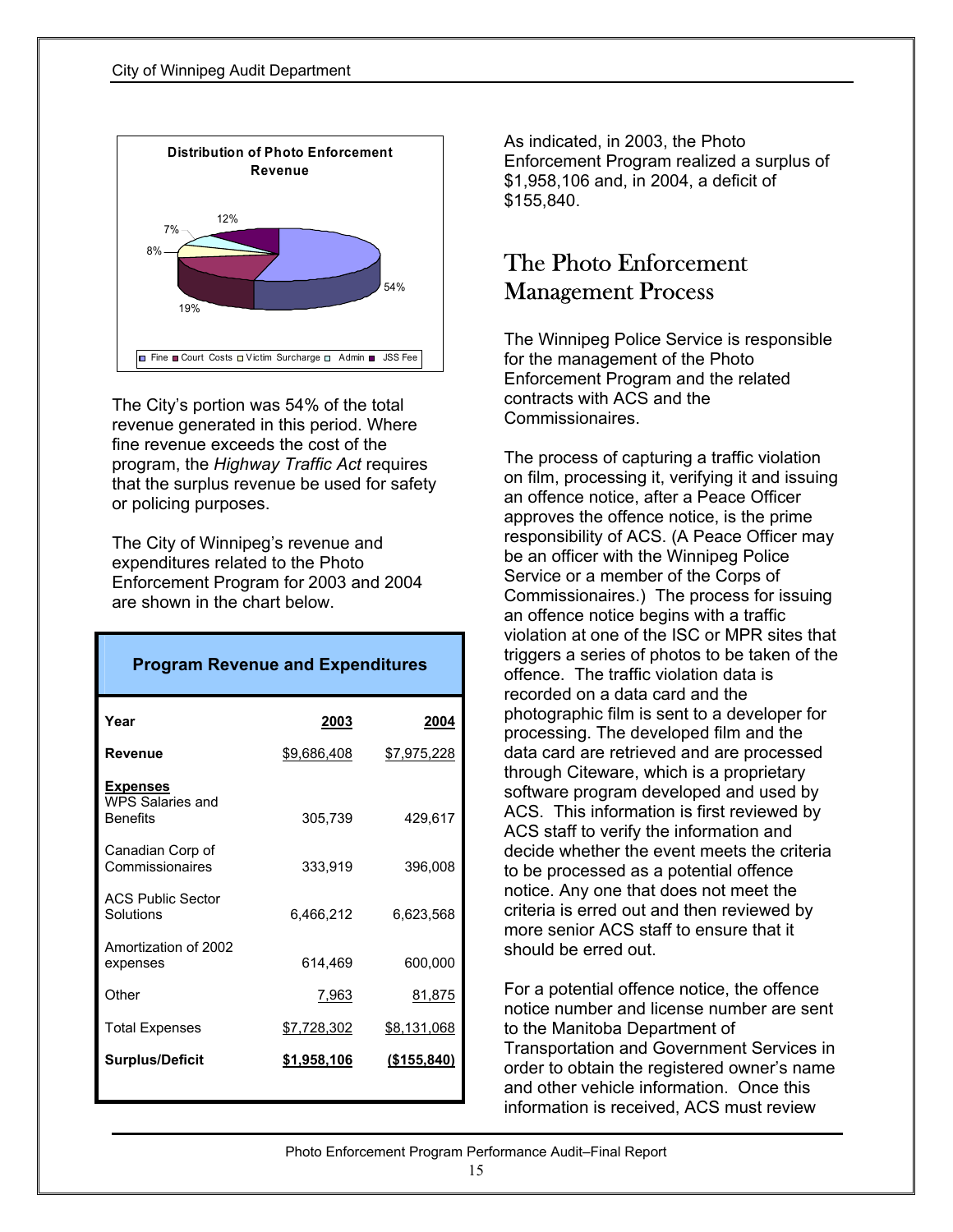the potential offence notice to ensure there is a vehicle match. If there is, the offence notice is accepted; if not, the violation is erred out. The erred out violation is again reviewed by a more senior ACS staff to ensure that it should be erred out. The approved offence notice can now be accessed by a Peace Officer to verify the vehicle information is correct and that a traffic violation has occurred. If the Peace Officer agrees, an electronic signature is mapped to the offence notice and the offence notice is processed by ACS. An offence notice is sent to the registered owner and an electronic copy is provided to the WPS and the Province. If the violation is not approved, it is erred out and then reviewed by a WPS staff person to ensure that it should be erred out.

Once the offence notice has been sent, the Department of Justice is responsible for adjudicating the offence notices and collecting the fines. For offence notices that are being contested by the registered owner, ACS provides the Province with a detailed court package to assist in the support of the offence notice. A Peace Officer will attend the court proceedings to appear as a witness. Fines are collected by the Department of Justice and are paid to the City on a monthly basis. (A flowchart of the process can be found in **Appendix 3.)**

Key Risks of the Photo Enforcement Program

We used a risk-based approach to perform this audit. This approach involved looking at the program's key goals and documenting the potential risks that could impact the achievement of these key goals. Risk is defined as any circumstance or event that will have an impact on the achievement of business objectives.

In conjunction with the Staff Sergeant, Division #26, we developed a listing of potential risks.

 We reviewed the information and developed a *Preliminary Risk Profile*, which was used to focus our resources on specific areas for the audit. (**Appendix 4** provides the risk profile for the Photo Enforcement Program.)

The key risks we identified for the Photo Enforcement Program are

- the perceived fairness of the Photo Enforcement Program by the public;
- the terms of contracts with vendors:
- compliance with external authorities;
- continued political support by City Council and the Province; and
- availability of information from Manitoba Public Insurance and Manitoba Justice.

Report on Performance

### Benefits of Performance **Measurement**

Citizens expect to be informed about the results of programs implemented with their tax dollars. Municipal managers want to be efficient and deliver value for their services. There are four main reasons why performance measurement is important:

### **Enhances accountability**

In today's environment, it is important that citizens are informed about what the expected program results are, what is actually achieved and what the program costs. Measuring and reporting on performance provides the basis for understanding between staff and Council of the expected results and actual results for the program. It helps focus Council's decision making and helps staff better manage the program. Performance information enables citizens to understand whether the program has been effective and what value they are receiving for their tax dollars.

**Helps to improve performance**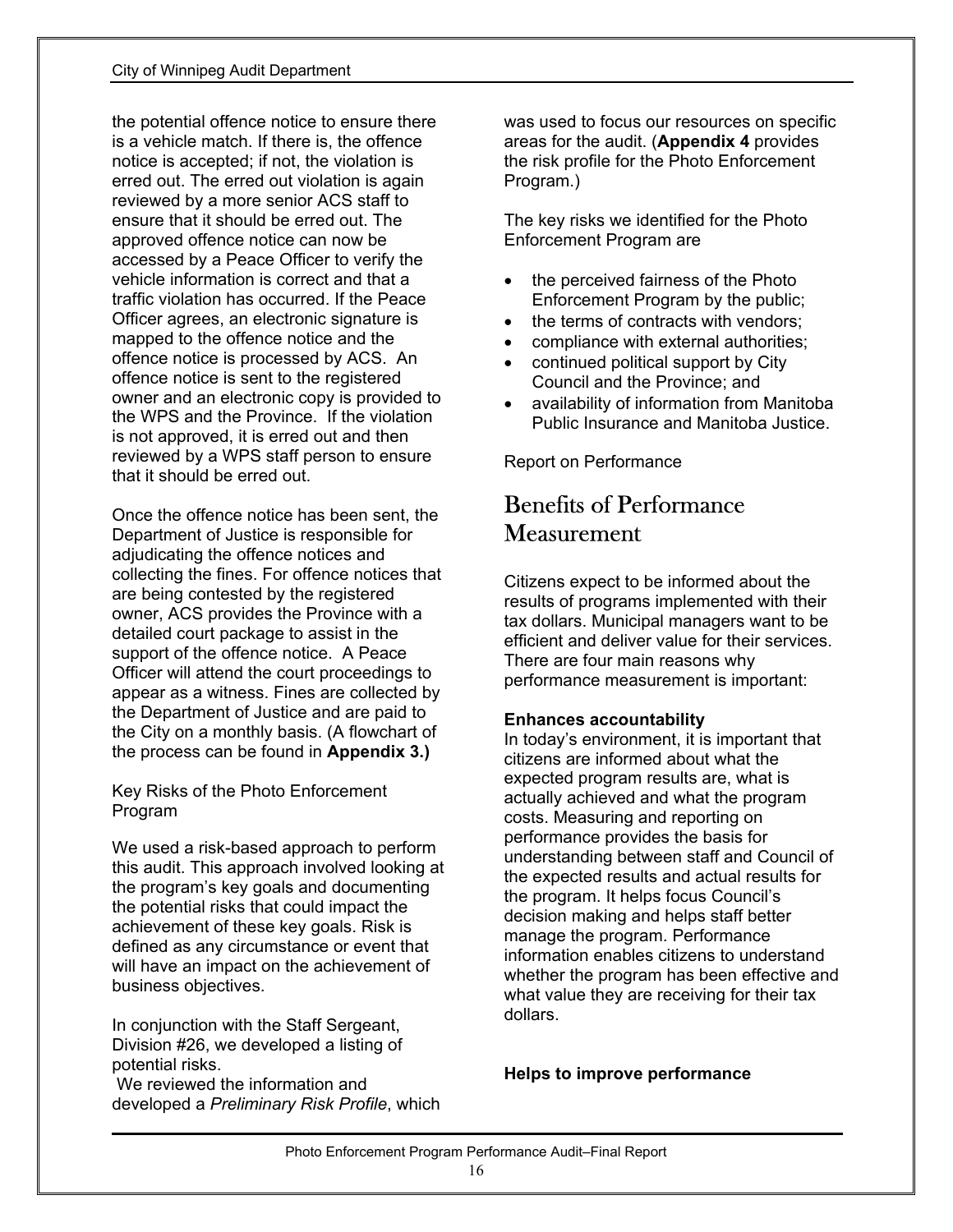The analysis of performance results identifies opportunities for the City to improve the quality, efficiency and costeffectiveness of a program.

### **Stimulates productivity and creativity**

Performance measures can be used to create new incentives and rewards to stimulate staff creativity and productivity.

### **Improves budget processes**

Performance measures can help municipalities develop budgets that are based on realistic costs and benefits, not just historical patterns. Performance measurement can also inform the budget monitoring process by providing information on whether the level of expected outputs and the expected program outcomes are being achieved.

In support of these principles, the WPS has collected and reported on performance information internally and externally through their annual reports to the Province and on their website. We will review the performance information compiled by the WPS to support this program in the following sections. In addition, the Audit Department has supplemented the WPS information by gathering and analyzing additional operational and financial data to provide a more comprehensive perspective on the program's performance to date.

### Financial Performance

While the primary goal of the Photo Enforcement Program is to enhance safety, in initiating the program, the City anticipated that significant revenues would be generated that could be used for safety related initiatives and help to offset other budget challenges. The City had originally anticipated gross revenue of approximately \$95 million over the first five years of the program.

In fact, in the first two years of operation, these revenues were not realized. The graph below illustrates the significant shortfall in actual program revenue from what was originally projected at the inception of the program.



The total shortfall in gross revenue for 2003 and 2004 exceeded \$18 million, which means that the average actual revenue for the two years only represents about 49% of the projected gross revenue. In fact, when the 2004 budget projection was decreased by \$5 million after the 2003 results were known, the City still realized a shortfall of almost \$7 million dollars. In addition, revenues were lower in 2004 than in 2003. Extrapolating the average percentage shortfall for 2003 and 2004 (51%) means that the City may experience a shortfall in projected gross revenue of over \$49 million during the five years of the contract with ACS.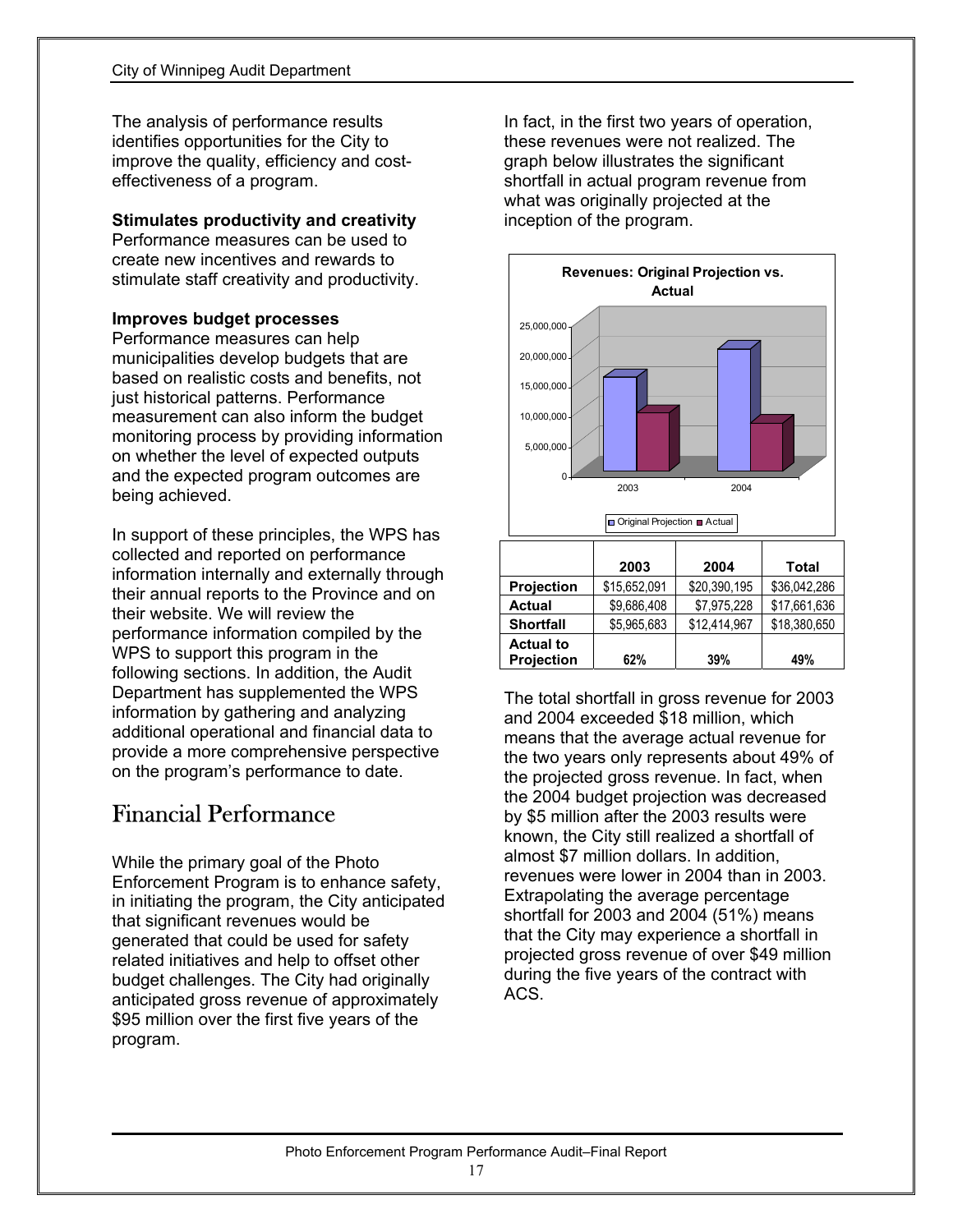We were advised that the shortfall in revenue related primarily to a significantly lower volume of offence notices issued than anticipated, particularly from the mobile units. For 2004, there were also challenges related to staffing the mobile units. We will examine the possible reasons for the inaccurate projections as well as the related impacts of the significant decrease in revenue later in the report.

### Operational Performance

### Monitoring and Evaluation

Monitoring refers to the relatively short-term observation of program outputs for the purpose of determining whether the program is being delivered as planned and whether changes are required to improve the effective delivery or efficiency of the program. Monitoring outputs (number of offence notices generated per unit, for example) might indicate that photo enforcement cameras or units are more effective at some locations than others.

Evaluation, on the other hand, implies a determination as to whether the program is effective, in other words, that it is achieving its stated goals. Evaluation generally focuses on measuring outcomes. In the shorter-term, an outcome could be lower speeds at monitored sites. In the mid-term, speeds may be lower across the City as drivers change their behaviour. The longer term anticipated outcome of the Photo Enforcement Program is a reduction in serious collisions and injuries. The assumption is that an overall reduction in speeding and red light running will lead to the desired long-term outcome.

We would not expect a program of this scope to achieve its long-term objectives for several years. We would expect, however, data to be collected and analyzed, trends identified and evaluated, and progress to be measured and reported on as the program matures.

### Annual Report to the Province

Under the *Conditions of Authority* agreement with the Province, the City is required to submit an annual report by April 1<sup>st</sup> of each year outlining the status and effectiveness of the Photo Enforcement Program. The WPS report must contain information on the following:

- (a) Amount of surplus fine revenue derived from the use of photo enforcement, and the specific purposes for which the surplus revenue has been used.
- (b) Effectiveness of photo enforcement initiatives:

### Program Outputs

- locations of units
- deployment criterion
- hours of operation
- number of offences
- number of not guilty pleas, acquittals or stays, and convictions
- number of offence notices issued for speeding and red light violations detected by conventional means
- all public awareness initiatives

### Program Outcomes

- a controlled study evaluating the impact of photo enforcement on speed and red light violations including average speeds at locations with and without photo enforcement
- $\bullet$  85<sup>th</sup> percentile speeds at both (speed at which 85% of traffic is travelling at or below)
- proportion of speeding vehicles by speed range
- speed adjustments resulting from the analysis of data arising from photo enforcement activities
- an analysis of the effect of the photo enforcement on traffic safety including annual statistics and year to year variance in traffic collisions, traffic injuries and collision severity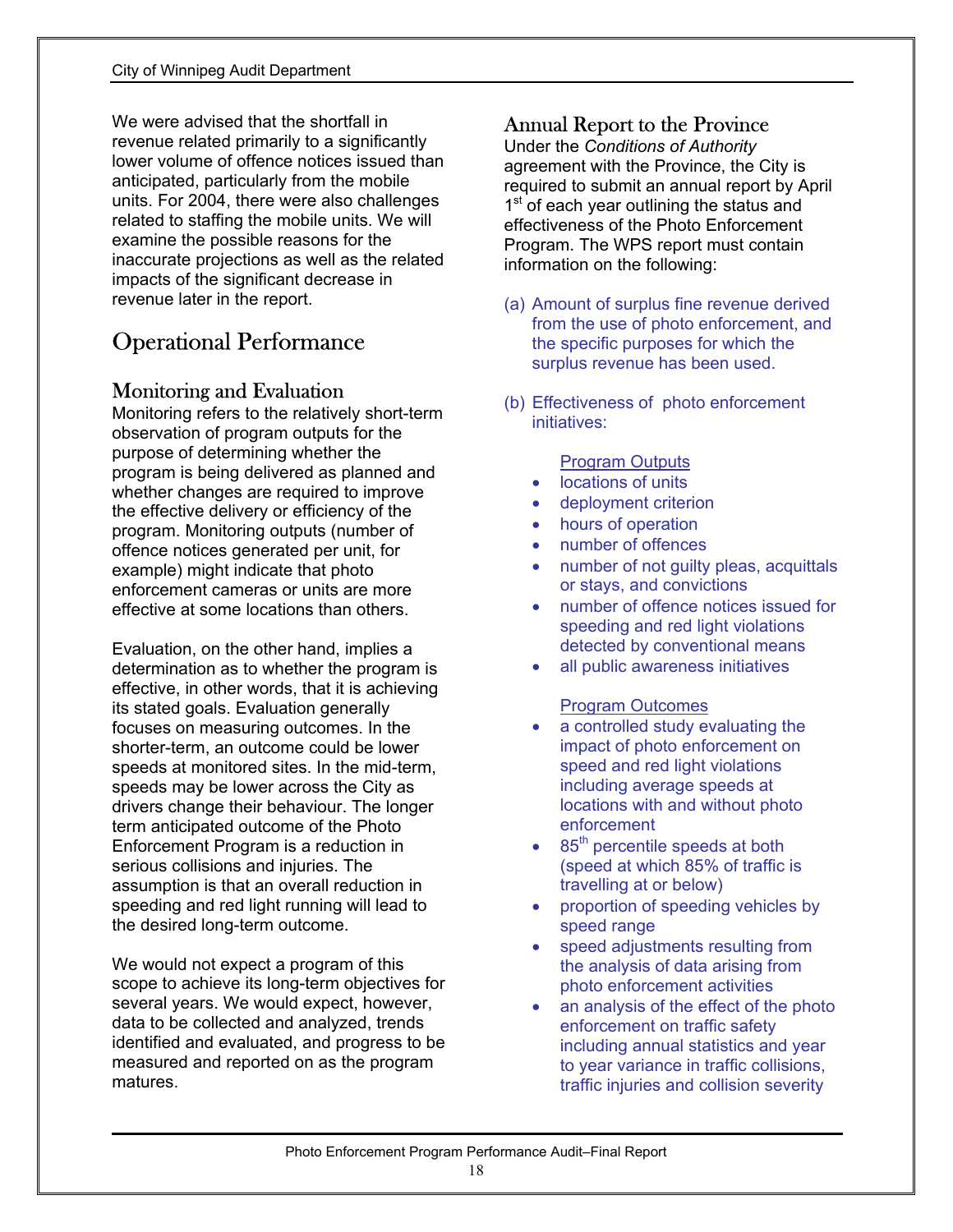### Performance Information Reported

The WPS has provided annual reports on the program to the Province for 2003 and 2004. Performance information captured in these reports is provided in this section.

### **Surplus Revenue**

In accordance with reporting requirements under the *Conditions of Authority* agreement, in the *2003 Annual Report*, the WPS advised that the surplus revenue generated was used to fund Public Safety initiatives within the WPS during the year. In 2004, the program did not generate a surplus.

### **Program Outputs**

In the *2003 Annual Report* and *2004 Annual Report*, the WPS provided information on the location of photo enforcement units, the general deployment criteria, and the hours of operation. (See *Program Information* section.)

### **Photo Enforcement Deployment**

The numbers of ISC cameras and sites and mobile units and sites in use at year end are shown below:

| <b>Deployment</b>          |    |       |       |  |  |
|----------------------------|----|-------|-------|--|--|
| 2003<br>2004<br>2002       |    |       |       |  |  |
| <b>ISC Cameras</b>         | 12 | 24    | 30    |  |  |
| <b>ISC Sites</b>           | 12 | 24    | 36    |  |  |
| <b>Mobile Units</b>        |    | 5     |       |  |  |
| <b>Mobile Sites</b>        |    | 234   | 171   |  |  |
| <b>Mobile Deployments*</b> |    | 3.604 | 3.120 |  |  |

\* There are two deployment shifts per day.

In 2004, the WPS adjusted the number of mobile sites to focus on those locations where enforcement was not as effective in changing driver behaviour. The ISC cameras and mobile units rotate among their respective sites.

### **Photo Enforcement Offences**

The number of offences for 2003 and 2004 were reported as follows:

| <b>Photo Enforcement Offences</b> |         |         |  |  |
|-----------------------------------|---------|---------|--|--|
| 2004<br>2003                      |         |         |  |  |
| <b>Mobile Radar</b>               | 103,183 | 56,032  |  |  |
| <b>ISC-Speeding</b>               | 72.173  | 75,119  |  |  |
| <b>ISC-Red Light</b>              | 4.066   | 6,812   |  |  |
| <b>Total Offences</b>             | 179,422 | 137,963 |  |  |



The performance information indicates that the number of offences generated through the Photo Enforcement Program has increased for intersection safety cameras but decreased for mobile radar cameras from 2003 to 2004. On the surface, this appears consistent with the increased number of ISC cameras and decreased deployment of mobile cameras.

### **Offences Notices per Vehicles Monitored**

Another perspective is the number of offence notices per vehicles monitored by mobile photo radar as shown below:

| <b>Offence Notices per Vehicle Monitored</b>   |           |           |        |  |
|------------------------------------------------|-----------|-----------|--------|--|
|                                                | 2003      | 2004      | Change |  |
| # Vehicles<br><b>Monitored</b>                 | 6,311,414 | 5,752,613 |        |  |
| # of Offence<br><b>Notices</b>                 | 103,183   | 56,032    |        |  |
| % Offences<br>per Vehicles<br><b>Monitored</b> | 1.635%    | 0.974%    | $-40%$ |  |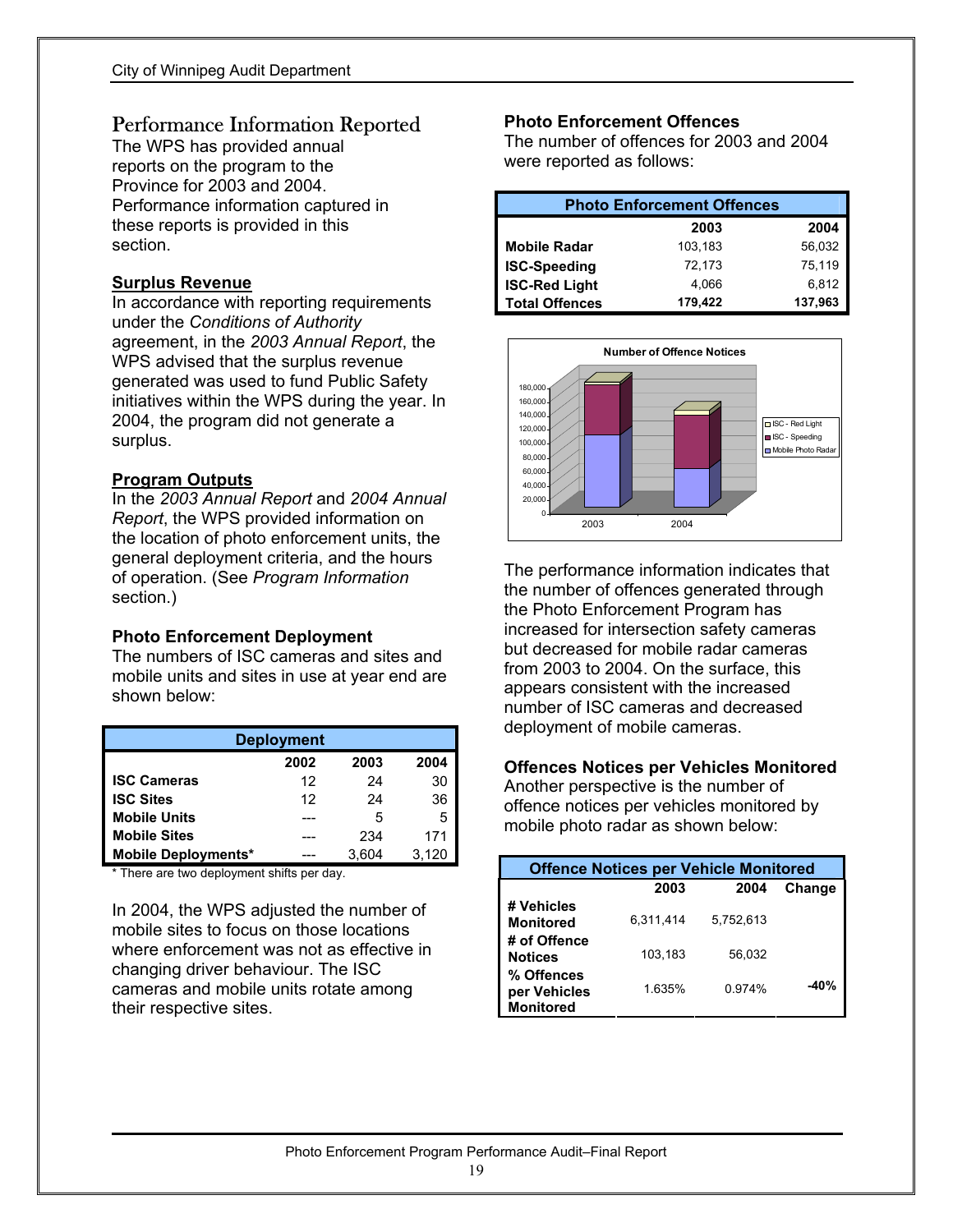The number of drivers monitored that committed an offence decreased 40%, a good indication that driver behaviour appears to be changing when it comes to speeding at monitored sites.

### **Convictions and Acquittals/Stays**

The disposition of offences provided by the Province is shown below:

| <b>Disposition of Offences</b>           |              |  |  |  |  |
|------------------------------------------|--------------|--|--|--|--|
| 2003<br>2004                             |              |  |  |  |  |
| 135,768<br><b>Convictions</b><br>175.603 |              |  |  |  |  |
| <b>Acquittals/Stays</b><br>635<br>801    |              |  |  |  |  |
| No Disposition*                          | 712<br>1 394 |  |  |  |  |

\* Pending court appearance. Any difference between the total number of offence notices for a year and the number of dispositions is due to the timing of issuance of an offence notice. Some offence notices may be issued but are still within the time limit to pay or contest and, therefore, will not yet be classified.

### **Offences by Conventional Means**

While changing driver behaviour at monitored locations is a positive step, it might be the case that drivers are changing behaviour only where they know that the likelihood of detection is high. While this is still important from a safety perspective, the broader test is whether driver behaviour has changed at sites that are not monitored. Looking at unmonitored sites will be part of the controlled study. At this point in time, the data that is available for comparison is minimal. The next chart indicates the number of offences reported for the two years that arose from conventional policing methods:

| <b>Conventional Offences</b> |        |        |  |  |
|------------------------------|--------|--------|--|--|
| 2003<br>2004                 |        |        |  |  |
| <b>Speeding</b>              | 13.924 | 10,757 |  |  |
| <b>Red Light</b>             | 1.242  | 1,430  |  |  |
| Гоtal                        | 15.166 | 12.187 |  |  |

There were fewer speeding offences arising from conventional policing methods in 2004. It should be noted, however, that there was also a significant reduction in the number of officers dedicated to this function.

The Traffic Division was re-structured during 2004, and resources were redeployed to the Districts where traffic enforcement is only one of many duties. Since the WPS is not tracking the daily assignments of the redeployed officers, trends in speeding offences cannot be identified. Despite the decrease in officers deployed, however, red light offences increased, indicating that more drivers who commit this offence are being identified.

### **Public Awareness Initiatives**

One of the initial concerns in establishing the program was the degree of public acceptance for photo enforcement. This was a legitimate concern given the experience in other jurisdictions where the program was cancelled because of the public's disapproval. The *Conditions of Authority* agreement requires a rigorous and continuous public awareness program to ensure that the public is fully educated about the program and its safety benefits. In implementing the program, funds were identified as part of the contract to be used for public awareness and education. In both the 2003 and 2004 annual reports, the WPS reported on several public awareness initiatives including a trial period prior to enforcement, multi-media campaigns, establishment of a website, and speed events held at various locations. In 2004, for example, the WPS advertised for 36 out of 52 weeks and employed a former World Racing Champion to be the safe driving spokesperson.

The graph below illustrates the effectiveness of the program's communication strategies in terms of gaining public acceptance of the program. The statistics shown are the responses to two questions posed to the public in surveys conducted by the WPS in 2001 and 2004.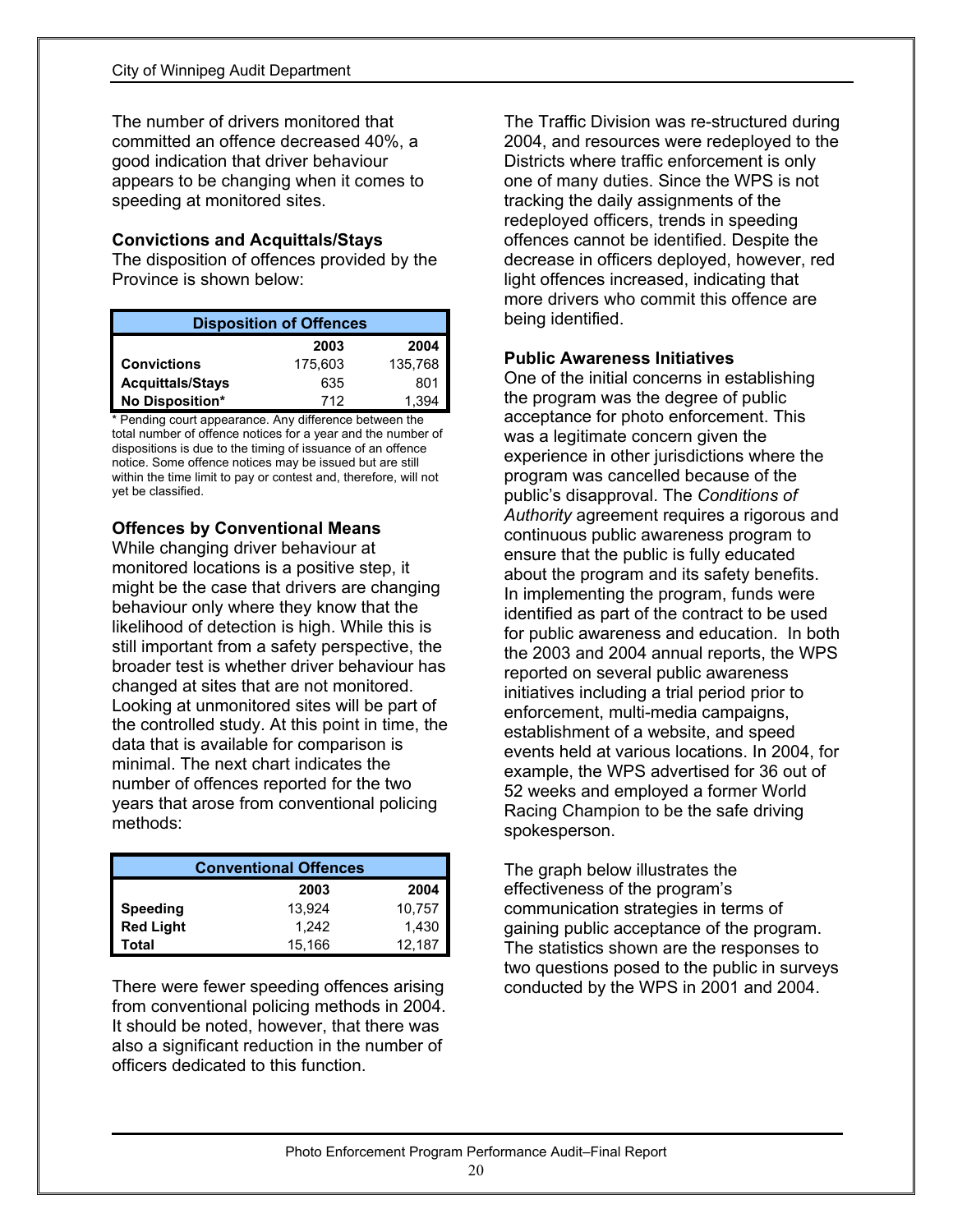

| <b>Change in Approval Ratings</b>         |     |     |       |  |  |
|-------------------------------------------|-----|-----|-------|--|--|
| 2001<br>% Approval<br>2004<br>Change      |     |     |       |  |  |
| <b>Red Light</b><br><b>Cameras</b>        | 81% | 87% | $+6%$ |  |  |
| 74%<br>83%<br>$+9%$<br><b>Photo Radar</b> |     |     |       |  |  |

The results show an increase in the acceptance of the use of both red light cameras and mobile photo radar between 2001 and 2004. Through better education about the risks associated with speeding and red light running, the public is clearly more accepting of the use of photo enforcement to reduce the incidence of these driving behaviours.

### **Program Outcomes**

The *Conditions of Authority* agreement contemplates a controlled study which would evaluate the impact of photo enforcement initiatives on speed and red light violations. The Province also requires an analysis of the effect of photo enforcement on traffic safety as indicated by the number of collisions and injuries.

The WPS is in the process of initiating a study led by an independent consultant to provide this information in an objective and comprehensive format. At the same time, some preliminary data has been reported that may provide an early indication of the effectiveness of the program, keeping in mind that the program was not fully implemented until 2004.

### **Rate of Re-Offending**

The following graph illustrates that violators seem to be getting the message that if they speed, they will get caught. This is demonstrated by the reduction from 22% in 2003 to 9% in 2004 of those motorists who re-offend.



### **85th Percentile Speed**

The 85<sup>th</sup> percentile speed represents the speed at which 85% of drivers are traveling at or below. The *2004 Annual Report* notes that 96 out of 106 MPR deployment sites had 85<sup>th</sup> percentile speeds that exceeded the posted speed limit. Over the two years of enforcement, 80 of the 96 showed a decrease in speed. The average reduction in the  $85<sup>th</sup>$  percentile speed was  $3\%$ .



While this trend is noteworthy, once again, it only demonstrates a change of driver behaviour at monitored sites. The *Conditions of Authority* agreement also requires information from the City-wide perspective. The WPS intends to obtain this information through the controlled study.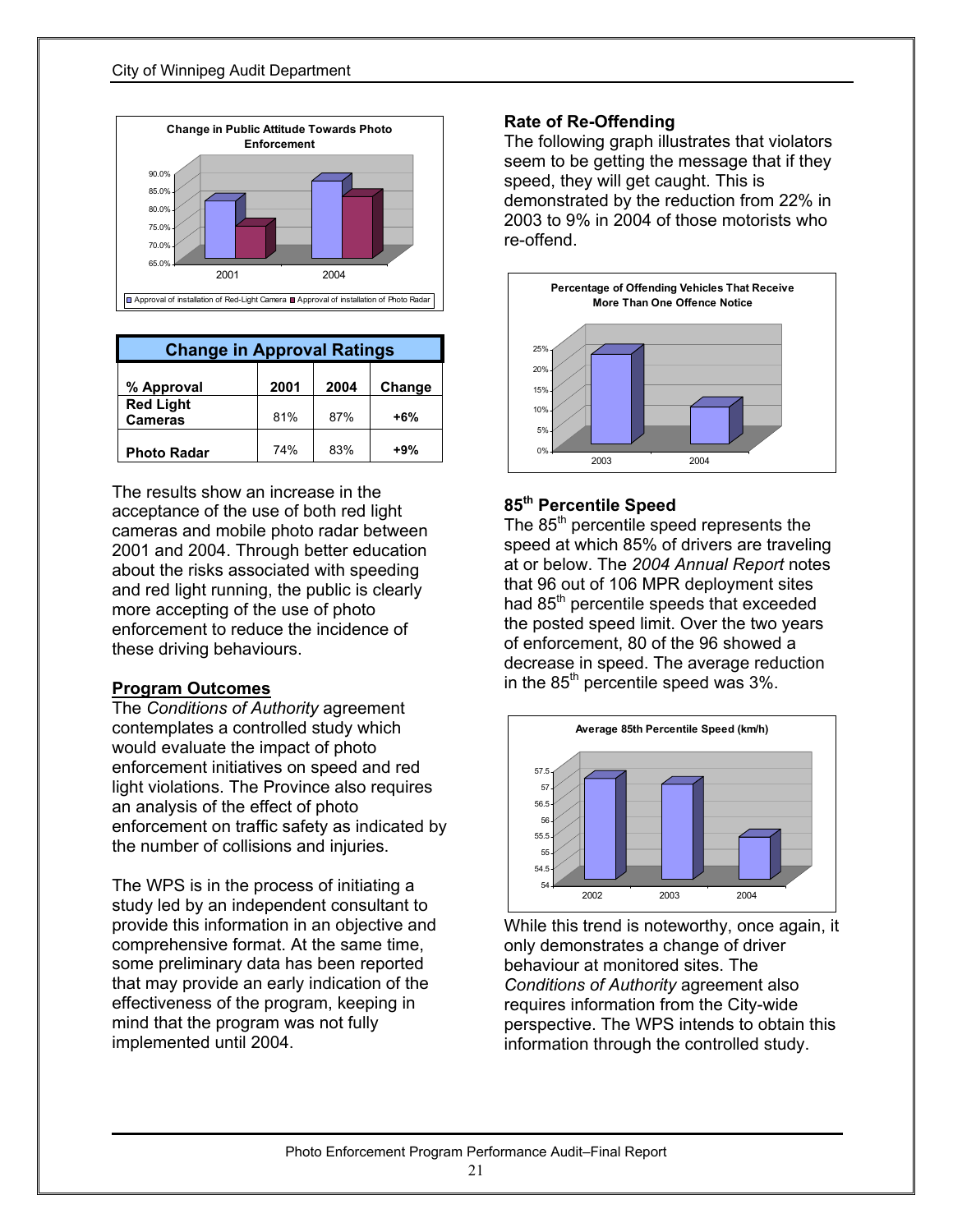### **Speeding Offences by Speed Range**

Both the Province and the WPS are particularly interested in the number of speeding offences where the speed is at or over 25 kilometers above the speed limit. This is a concern because the extent of injury and damage related to collisions is more severe at higher speeds. Therefore, it is important to track this ratio and determine the effect photo enforcement is having on driver behaviour at the higher speed levels.

| <b>Speeding Offences 25Km and Over</b> |           |           |        |  |
|----------------------------------------|-----------|-----------|--------|--|
| <b>Mobile</b>                          | 2003      | 2004      | Change |  |
| # Offences                             | 3.070     | 1.551     |        |  |
| # Vehicles                             | 6,311,414 | 5.752.613 |        |  |
| % Offences                             | .05%      | .03%      | $-40%$ |  |
| ISC                                    | 2003      | 2004      |        |  |
| #Offences                              | 2,392     | 2.376     |        |  |
| # Cameras                              | 19        | 26.7      |        |  |
| Offences/Camera                        | 126       | 89        | -29%   |  |

\*ISC cameras were weighted over the year.

This chart suggests that the program has positively changed the behaviour of drivers who speed excessively at monitored locations.

### **Speed Adjustments resulting from Photo Enforcement Data Analysis**

Information on any re-engineering done as a result of analysis of data obtained through the Photo Enforcement Program is to be provided to the Province. Such actions are also the intent of the third piece of the WPS's three pronged approach to improving traffic safety. The WPS has reported that actions will be taken after completion of the controlled study.

### **Traffic Collisions**

The long-term goal of the Photo Enforcement Program is to realize a reduction in collisions and injuries associated with high risk driving behaviours such as speeding and red light running. In particular, the program is targeting collisions

that result in severe injuries or significant vehicular damage.

At this early stage in the program, the WPS has provided some information on collisions from accidents that are reported to the Police and compiled by the Public Works Department. The WPS has tracked the number of reported collisions at the 12 original ISC sites since 2002 (before the cameras were operational).

The graph below illustrates that, according to WPS data, the number of traffic collisions at the initial 12 ISC locations has decreased.



While the apparent trend in the number of collisions is positive, it has to be recognized that this source of information may not capture the total number of collisions since drivers may be reluctant to report accidents to the Police that may result in traffic related charges being laid. So there is no assurance that all collisions have been reported.

### **Summary of Information Reported**

The WPS has met most of the Provincial reporting requirements. The additional information will be obtained through the controlled study currently being planned.

The information reported to date by the WPS suggests that the program is achieving some success at the monitored locations. Overall, the number of speeding offence notices have decreased, along with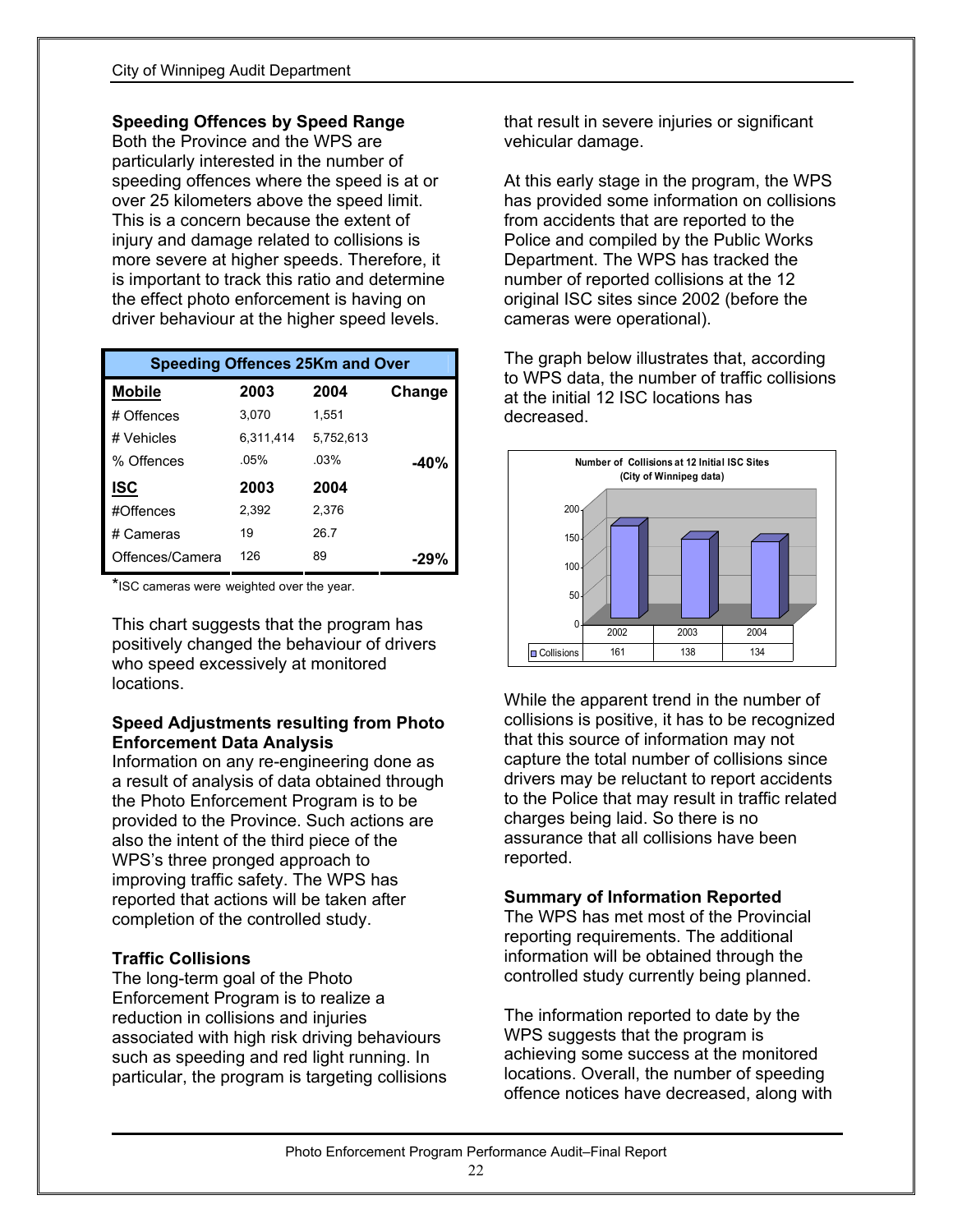the 85<sup>th</sup> percentile speed and the number of speeders who travel at excessively high speeds. These are positive trends for a program that is in its third year of operation. Red light offences captured through both the photo enforcement program and conventional means have not yet demonstrated the same results.

### Additional Performance Information Compiled by the Audit Department

While the information reported to date provides an excellent first step, more information is required before the WPS can be confident that the program has achieved its intended long-term outcomes. The Audit Department performed further analysis on data compiled by the WPS to provide a more comprehensive perspective on the program's performance to date. We also gathered data from external sources to supplement the WPS information.

### **Program Outputs**

The WPS reported that, overall, the number of speeding offence notices issued by intersection cameras, MPR units and conventional means has decreased while red light offence notices have increased slightly. This analysis is not complete, however, without considering other relevant factors. In the following section, we further analyze the available information.

### **Offence notices per ISC Camera**

To provide a consistent basis for comparison of offence notices over a period of years, it is more meaningful to compare the offence notices by ISC camera.



\*ISC cameras were weighted over the year. Cameras are rotated among the sites. 2003: 12 + (12 x 7/12) = 19

2004: 24 +  $(6 \times 5.5/12) = 26.7$ 

When analyzed from this perspective, it suggests that intersection safety cameras are having a positive deterrent effect on the driving behaviour of speeders. Once again, there does not appear to be a deterrent effect for drivers who commit red light violations.

### **Offence notices per MPR Deployment**

The WPS reported that the number of offence notices issued through mobile photo radar enforcement was significantly less in 2004 (56,032) than in 2003 (103,183). This information did not take into account the related decrease in deployments (i.e. work shifts) in 2004.

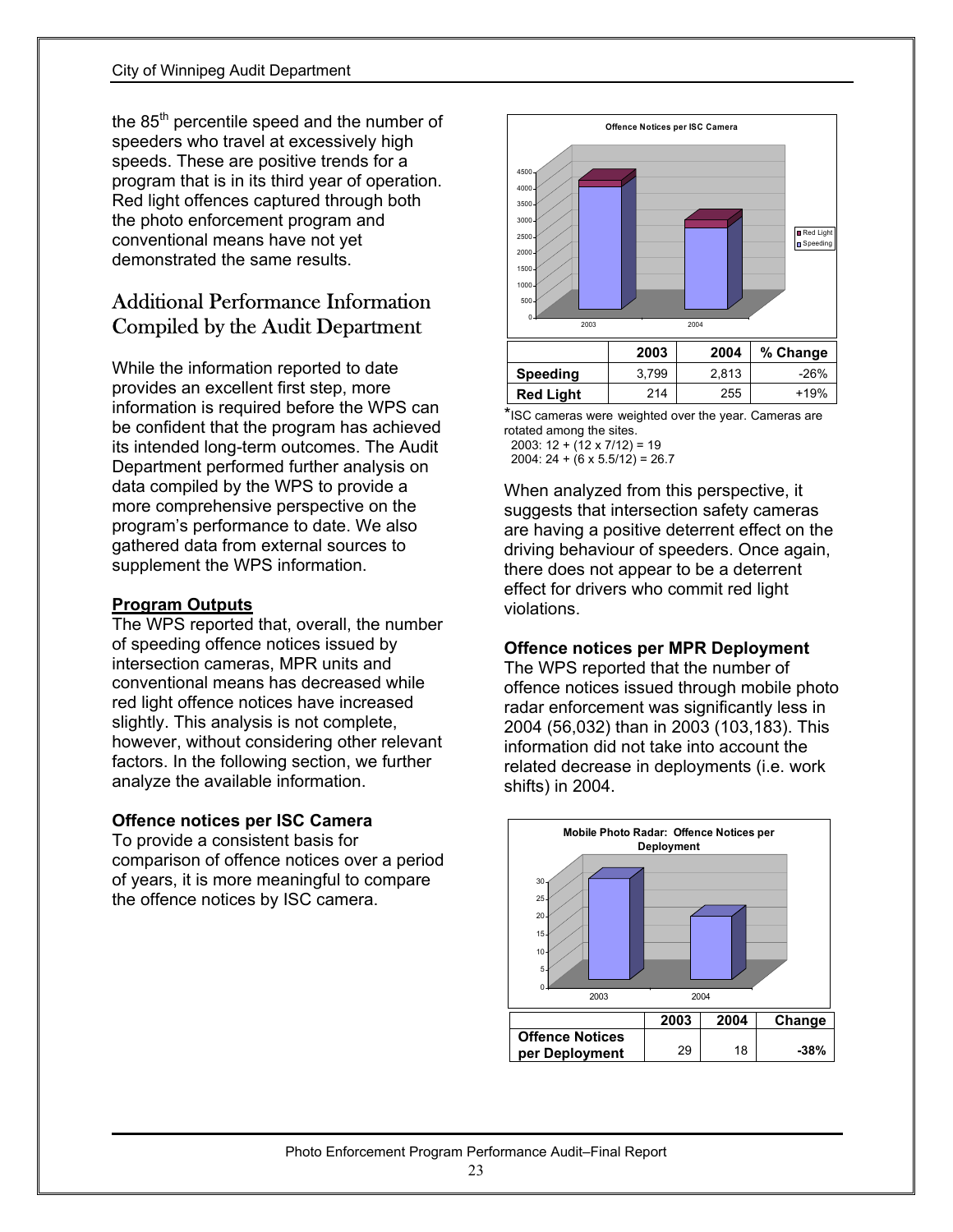With the deployment information considered, the chart confirms that speeding offences related to mobile enforcement did decrease from 2003 to 2004, indicating the potential effectiveness of this tool if this trend continues.

### **Program Outcomes**

The WPS reported to the Province on the number of collisions at the twelve initial ISC sites based on information collected by the WPS and compiled by Public Works. The WPS, however, did not report on the types of collisions that occurred. In addition, the WPS did not obtain collision or injury information from Manitoba Public Insurance (MPI). Providing information from an independent source lends credibility to the reported performance information.

### **Traffic Collisions and Injuries**

The Audit Department was able to obtain additional collision information from Public Works that denotes the type of collision. The chart below illustrates the trend in the two main collision types associated with Photo Enforcement. The first is rear end collision, which tends to increase over the short term at ISC sites and then level off as drivers become more familiar with the operation of the cameras. The graph confirms that this is, in fact, what has occurred at the initial twelve ISC sites. The second type of collision monitored is right angle collision. One of the objectives of the Photo Enforcement program is to decrease the occurrence of this type of collision since it tends to result in more serious injuries. The graph does indicate a reduction (from 37 to 12) over the two years. This information suggests that the program is resulting in safer driving behaviour at monitored intersections.



Through the WPS data, we were also able to obtain information on collisions for the entire City. The chart below shows that rear end collisions initially increased after the introduction of photo enforcement and have subsequently started to decrease. This is consistent with program expectations. At the same time, the graph shows that the volume of right angle collisions, for the entire City, has remained relatively steady from 2002 to 2004. This indicates that the change in driver behaviour observed at the original sites has not yet resulted in a change of behaviour at unmonitored sites.



During the audit, we contacted Manitoba Public Insurance (MPI) and were able to obtain some preliminary data on collisions and injuries. The information received is useful since it came from an independent source. At the same time, it may not represent all collisions that occurred because drivers may not always submit minor claims that may have an impact on their insurance rates.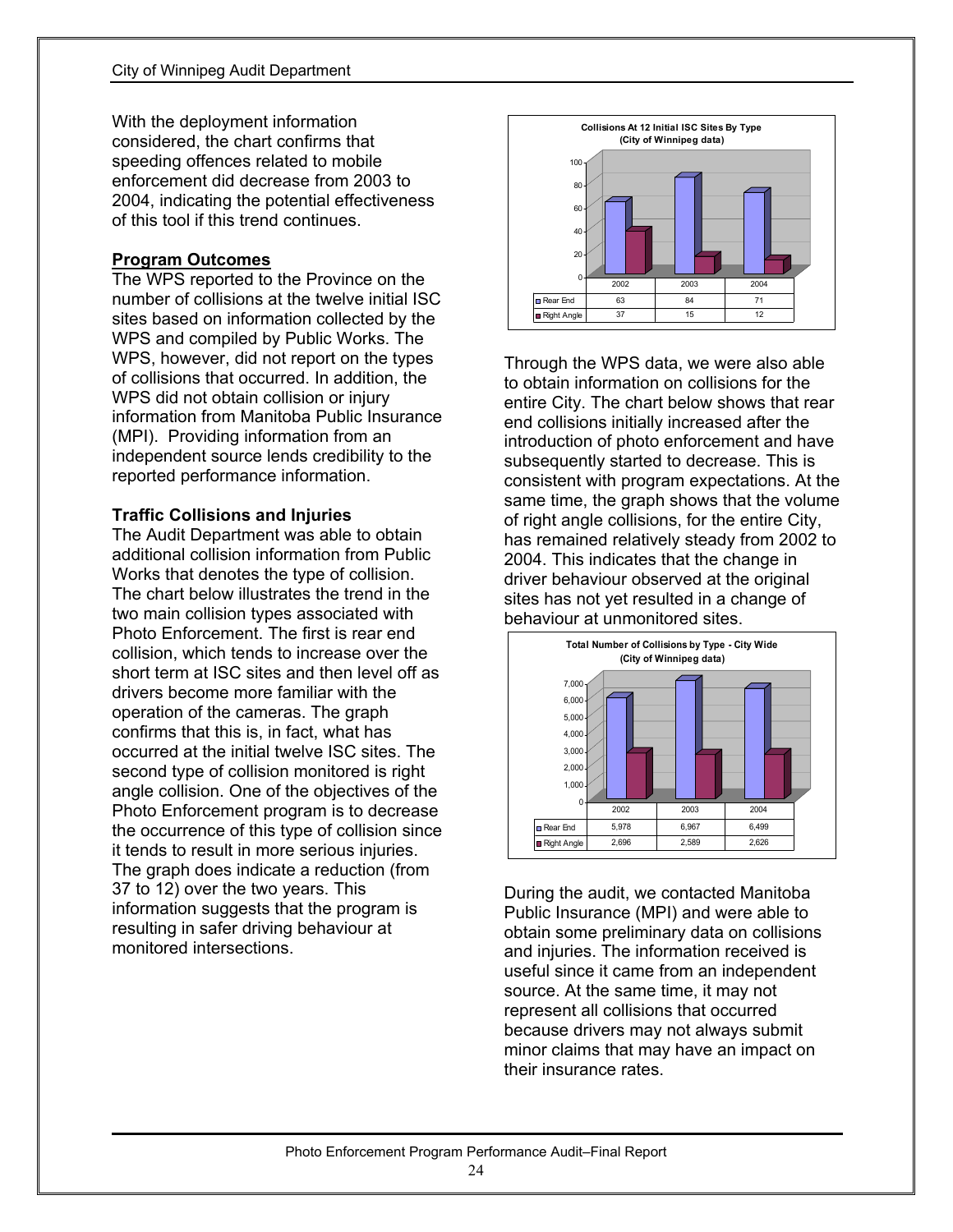The data provided, as illustrated in the graph below, shows the change in the number of traffic collisions from 2003 to 2004 at the original 12 sites.



The graph shows an increase of 58% in the number of traffic collisions from 2003 to 2004. This appears to contradict the WPS data. It is also a greater increase than the 7% increase that occurred city-wide as shown in the chart below.



A key limitation of the MPI data is that there is no information on the collision configuration, so we are unable to determine the impact the program has had on the volume of rear end and right angle collisions. We were able, however, to obtain data on the value of claims resulting from collisions at the 12 original monitored sites.

| <b>MPI Claims related to</b><br><b>Collisions at 12 Original Sites</b> |                                            |     |        |         |  |
|------------------------------------------------------------------------|--------------------------------------------|-----|--------|---------|--|
| Claim<br><b>Amount</b>                                                 | %<br>#<br>2003<br>2004<br>Change<br>Change |     |        |         |  |
| $$0-$<br>\$5000                                                        | 447                                        | 717 | $+270$ | $+60%$  |  |
| \$5000-<br>\$10,000                                                    | 23                                         | 43  | +20    | +87%    |  |
| \$10,000-<br>\$15,000                                                  | 8                                          | 17  | +9     | $+113%$ |  |

\* Note: One collision can result in multiple claims as more than one vehicle can be involved.

Contrary to long-term expectations, the chart shows an increase in claims at each level of damage with the largest percentage increase appearing at the highest dollar value. For claims at that level, the city-wide increase was only 4% according to MPI.

In addition, we were able to obtain some preliminary data from MPI on injuries that occurred at the original 12 sites, which also appears to be contrary to program expectations for the longer term.

| <b>Injuries at 12 Original Intersections</b> |    |        |  |  |
|----------------------------------------------|----|--------|--|--|
| 2003<br>2004<br>Year                         |    |        |  |  |
| # Injuries                                   | 81 | 133    |  |  |
| # Change                                     |    | + 52   |  |  |
| % Change                                     |    | $+64%$ |  |  |

At this point in the program, we would not expect to be able to conclude that the program has achieved its long-term objectives. Data has been provided by the WPS that suggests some positive trends at monitored sites. The data relates to a relatively short period of time and external factors, such as weather, have not been considered in determining their impact on the number of collisions reported. We also found that data from two sources, the WPS and MPI, was contradictory in some cases. The controlled study will focus on such variables and provide more accurate information. We can conclude that the discrepancies in the data and trends warrant further analysis and interpretation as the program matures.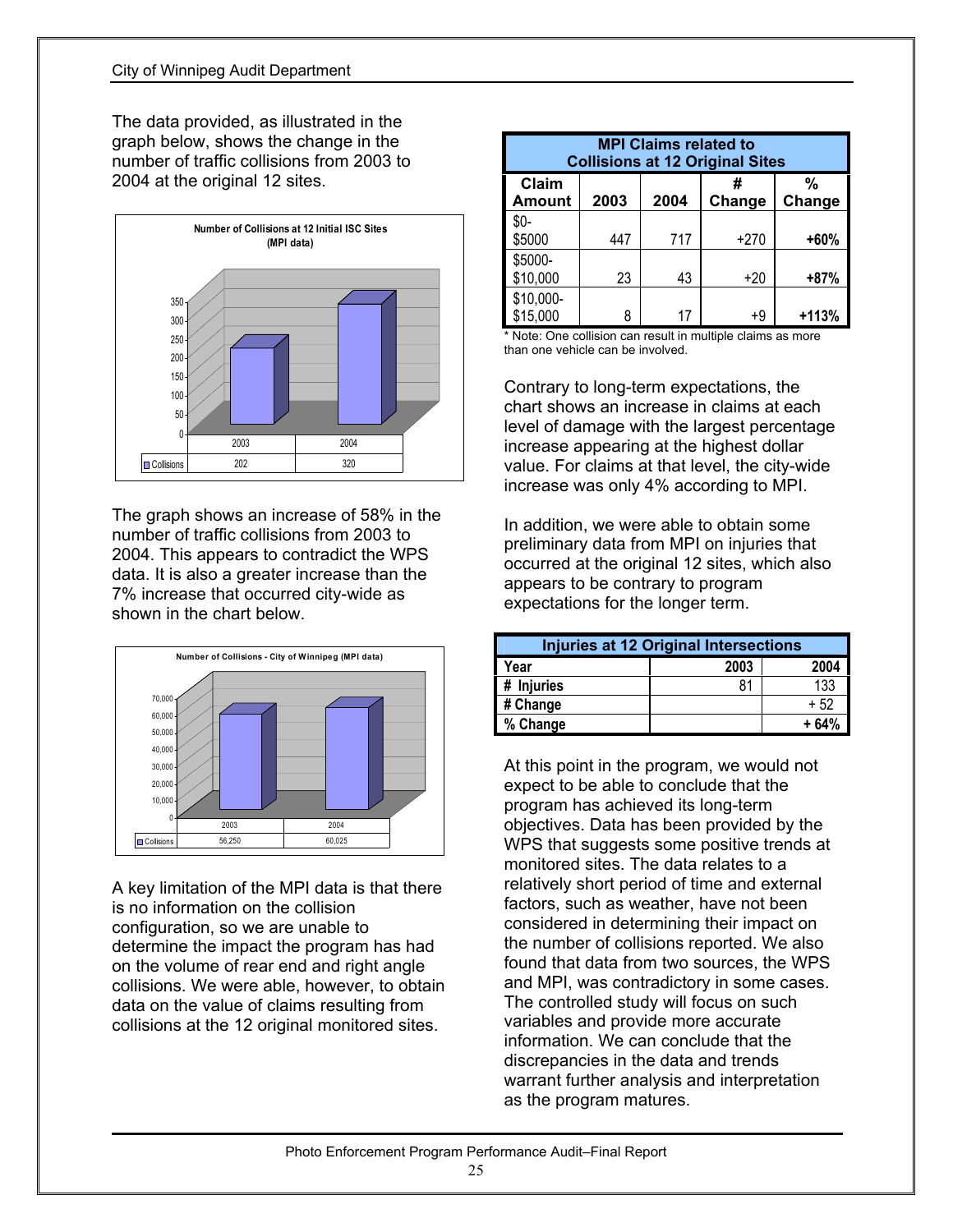### Efficiency and Cost-effectiveness

While the Province is interested in the effectiveness of the Photo Enforcement Program, the City also has an interest in how efficient and cost-effective the program is. Measures should be designed to indicate how efficiently resources allocated to a program are being utilized and whether the program is producing outputs at a reasonable cost.

The WPS had compiled some performance information to support management in evaluating the efficiency of the program. This information was limited to offence notices generated and MPR deployments. The Audit Department took the WPS information and analyzed it further to provide a more in-depth perspective on the efficiency and cost-effectiveness of the program at this point in time.

### **Issuance of Offence Notices**

Provincial legislation requires that offence notices be sent to citizens within 14 days of the violation. After this time, a notice cannot be issued which means the loss of any deterrent effect as well as the associated fine revenue. The chart below indicates that the notices are being issued on time.

| <b>Issuance of Offence Notices</b> |       |       |  |
|------------------------------------|-------|-------|--|
| 2003<br>2004                       |       |       |  |
| % of Notices "Timed out"           | 0.69% | 0.10% |  |

### **Efficiency of Photo Enforcement Process**

Another measure of the efficiency of the program is the rate of violations that result in offence notices. The next three graphs illustrate the percentage of violations that result in offence notices and also illustrate the top reasons that the violations have not resulted in an offence notice. The first chart relates to mobile photo radar.



- Number of violations supplied by ACS.

The next chart illustrates the results related to intersection cameras for speed on green:



- Number of violations supplied by ACS.

These charts indicate that mobile enforcement is a more efficient process than intersection safety cameras for generating speeding offence notices. Possible explanations for this are that mobile units are not deployed in the high traffic areas and primary roadways to the same extent and that manned mobile units incorporate a judgment component. Therefore, it is possible that emergency vehicles are captured more frequently at ISC sites but these violations do not result in offence notices being issued.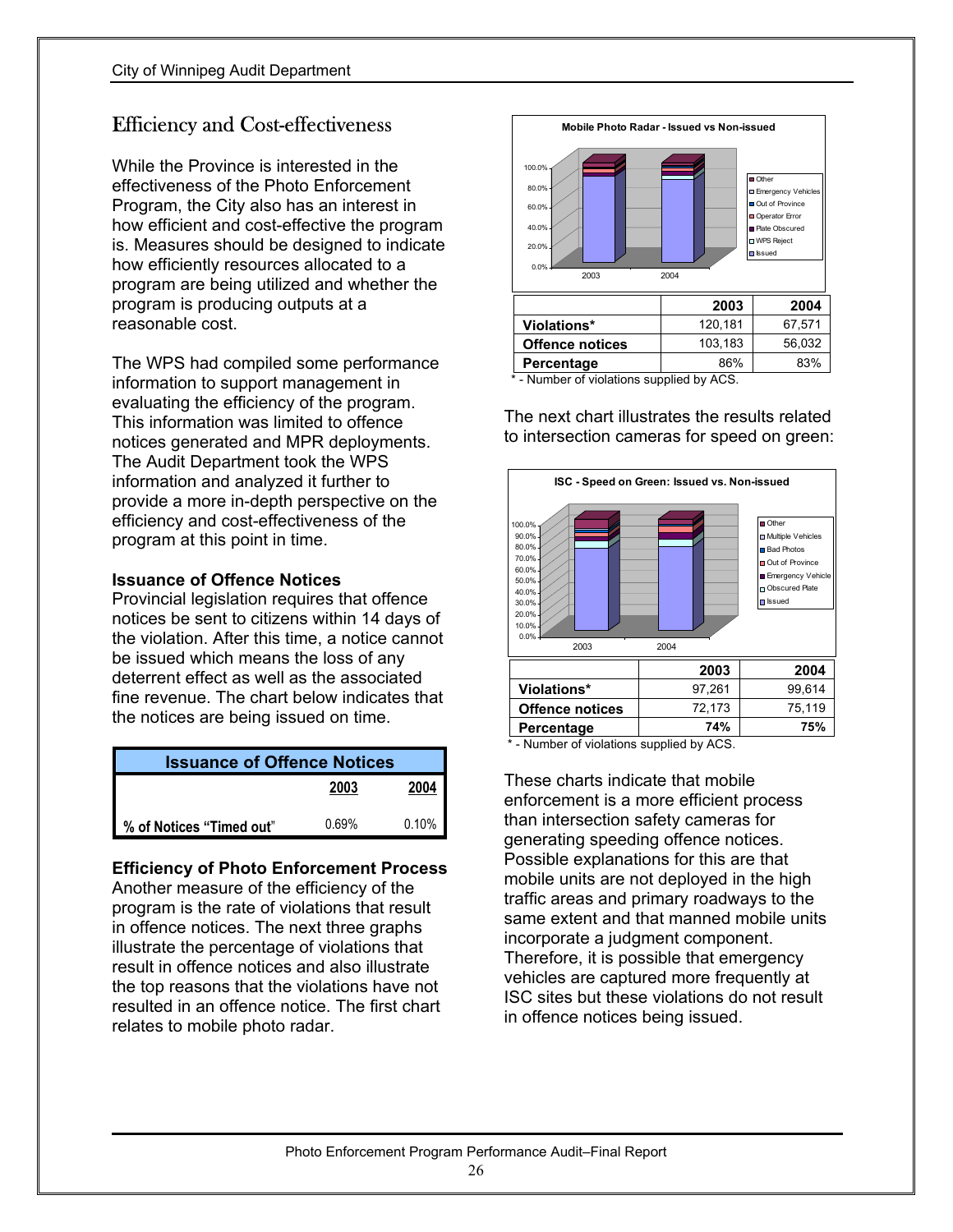The statistics with respect to the offence rate arising from red light camera enforcement are shown on the chart below.



- Number of violations supplied by ACS.

It appears that the photo enforcement program is least efficient with respect to generating red light offence notices. Only 56% (2003) and 57% (2004) of violations resulted in the issuance of an offence notice. Again, emergency vehicles accounted for a high number of erred out offence notices. Obscured plates also accounted for a high number of violations that did not result in offence notices.

Capturing and analyzing such statistics can be useful to the WPS in evaluating the relative efficiency of the mobile and intersection site programs and determining whether program adjustments can be made to make the program more efficient. For example, trends in controllable categories such as "operator error" and "bad photos" can alert the WPS to operational issues that require attention.

### **Mobile Photo Radar Deployment**

The next chart indicates actual versus potential mobile photo radar deployment.

|                   | <b>Mobile Photo Radar Deployment</b> |          |
|-------------------|--------------------------------------|----------|
|                   | 2003                                 | 2004     |
| <b>Potential</b>  | 4,128                                | 3,844    |
| <b>Actual</b>     | 3,604                                | 3,120    |
| <b>Difference</b> | 524                                  | 724      |
| Percentage        | $-12.7%$                             | $-18.8%$ |

We were advised that deployment was less than optimal due, in part, to the time required for Commissionaires to appear as witnesses in court and because of the difficulty the Corps had in fully staffing the positions. A contributing factor to the staffing shortfall was a union challenge to employing Commissionaires to perform this work, which resulted in the WPS implementing a hiring freeze on MPR operators for a portion of the year.

The chart below indicates the potential gross revenue lost.

| <b>Potential Gross Revenue Lost</b>      |           |           |
|------------------------------------------|-----------|-----------|
|                                          | 2003      | 2004      |
| Shortfall in<br><b>Deployments</b>       | 524       | 724       |
| Average number<br><b>Offence Notices</b> |           |           |
| per Deployment                           | 29        | 18        |
| <b>Average Fine</b>                      | \$62.47   | \$68.17   |
| <b>Potential</b><br><b>Lost Revenue</b>  | \$949.294 | \$888,391 |

The chart indicates that the City lost almost \$2 million in potential gross revenue in 2003 and 2004 because mobile photo radar was not deployed to the full capacity. Net revenue would have to take into account savings in salaries.

### **Deployment of Officers**

One positive impact of the Photo Enforcement Program has been the ability to monitor traffic without utilizing police officers who can then be redeployed to perform other types of duties both within and outside of the Traffic Unit. In 2004, 46 officers were redeployed from the Traffic Division to other divisions to continue to conduct traffic enforcement but also to perform other law enforcement duties.

### **Cost of the ACS Contract**

The major expense of the Photo Enforcement Program is the contract with ACS (close to 90% of the program budget). While the City's actual revenues to date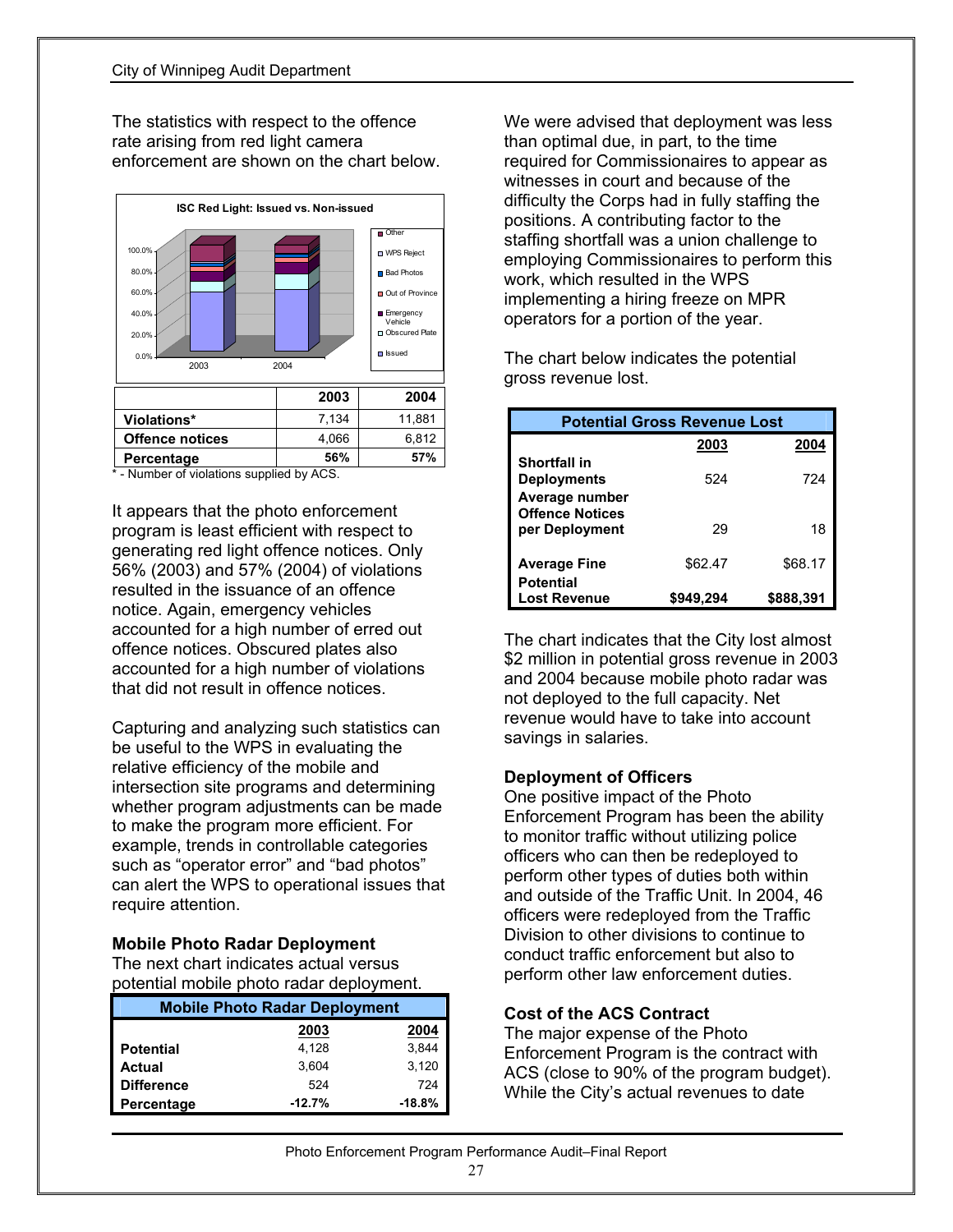have been significantly less than projected because of the shortfall in the number of offence notices issued, the contract costs for the ACS contract are fixed at approximately \$6 million a year. The Audit Department was interested in the effect this has had on the cost per offence notice and how that cost compares to the original projections by the City.

| Cost per Offence Notice for 2003* |             |               |  |
|-----------------------------------|-------------|---------------|--|
|                                   |             |               |  |
|                                   | Projected   | <b>Actual</b> |  |
| <b>ACS Contract Cost</b>          | \$6,466,212 | \$6,466,212   |  |
| # Offence Notices                 | 302,028     | 179,422       |  |
| Cost per                          |             |               |  |
| <b>Offence Notice</b>             | \$21.41     | \$36.04       |  |

\*Does not include costs for the Corps of Commissionaires, WPS staff or amortization of 2002 expenses.

With a fixed cost contract for ACS, the reduced volume of offence notices has increased the cost per offence notice from the City's original projection of \$21.41 to \$36.04 in 2003. This is a 68% increase.

The 2004 results vary even more since the City's projections did not anticipate a decline in the number of offence notices issued over the five year contract.

| Cost per Offence Notice for 2004* |                  |               |  |
|-----------------------------------|------------------|---------------|--|
|                                   | <b>Projected</b> | <u>Actual</u> |  |
| <b>ACS Contract Cost</b>          | \$6.623.568      | \$6,623,568   |  |
| # Offence Notices                 | 382,224          | 137,963       |  |
| Cost per<br><b>Offence Notice</b> | \$17.33          | \$48.01       |  |

\*Does not include costs for the Corps of Commissionaires, WPS staff, or amortization of 2002 expenses.

In 2004, the ACS contract costs remained fixed except for a cost of living adjustment. With the lower volume of offence notices, the cost per offence notice increased significantly from the projected \$17.33 to \$48.01, an increase of 177%.

For comparison purposes, we noted that the *Photo Radar Development Project Report* had cited that research conducted in 2000 had reported the following fees paid to outsourced vendors for a photo radar program. Vendors were paid on a fee per offence notice processed basis.

| <b>Vendor Fees</b>              |                          |  |  |
|---------------------------------|--------------------------|--|--|
| <b>Police Service (Alberta)</b> | <b>Fee Per Violation</b> |  |  |
| Edmonton                        | \$17                     |  |  |
| Sherwood Park                   | \$16                     |  |  |
| Red Deer                        | \$25                     |  |  |

We note that these fees are in line with the City's original projections, but may not have been relevant if the program or cost structure differed significantly.

The Audit Department also looked at the current contract costs for Edmonton which also employs ACS as its primary contractor. Edmonton's contract budget in 2002 was \$3.2 million. This did not include construction costs or the cost of mobile vans. For 2003 and 2004, Edmonton paid ACS on a fee for offence notice basis. While the program is different, the volume of offence notices processed was very similar to the volume in Winnipeg. (For 2003, 172,901 offence notices and, for 2004, 145,585.)

To make a realistic comparison, we adjusted the annual \$6 million contract for Winnipeg by eliminating ACS's costs related to construction, mobile vans, and communications. We also adjusted the costs associated with the number of cameras to reflect the lower number of units deployed in Edmonton. With these adjustments, the annual cost of the ACS contract for the City of Winnipeg is approximately \$4.8 million. This is 50% more than the Edmonton budget of \$3.2 million. Edmonton's actual cost for the ACS contract was approximately \$2.6 million in 2003 and \$2.3 million in 2004.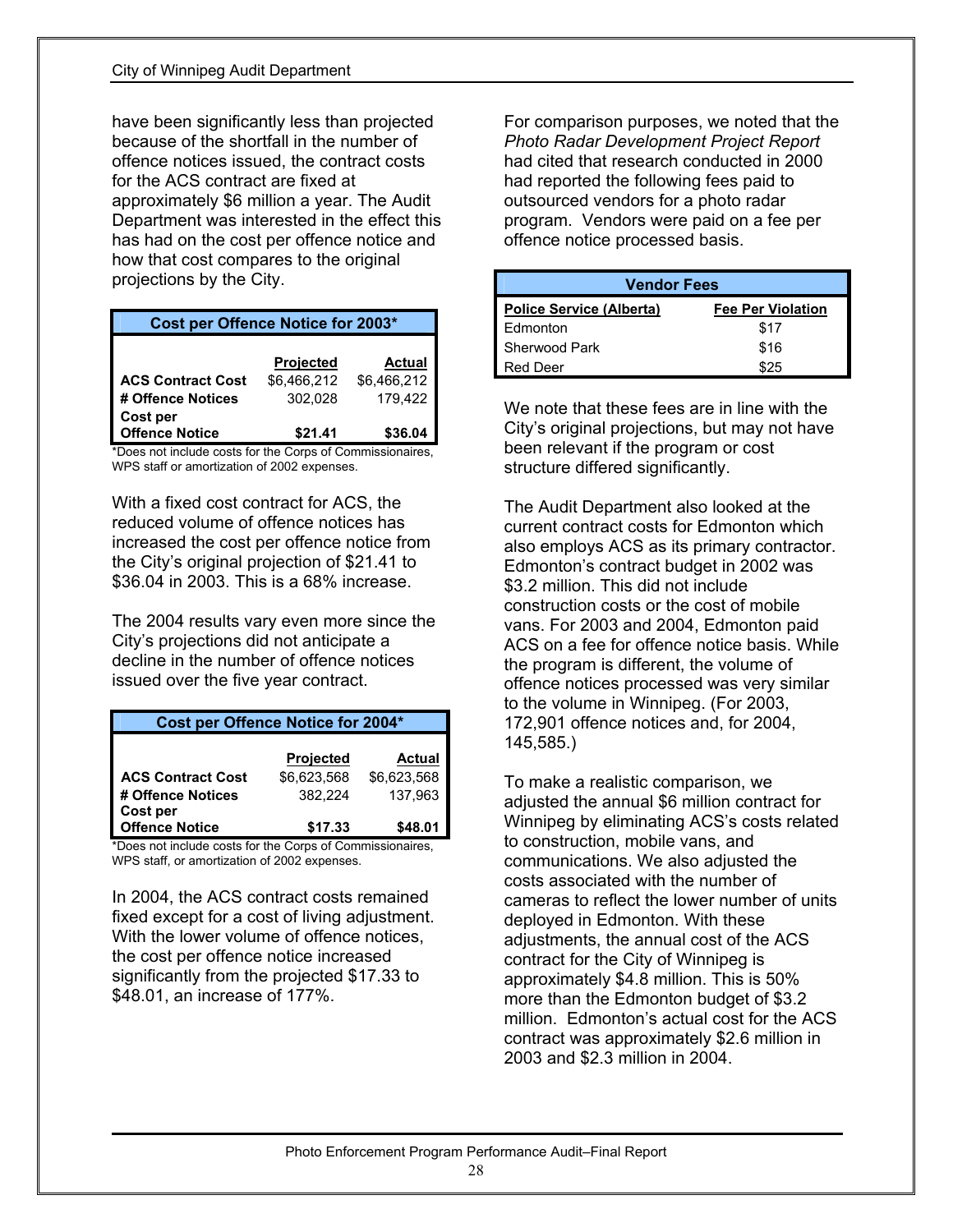The chart below indicates the impact on a cost per offence notice basis.

|                        | <b>Processing Cost per Offence Notice</b><br><b>Comparison with Edmonton*</b> |            |
|------------------------|-------------------------------------------------------------------------------|------------|
|                        | 2003                                                                          | 2004       |
| Winnipeg               | \$26.75                                                                       | \$34.79    |
| <b>Edmonton</b>        | \$15.25                                                                       | \$15.75    |
| \$ Difference          | $+ $11.50$                                                                    | $+ $19.04$ |
| <b>Winnipeg Cost /</b> |                                                                               |            |
| <b>Edmonton Cost</b>   | $+175%$                                                                       | $+221%$    |

\*Only includes costs for the primary contractor, ACS. Does not include costs for Police Service members or other contractors.

To obtain a precise comparison of costs to other jurisdictions, the WPS would have to do a more comprehensive analysis to account for differences in the programs. From the information that we have available at this point in time, it appears that Winnipeg's cost per offence notice is excessive. For 2004, the cost of the City's program was 221% of Edmonton's. Based on this, we would expect that more analysis would be conducted before the WPS enters into a new contractual relationship with a vendor. We will discuss possible remedies with respect to the current contract later in the report.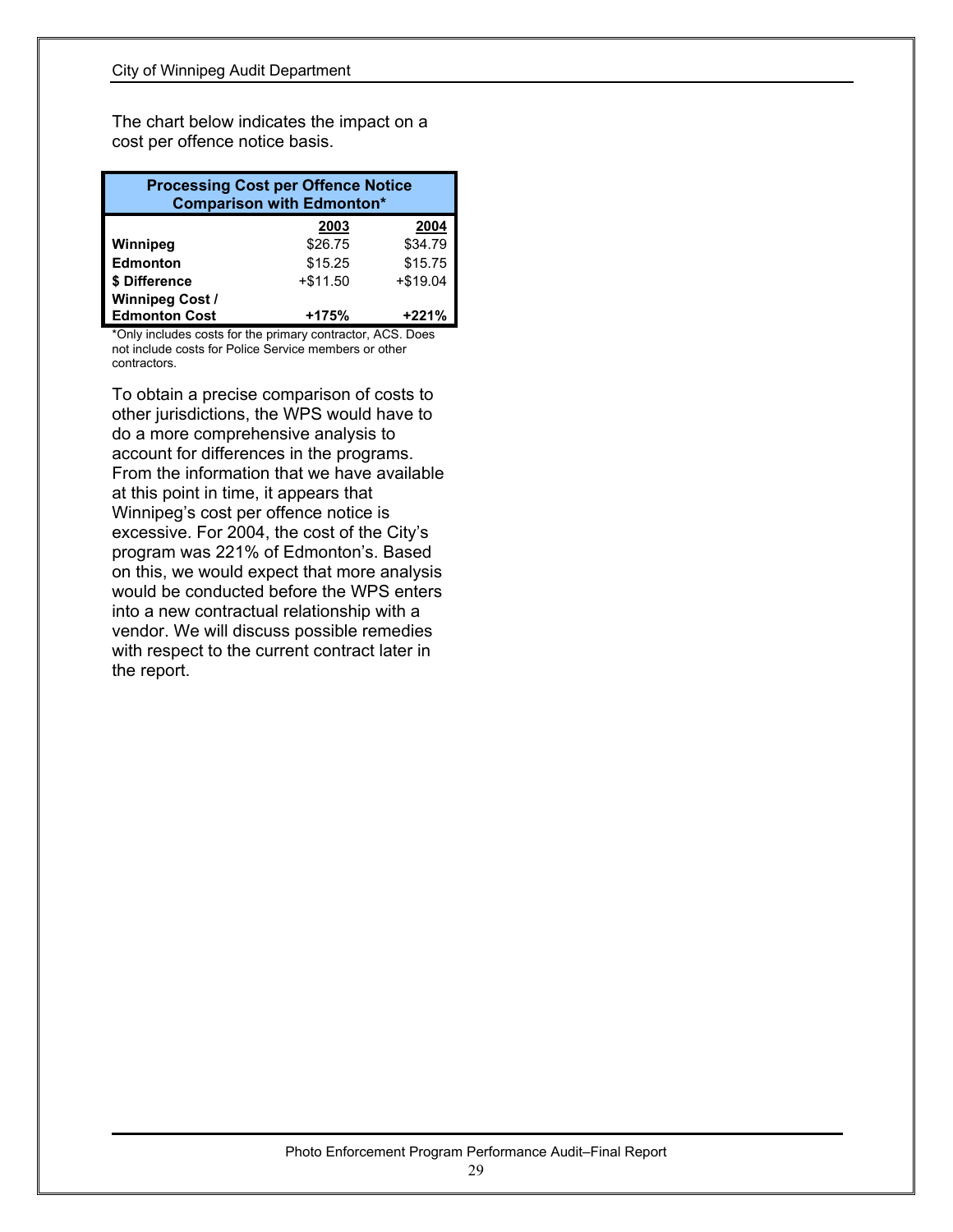### Summary of Performance Results

From a financial perspective, the Photo Enforcement Program has not met expectations. Over two years, the program did result in a net benefit of \$1,802,266 to the City. At the same time, the program has fallen short of its original revenue projections by a considerable margin. Based upon this experience, the City is looking at a potential shortfall in gross revenue from original estimates of approximately \$49 million dollars. To put this in perspective, if the City had been unable to meet its original revenue projections through other sources in 2004, the \$12 million shortfall would have required a property tax increase to citizens of over 3%. In fact, the estimate was subsequently revised in the 2004 budget, yet there was still a shortfall of approximately \$7 million. If this had not been offset by other revenues or cutbacks in services, the tax increase would have been almost 2%.

From an operational perspective, the results are significantly better, particularly in view of the relative immaturity of the program. For example, information gathered from a 2004 WPS survey indicates that public acceptance of the Photo Enforcement Program is high. This is a testament to the success of the educational initiatives conducted by the WPS. There is also some early data that suggests that speeding behaviour is changing at monitored sites: lower speeding levels and fewer speeding violations and repeat offenders. At this point in time, however, while red light violators are being caught in increasing numbers, there is no evidence that photo enforcement has had a positive impact in changing this driver behaviour.

To demonstrate overall program effectiveness, comparative performance data must be gathered on sites which are not now subject to photo enforcement. It is too early to expect to be able to conclude that the Photo Enforcement Program has been effective in reducing injuries and collisions associated with high risk driving behaviours throughout the City. More information is required on the history of collisions and injuries and their severity, both at monitored and unmonitored locations. Preliminary data is contradictory. Clearly, the data requires more analysis and interpretation and needs to be tracked more closely as the program matures. The controlled study should also provide better information. Without this key performance information in the future, the WPS will not be able to demonstrate that the Photo Enforcement Program has achieved its stated outcomes.

With respect to the costs of the program, there is evidence to suggest that the Photo Enforcement issuance process is efficient and is meeting contractual obligations. The costs associated with the ACS contract, however, which account for almost 90% of the program budget, appear to be excessive. On a cost per offence basis, the City's expenditure is significantly higher than the WPS's original projections and the current cost data from Edmonton, a city that also employs ACS as its contractor. At this date, we cannot conclude that the Photo Enforcement Program is being delivered to citizens at a reasonable cost.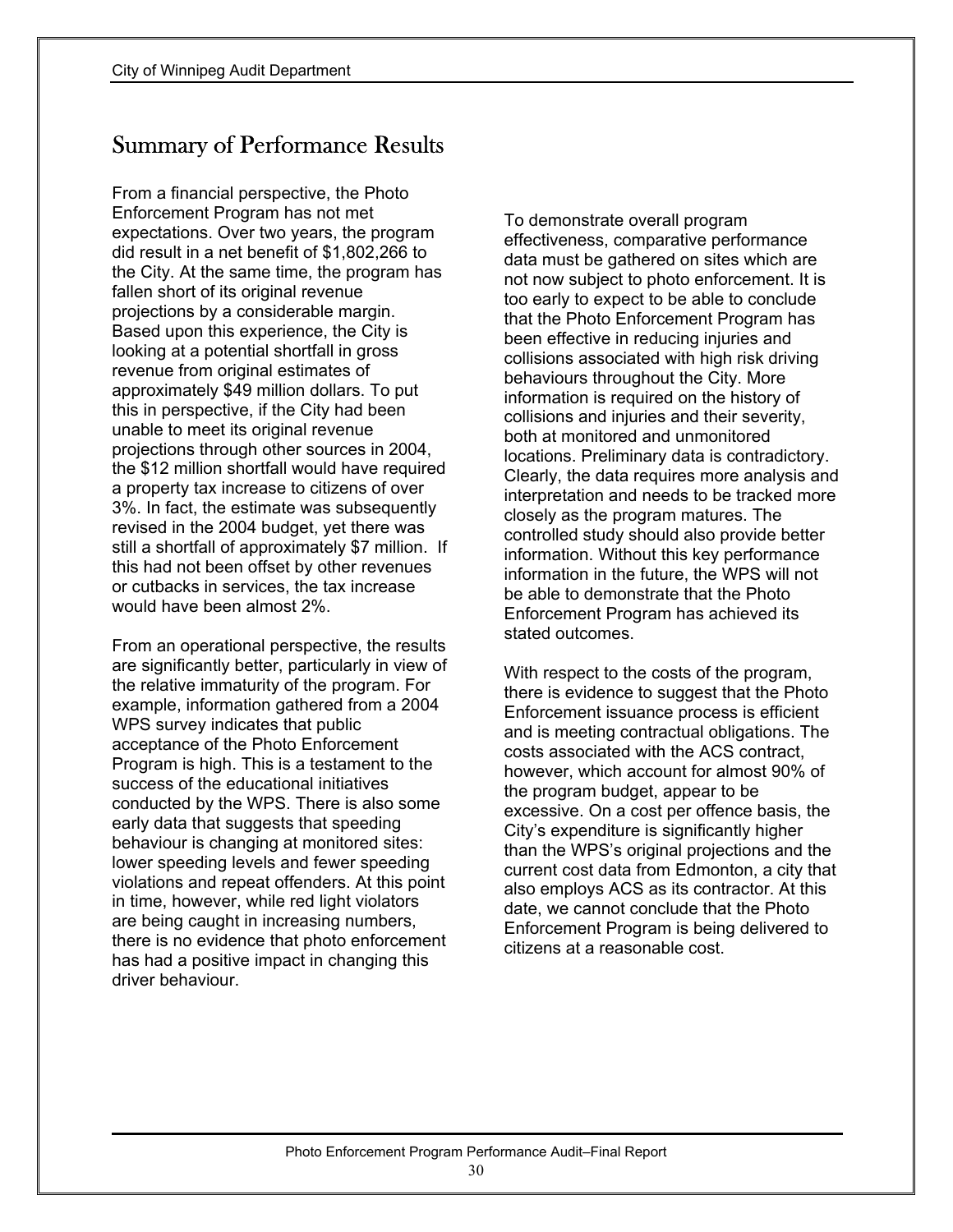City of Winnipeg Audit Department

#### Photo Enforcement Program Performance Audit–Final Report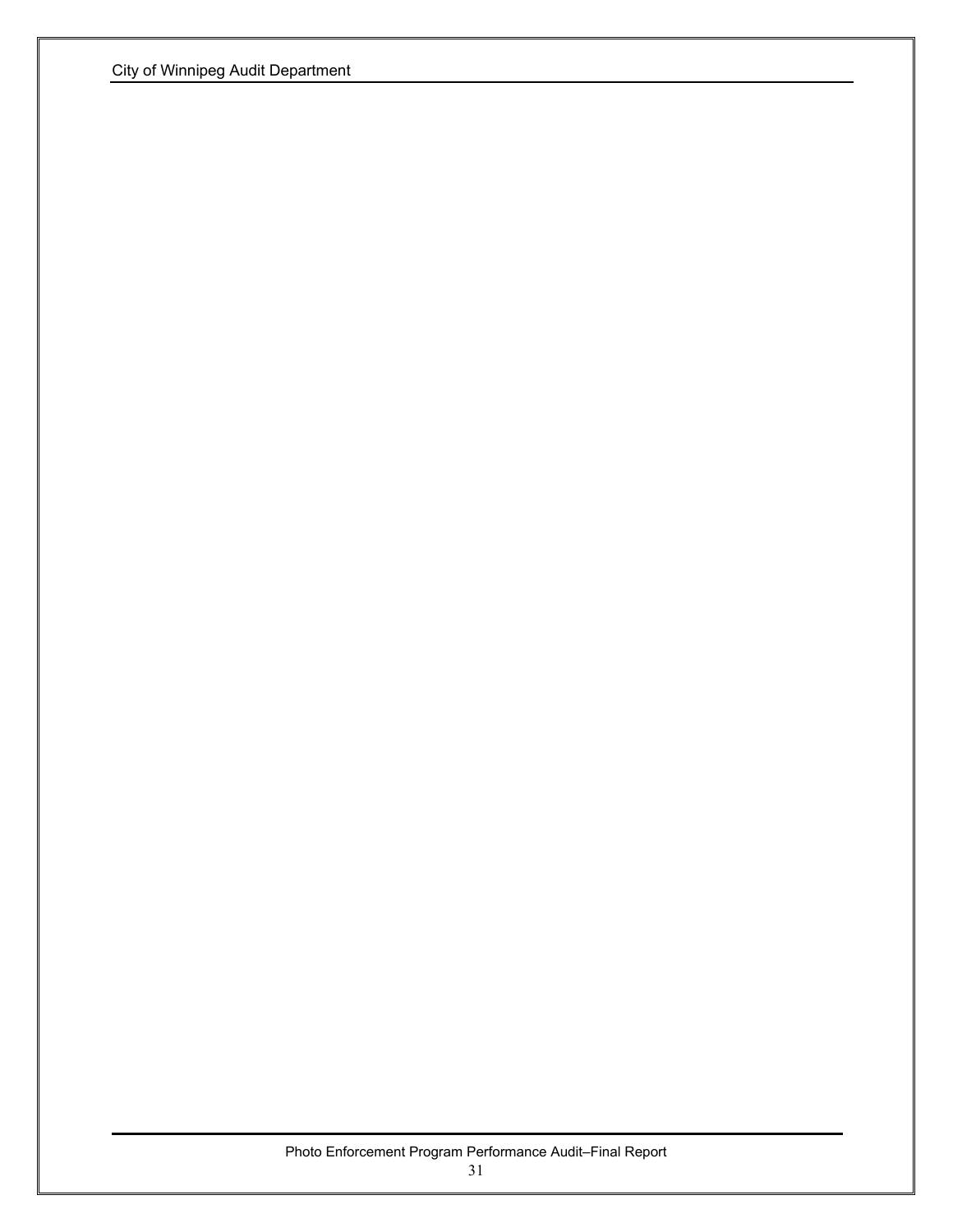Observations and Recommendations

Photo Enforcement programs are not new in North America, but there have been problems in initiating and managing the programs in some jurisdictions. Insufficient political support, negative public perception and an inability to properly control costs are some of the more common issues that have plagued other photo enforcement programs.

In relation to the City of Winnipeg's program, we reviewed three critical aspects of the management of the program and asked the following questions:

- 1. Was the degree of planning that went into launching this initiative sufficient?
- 2. Is the City managing the program in an effective and efficient manner?
- 3. Are decision makers getting the information they need to make informed business decisions?

If the answer to each of these questions is affirmative, then we would expect the City to be able to avoid many of the pitfalls encountered in other jurisdictions. As our observations will indicate, however, this did not always prove to be the case.

This section of the report will look at Photo Enforcement from three perspectives:

- Launching the Program
- Managing the Program
- Reporting on the Program

We will also provide some information and analysis that will help to explain some of the results identified in our *Report on Performance*. Finally, this section will suggest specific recommendations that should be implemented to improve the development and implementation of similar programs in the future and strengthen the on-going management of the Photo Enforcement Program today.

### **Launching the Program**

A chronology of significant events related to the development and establishment of the Photo Enforcement Program can be found in **Appendix 5**. In the next several sections, we will review and comment on the events in some detail.

**Sole sourcing the pilot project restricted the delivery options considered.**  For a program of this scope with the associated political and public sensitivity, we expected that the WPS would have adequately explored all feasible delivery models prior to launching the program.

In 1999, prior to the design of the current photo enforcement program, the WPS had requested proposals for delivery of a red light camera program. Several vendors were identified but responded that a program limited to red light enforcement would not be a viable business proposition. The vendors declined to participate but did express interest in making a proposal if the program were expanded. One of these vendors was Lockheed Martin IMS Systems and Services Canada, now known as ACS, the current service provider.

According to information contained in the *Award Report* for the pilot project, the WPS talked only with Lockheed Martin during the two-year period preceding the issuance of the request for proposal. While proceeding with a sole source contract for a pilot project was in compliance with City policy, we believe that the lack of consideration of other vendors may have limited the parameters for the subsequent implementation of the photo enforcement program.

One goal of the pilot project was 'to demonstrate to Provincial legislators that PST is a legitimate method of enhancing traffic safety that is acceptable to citizens'. If the pilot project proved to be successful in achieving this goal, it would be reasonable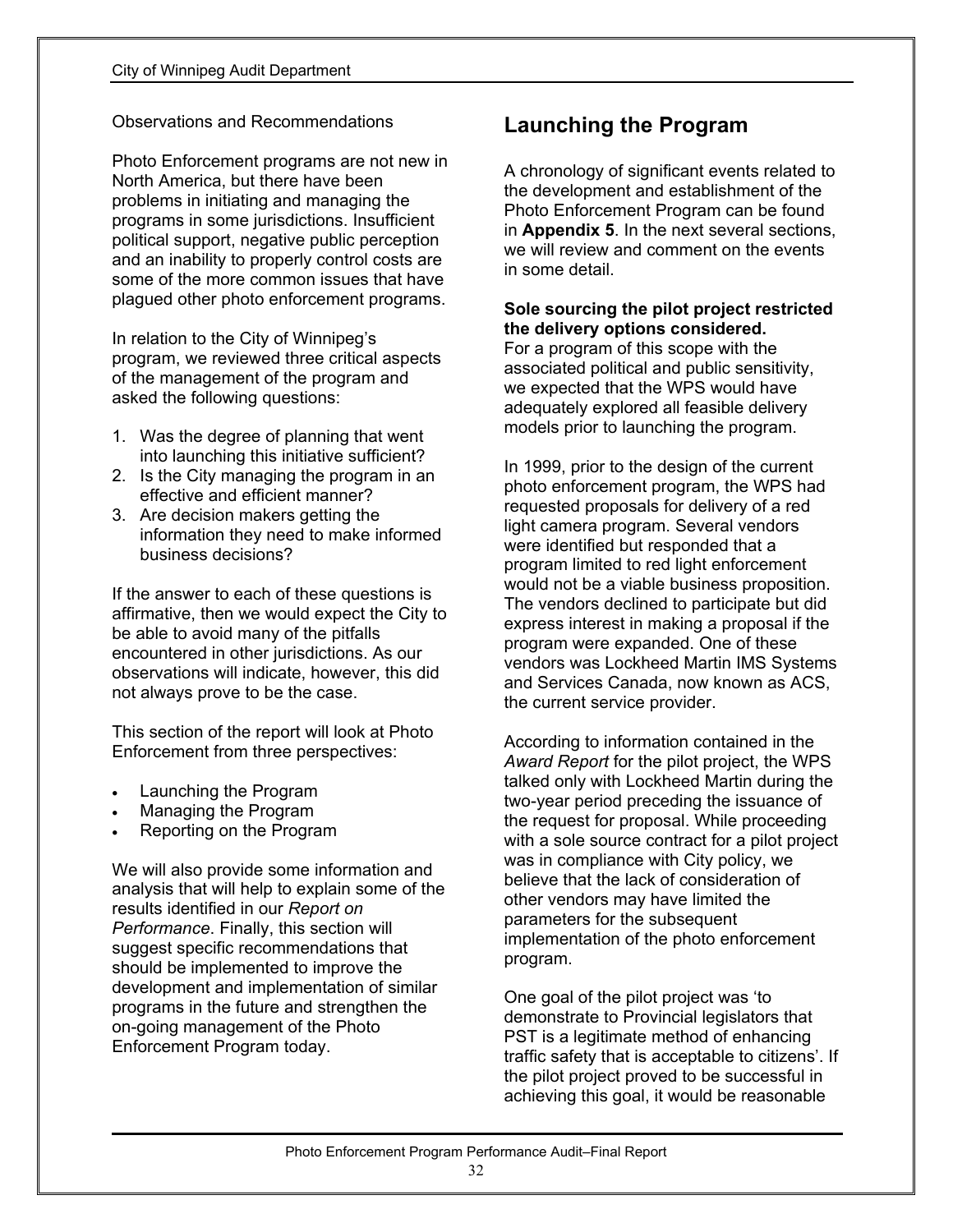to model the full scale program on the pilot project. Limiting the pilot project to the proposal of only one vendor restricted the delivery models and technologies reviewed. Options such as a mobile red light program or the use of digital cameras were not considered to the degree necessary. Both of these have been used successfully in other jurisdictions. We were informed that WPS representatives did visit other jurisdictions to observe both in-house and outsourced processing centres. The WPS also conducted research that highlighted the fact that digital formats were being challenged in some jurisdictions. We did not find evidence, however, that sufficient analysis was conducted locally on these alternatives to determine whether the solution proposed by the single vendor for the pilot project would be the optimal solution for Winnipeg. These alternative models and technologies may have proven to be more effective for the City from both an operational and financial perspective.

### **Request for proposal (RFP) Development Process**

### **Key factors pertaining to the planning and timing of the RFP were not adequately considered.**

The timing of the RFP was driven by the desire to begin construction of the first twelve ISC sites in the summer and fall of 2002. In order to accomplish this, RFP 160- 2002 was issued on March 29, 2002, and the intent was to enter into a contract in May 2002. At this point in time, the pilot project launched on October 19, 2001 had not been completed, resulting in an inability to fully evaluate the results. Without the evaluation of the pilot project, the City had limited information to use to accurately predict or estimate the number of offence notices that could be issued during the first five years of the proposed program.

Furthermore, at this time, the Province had not proclaimed the enabling legislation, creating a level of political uncertainty on whether the program would, in fact, be

implemented. Developing a comprehensive bid submission to respond to an RFP of this length and complexity is a considerable undertaking for a proponent. Expecting proponents to undertake this amount of work in an atmosphere of political uncertainty may have limited the number of responses to the RFP.

The use of photo enforcement technology could not proceed without the enabling legislation and regulations. The risks associated with proceeding before this occurred were communicated to the CAO by Legal Services. In fact, the amendment to *The Highway Traffic Act* to permit photo enforcement in Manitoba did not receive royal assent until May 23, 2002. The regulations to permit photo enforcement in the City of Winnipeg did not come into force until December 2002, resulting in a delay in issuing offence notices until January 2003. The delay resulted in the City incurring six months of contract costs without the offsetting revenues.

We believe that the RFP could have been issued later in the summer of 2002. At that time, the pilot project would have been completed and the full evaluation available. The legislation would have been proclaimed, providing proponents with certainty that the program was proceeding (even though it could not commence until the regulation had come into force). We believe that the construction of eleven additional sites still could have been accomplished in the latter part of the construction season.

### **The selected procurement model was not ideal for this type of business initiative.**

A range of procurement models exists to satisfy various business needs. Legal Services advised that the procurement model that was chosen, and which is commonly used by the City, is designed to replace negotiation with competition. Clarification is restricted to minor administrative items because significant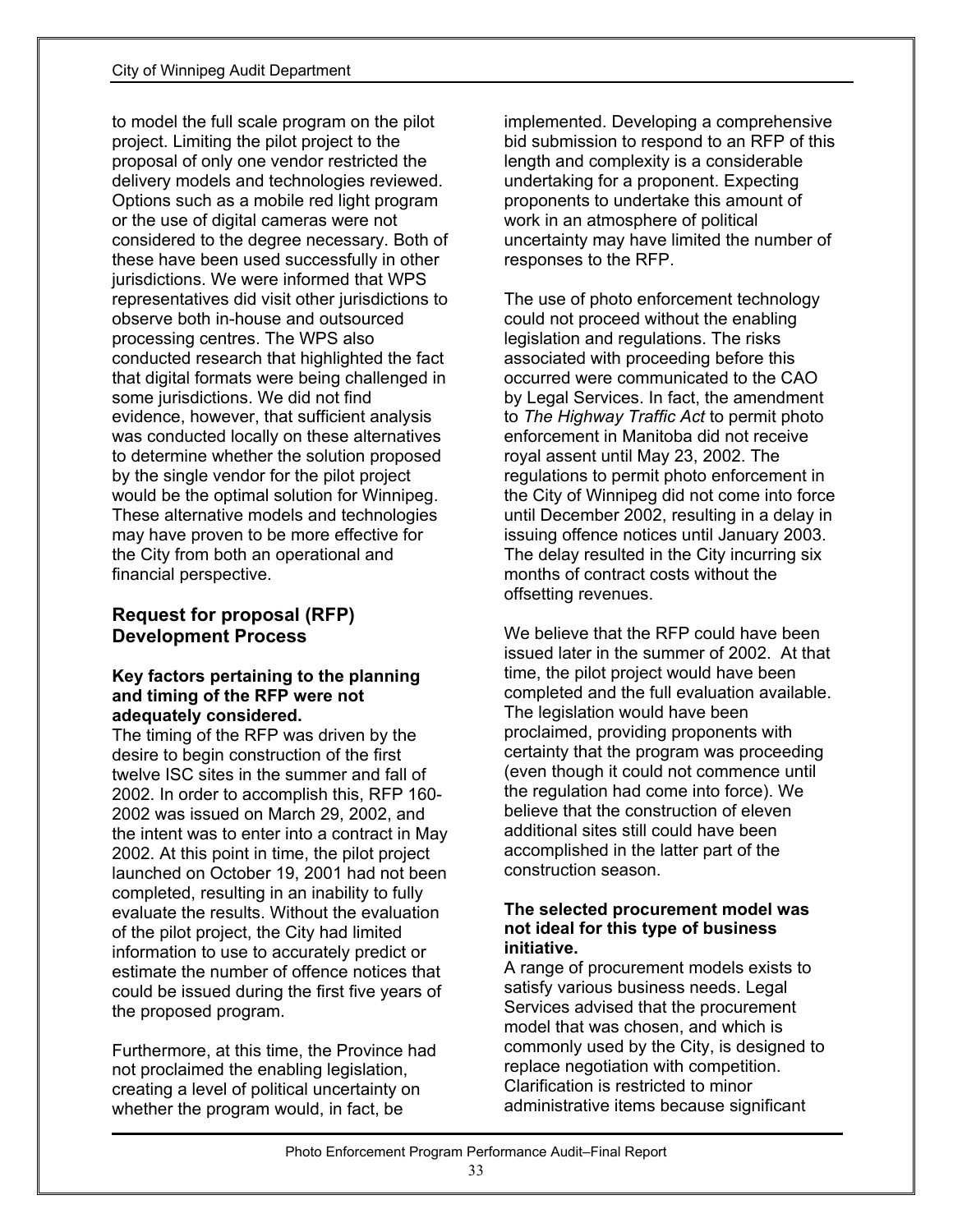negotiations with one proponent could have an impact on other respondents and would violate the principles of fair competition. This type of RFP is best suited to circumstances where there is an obligation or desire to engage in a competitive procurement process, obtaining a final and binding price is a critical issue, and the definition of services and/or work is well developed.

While the City required a competitive process and desired cost certainty, the delivery options and volume of work were not well developed at this stage. We believe that a more flexible procurement process that would have allowed for negotiation with multiple vendors would have been more suitable in this situation. The Provincial legislation had not been passed, casting some doubt on the scope of the program; there was still an opportunity to explore alternative delivery options; and there was considerable uncertainty surrounding the volume of offence notices to be generated, which would have a significant impact on the costs of the program.

The Contract Administrator incorrectly held the belief, based on his experience with the Pilot Study procurement, that any problems with the RFP and subsequent bid proposals could be resolved through negotiations. Given the uniqueness and complexity of the proposed program, we believe that Materials Management Branch (MMB) should have informed the Contract Administrator about the possibility of utilizing a different procurement model. The preferred model would have explicitly allowed for negotiation on contract terms and price with one or more respondents. It would have recognized that there could be significant differences in potential service delivery models and volume estimates that would not enable a true comparison among the bid proposals without clarification and/or negotiation. Ultimately, it may have provided better information and more choice for decision-makers.

### **The RFP did not contain or require sufficient information to enable comparison of the cost component of bid submissions.**

A key success factor for procurement through an RFP is the provision of all relevant information about the business requirements to potential bidders so that they may submit their best proposal. The WPS did clearly specify the qualifications expected of the offerors and detailed 211 functional requirements. The cost component of the RFP, however, did not provide sufficient information upon which to base a realistic price estimate. With the information contained in the RFP, construction costs to be incurred under the contract could be reasonably determined, but the variable costs associated with processing offence notices were left to each proponent to estimate.

We believe that there were sources of information available that could have been used to provide guidance to potential respondents for initial volume processing estimates. The Provincial Steering Committee report, *Photo Radar Program Development Project,* was completed in May 2001 and contained estimates of the number of offence notices from both the City and the Province. The WPS also had several months of data collected from the pilot site. If an assumption could be made that the future sites would have similar characteristics to the pilot site, an estimate of processing volumes could have been provided to bidders in the RFP. In fact, the WPS did subsequently communicate the interim pilot project results upon the request of one of the bidders.

The WPS wanted a fixed price quote for the program and would not consider a fee per offence pricing structure. In some other jurisdictions, a focus on this type of pricing model had been misconstrued by the public to mean that the program's primary objective was revenue generation, not public safety.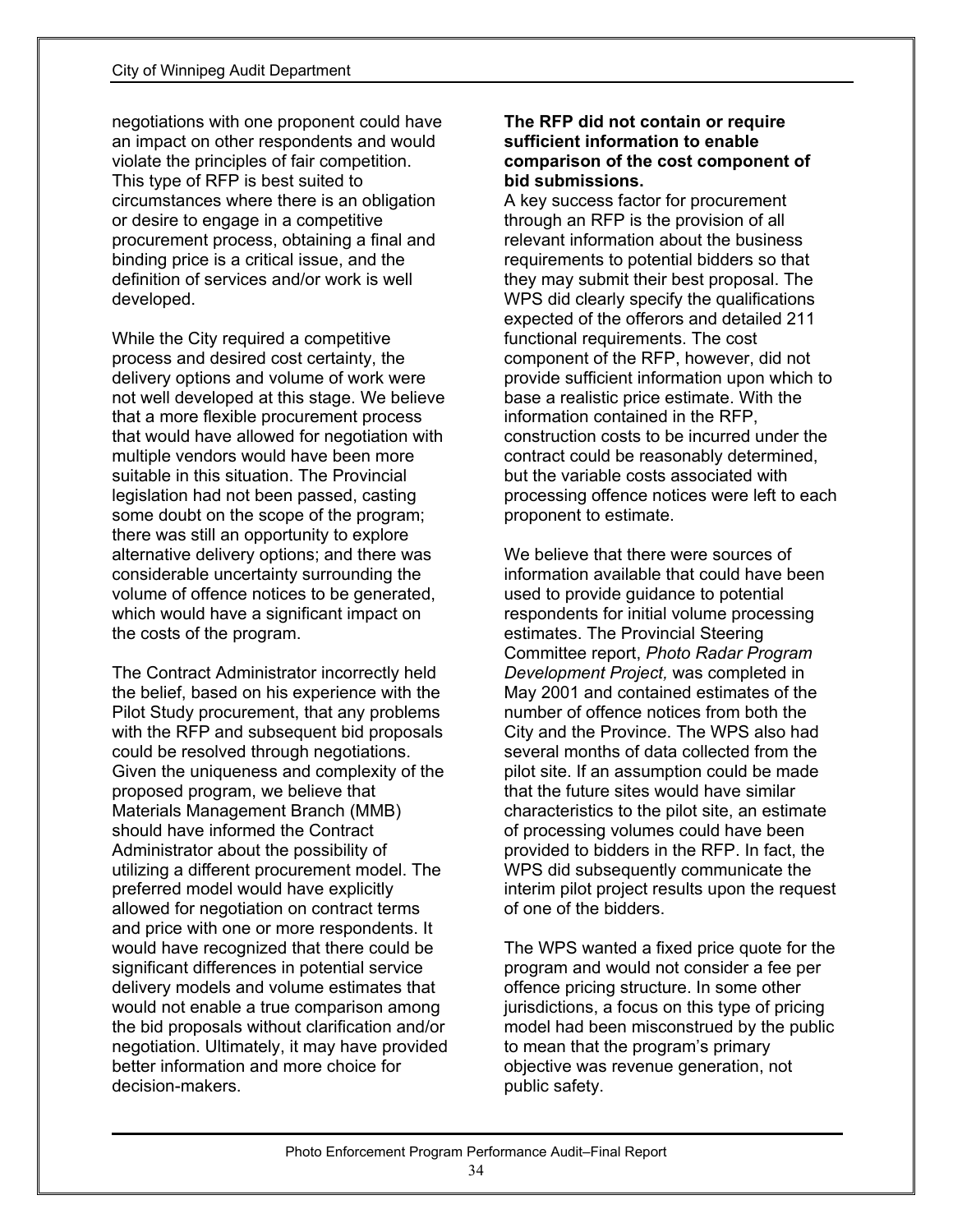Maintaining the program focus on public safety was appropriate, but created uncertainty for potential respondents over the processing costs to be incurred during the contract term. While the RFP process chosen required a fixed price with no negotiation, we believe the WPS could have required a tiered pricing schedule that would have better served their needs. Respondents would have been required to provide cost estimates at various offence notice volumes and the contract fee would then be based on the actual volume attained. While this would not have provided absolute cost certainty, it would have allowed for a more fair comparison of proposals and provided more realistic information for decision-makers at this stage of the program.

The WPS, however, was focused on obtaining cost certainty for the contracted services. The Contract Administrator stated that the WPS wanted to ensure that the cost of the program would be less than the anticipated revenue. By focusing on cost certainty, the City made a decision to transfer the risk associated with the uncertainty that existed over the number of offence notices to be processed to the contractor. This decision, in effect, signaled to proponents that their proposal should be based on assumptions for processing that would be on the upper end of the range of estimates to ensure that the contract price would cover their costs. The cost submissions were based on each offeror's estimate of offence notices to be processed, but they did not have to disclose or support their estimated volumes. This made it difficult to compare the cost of processing and to determine the reasonableness of the contract price for each bidder.

### **Materials Management Branch was not as involved in the development of the RFP as it should have been.**

MMB staff are the procurement specialists for the City of Winnipeg. The Branch's mandate is to ensure compliance with *Council Policy-Materials Management* 

*Policy* and facilitate an efficient procurement process through the provision of key functions in the procurement chain. Beyond acting as a facilitator, the MMB acts in an advisory capacity to assist departments in receiving value for products or services purchased. The MMB also informs decisionmakers, such as the CFO, CAO or Council, of any important, outstanding issues associated with a significant procurement.

- 1. The City's needs must be met in an effective and efficient manner.
- 2. The taxpayers of the City are entitled to the best value for their taxes.
- 3. All businesses are entitled to fair and ethical treatment.

*Guiding Principles Council Policy – Materials Management Policy* 

Although the format chosen for the RFP was not ideal, we believe that there were actions that could have been taken to make the process used more effective. For example, MMB could have informed the WPS Contract Administrator of the option of issuing a request for interest (RFI) to allow industry experts to comment on the proposal prior to issuing the formal RFP. This may have allowed the WPS to have communicated a more flexible RFP to the business community, possibly prompting more vendors to submit a proposal. In the absence of an RFI, MMB should have advised the Contract Administrator to hold a bidders conference. Interested proponents would have been invited to seek clarification and raise concerns before the submission deadline. This would have allowed the Contract Administrator to answer questions and address identified deficiencies by issuing addenda to the RFP.

The lack of information about the expected number of offence notices in the RFP required proponents to independently estimate the volumes to be processed. MMB did suggest the use of a fee per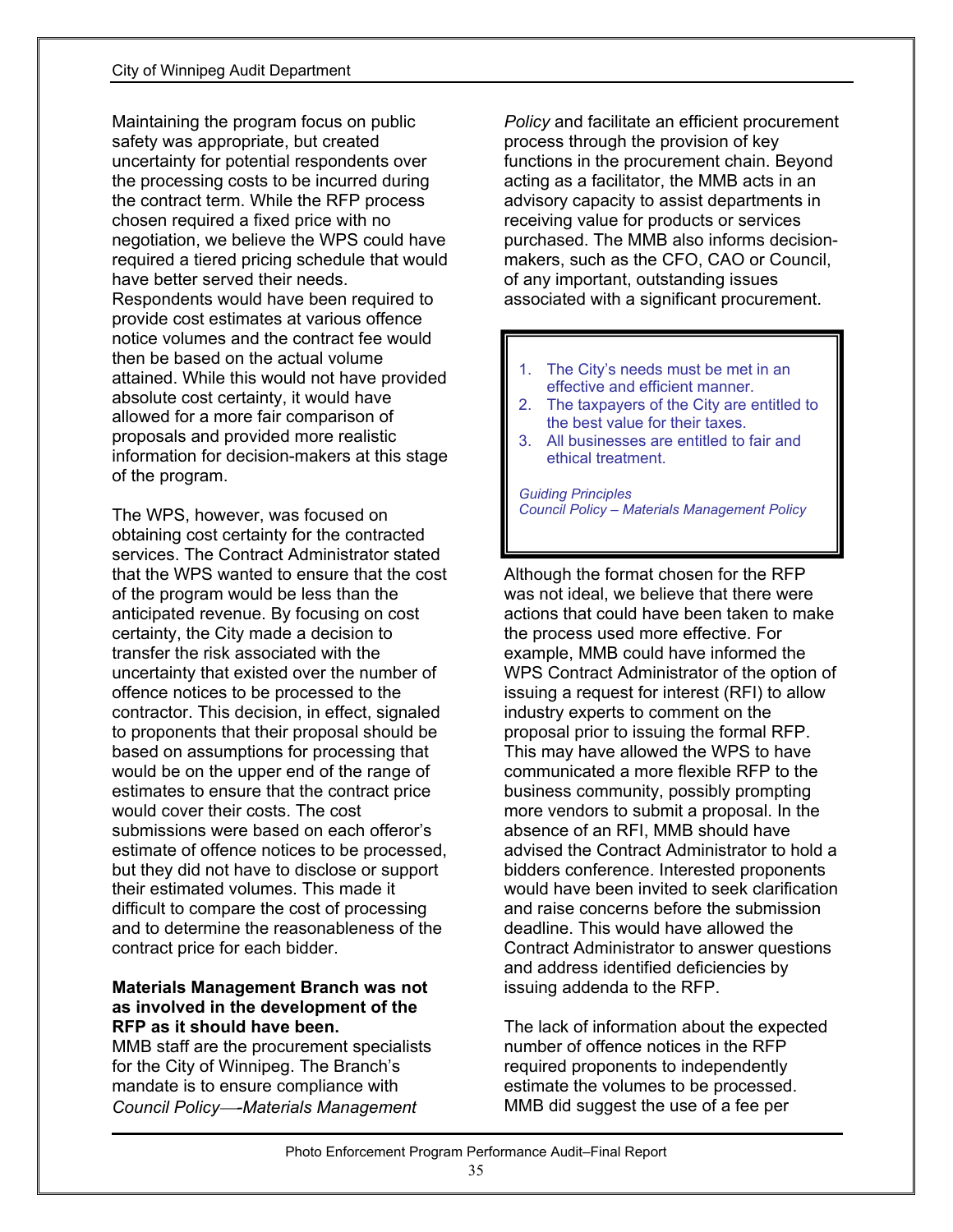offence method which would not require a proponent to estimate volume levels; however, as previously noted, the WPS had concerns over the perception created through this structure. Nevertheless, we believe that the financial risks associated with the absence of the expected number of offence notices to be processed should have been communicated by MMB to the Award Authority since it created a significant problem in comparing the costs of the proposals.

Proponents also had to respond to 211 requirements in the proposal. The complexity and size of the proposal should have been sufficient for MMB staff to recommend a submission deadline beyond the typical three-week timeframe used for routine RFPs to enable the proponents to submit high quality proposals for consideration by the City. For complex RFPs, a four to six week period for response would have been more realistic.

We were advised that the relationship between the MMB and WPS had become strained during the process to enter into a sole source contract for the pilot project. Despite this, MMB did make several attempts to provide guidance to the WPS throughout the development of the subsequent RFP. In some instances, the WPS did accept MMB's advice and, in other cases, did not because of time pressures or a difference in opinion. We believe that MMB should have provided the WPS with more value-added guidance and, in areas where advice was ignored, the risks associated with those issues should have been communicated to the Award Authority.

#### **Key clauses to protect the City's interest were not included in the RFP or tender.**

An initial RFP or tender document forms the basis for the contract that will be signed with the successful vendor. Both RFPs and tenders may contain a large variety of general conditions and clauses intended to protect the City's interests. Depending upon the procurement model initially selected, the

City may not be able to add any additional conditions or clauses once the procurement has closed. Therefore, we believe it is critical that the City have a set of standard procurement templates which contain a set of mandatory conditions and clauses that are designed to adequately protect the City's interests.

At the time the photo enforcement program was being initiated, the City did have a set of standard templates for RFPs and tenders. Today, the MMB continues to provide a series of procurement templates, which have been reviewed by Legal Services, on their webpage for departments to access. We have been informed by the MMB that for any procurement over \$5,000 (excluding consulting services), staff ensure that the appropriate RFP or tender template is utilized. However, departments are allowed to change the templates by deleting or modifying certain conditions or clauses.

Specific to the photo enforcement RFP, Legal Services was actively involved in the development of the document. The RFP template that was used, the RFP that was issued and the resulting contract, did not contain a liquidated damages clause. While the City does have remedies under the contract for non-performance, such as contract termination, a liquidated damages clause makes it easier and less costly to collect damages resulting from minor breaches in service delivery. For example, if ACS were to miss the deadline for issuing a court package, the City loses that fine revenue and has no recourse to recoup that loss from the vendor. A review of contracts for similar programs in other jurisdictions did reveal that this clause is included and does detail specific damages for a variety of events.

Experience in other jurisdictions also suggested that there is a significant degree of uncertainty surrounding the volume of offence notices that will be processed under this type of program. In our review, we did not find any clause in the RFP, or the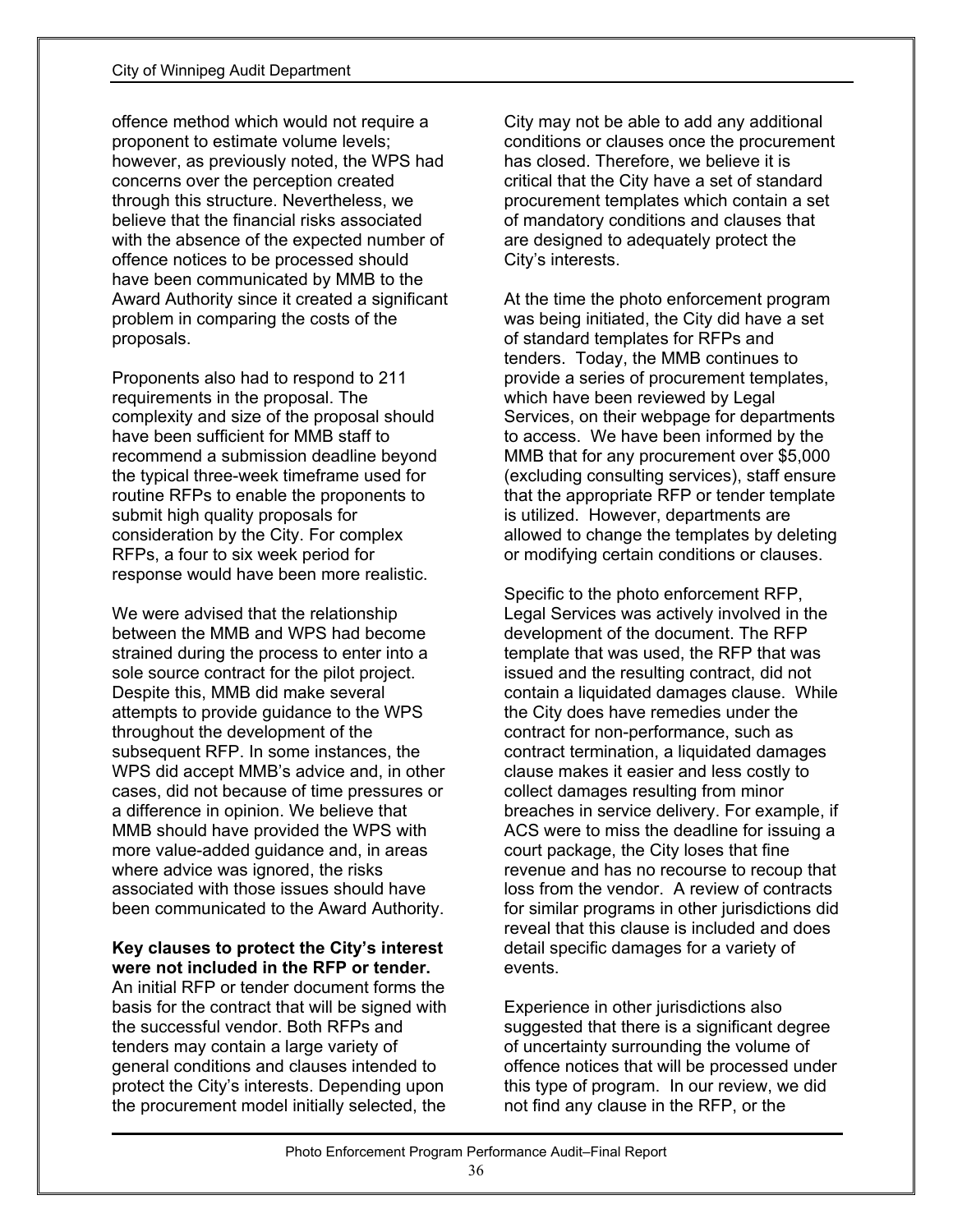resulting contract, that dealt with this uncertainty or would allow the City to unilaterally re-negotiate price if actual volumes differed significantly from the estimated volumes. When the WPS chose to focus on cost certainty by establishing a ceiling for the cost of the contract, Legal Services should have recognized the risk that if the expected volumes did not materialize, the City might not be paying a reasonable amount for the services provided. We believe that the Contract Administrator should have been advised to incorporate appropriate clauses in the RFP and the proposed contract to mitigate this risk.

We were informed that the Contract Administrator rejected the recommendation for any wording that could be construed as suggesting that costs were based upon a fee per offence structure. While Legal Services staff can only advise their business clients, not require compliance with their suggestions, in the role of advisor to Senior Administration and Council, Legal Services has a responsibility to identify any significant, outstanding issues and associated risks to the Award Authority for consideration in the decision-making process. The mechanism for submitting this advice is the *Award Report.* Our review disclosed that no issue or risk was identified by Legal Services although they reviewed and signed off on the document. To date, the number of offence notices has been significantly lower than estimated, and the City's recourse to deal with the costs of the program is limited by the contract.

In the case of the tendering process that resulted in the hiring of the Commissionaires, Legal Services was not involved. The tender template used by the WPS did not include a liquidated damages clause. In this case, we identified potential lost revenue of approximately \$2 million dollars (before costs) that resulted partly from non-performance by the Commissionaires when they failed to fully staff the mobile units. There would have to

be more analysis to determine the amount that could be attributed fairly to the Commissionaires. Nevertheless, a portion of this lost revenue may have been recoverable through a liquidated damages clause.

An objective of both the MMB and Legal Services in a procurement is to protect the City's interests and reduce risks associated with the contract that would be subsequently signed. They must ensure that the procurement templates, which form the basis of the resulting contract, do not expose the City to any unnecessary risk or limit our ability to recover monies from vendors due to minor breaches of contract terms. We believe that the procurement templates should contain mandatory conditions and clauses that departments are not allowed to delete or modify. If a department does not comply with this requirement or provide a sound business reason for the non-compliance, the MMB and/or Legal Services should notify the Award Authority of any significant risk created by the absence of the conditions or clauses in the contract. The deficiencies noted in the photo enforcement contracts have resulted in lost revenue and hindered the City's ability to reduce costs incurred by the program.

### **RFP Evaluation Process**

**The evaluation team did not possess the requisite skills to perform a thorough analysis of all aspects of the bids.**  The WPS RFP evaluation team was comprised of two officers from the Traffic Division who possessed technical expertise related to radar equipment but who did not have any financial or engineering expertise. They did receive some support from the WPS Controller; however, this individual was not a formal member of the team and did not participate in the decision making process.

Considering the nature, complexity and size of the planned procurement, we expected to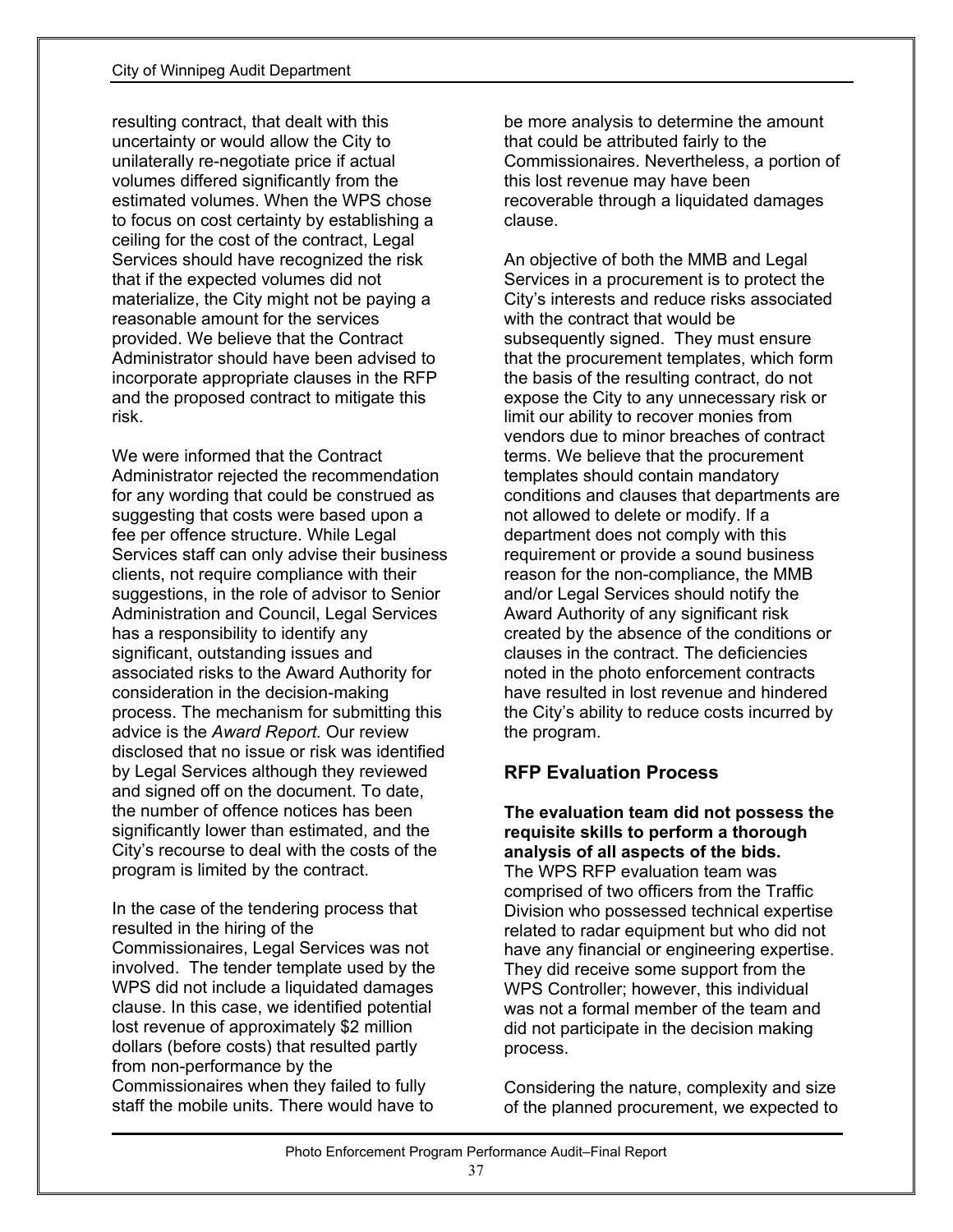find an evaluation team comprised of the necessary expertise to perform a comprehensive review of the proposals. We believe that the concerns associated with shortfalls in revenue and the costs of the program identified in the *Report on Performance* might have been avoided if staff with appropriate competencies had been included on the evaluation team.

#### **The decision to proceed to evaluate both proposals was based upon an inappropriate determination of the responsiveness of the bidders.**

On April 18, 2002, the closing date for RFP 160-2002, the MMB received two proposals: one from ACS Public Sector Solutions Inc. (ACS) and the other from EDS Canada Inc. (EDS). On April 19, 2002, the MMB advised the Contract Administrator that both proposals were non-responsive. The term 'non-responsive' is used for proposals that do not meet the mandatory requirements contained in the RFP. The Contract Administrator disagreed with this interpretation, and the matter was referred to Legal Services. On April 30, 2002, it was decided by the three parties (MMB, Legal Services, and the Contract Administrator) to defer the decision regarding responsiveness and to evaluate each proposal with 'equal thoroughness'. The decision to recommend the award would then be based upon the results of that review. We believe that this decision implied that both bidders could potentially be awarded the contract. Throughout this preliminary evaluation process it did not appear that the three groups were using a consistent basis for making the determination of nonresponsiveness.

The City policy governing procurement in place at the date that the RFP was issued defined the term 'non-responsive' as a bid which fails to conform in such a manner as "to materially affect the contractual relations of the parties or the performance by the Contractor or whose waiver or correction would reasonably be expected to prejudice other bidders". It is left to individuals to

determine what conditions must exist to decide that a proposal is non-responsive. The determination of 'material' is subjective and applied on a case by case basis. In addition, at the time of the proposal, City Policy dictated that the determination of responsiveness was the responsibility of the Award Authority, in this case, City Council. Therefore, it was argued that there was no need to make a formal determination at the time that the bids were opened. Since only two bids were received, it was believed that the best course of action was to evaluate both bids to provide the Award Authority with as much information as possible upon which to base a decision on awarding the contract.

While there is no legal prohibition to evaluating a non-responsive proposal, the problem, in our view, is that under Canadian law, in a public procurement process, a contract cannot be properly awarded to a non-responsive bid if at least one responsive bid has been received. The determination of responsiveness would be a matter of fact if the decision were to be challenged in court. Implying to the Award Authority that the contract could be awarded based upon the evaluation of components of the two proposals is inappropriate if the facts determine that there is only one responsive proposal. There is no discretion to decide in favour of the other proponent if their proposal is non-responsive.

We believe that the facts clearly suggest that the EDS proposal was non-responsive. The RFP required a *"total evaluated cost"* which included *"a schedule of prices for all equipment, software and services necessary to meet the mandatory requirements of the specifications.* The EDS proposal contained assumptions that had to be validated to enable the City to determine the total cost of the proposal. The proposal required further negotiation to take place in the event that EDS was required to process offence notices in excess of the volume estimated in the proposal. Since the City had been unable to determine the future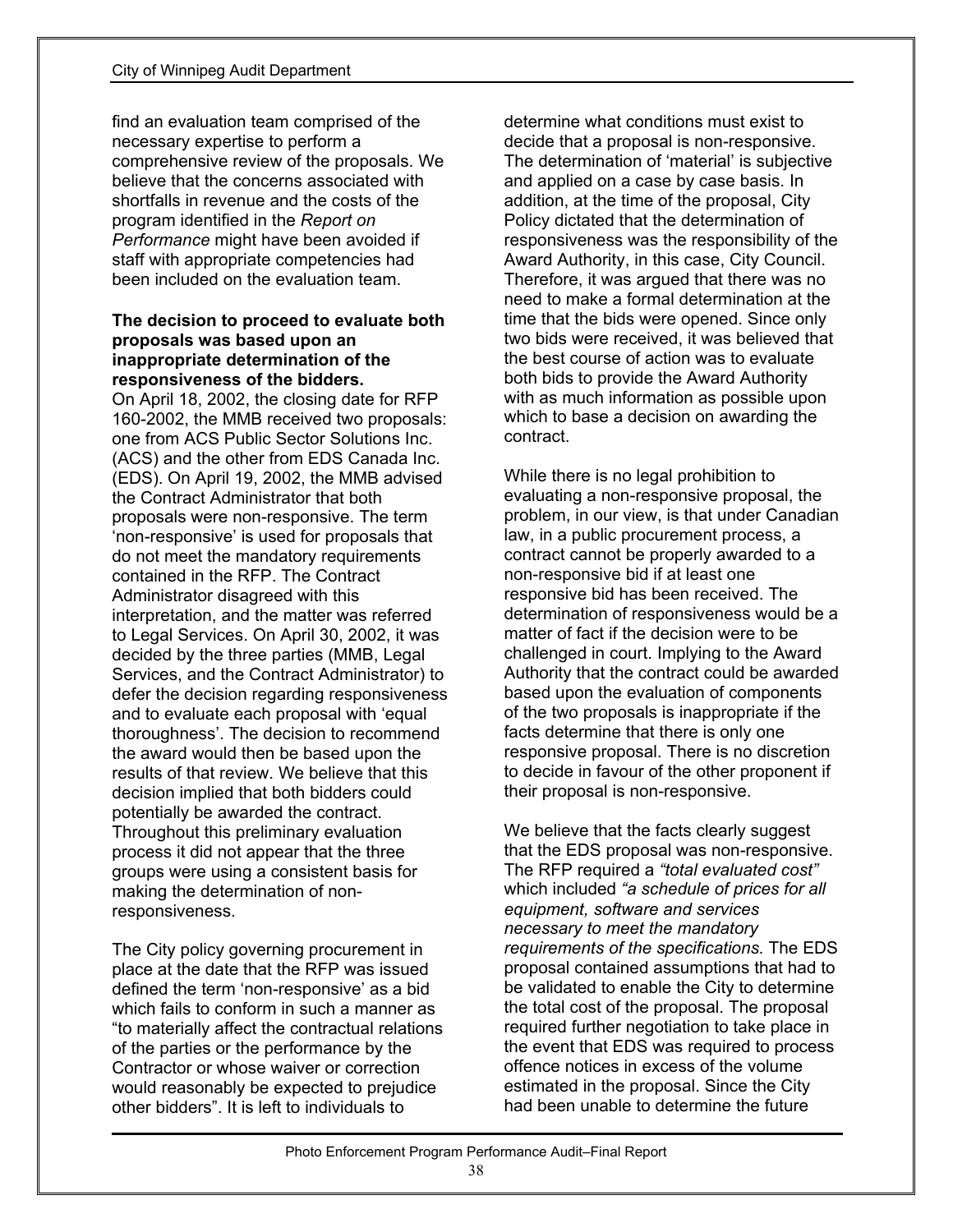volume of offence notices at that time, the inclusion of this condition meant that the total cost associated with the proposal could not be calculated. Because the City could not conduct further negotiations without potentially harming the other respondent (or other potential respondents), the City could not accept the EDS proposal. During our review, Legal Services agreed that the EDS proposal was non-responsive.

The facts also demonstrate that the ACS proposal was responsive. While the ACS proposal included minor suggested changes to the terms and conditions and a draft contract for consideration, these changes were not material, and the City was not obligated to accept any of the suggestions.

We acknowledge that, technically, the process followed at the time did comply with the policy in place. Nevertheless, we believe that a more appropriate approach would have been to determine the responsiveness of the bids as soon as the facts were known. If this approach had been followed, we believe that the EDS proposal would have been determined to be non-responsive very early in the review process. The EDS proposal would not have been evaluated further and rated, although the proposal could have been reviewed solely to provide perspective for the evaluation of the one responsive ACS bid.

### **The evaluation team did not exercise adequate due diligence in their evaluation of the bids.**

We believe that the correct advice to the Contract Administrator would have been to review the EDS proposal for information only. The sole responsive proposal that could be evaluated and potentially awarded the contract was the one submitted by ACS. However, despite the evidence to suggest a different approach, the City decided to conduct a 'full evaluation' of both bids. Based upon that assumption and our own review of the two proposals, we believe the evaluation conducted was not as thorough as it could have been, and that an

inconsistent approach was utilized in evaluating components of the two bids. We have been advised that the evaluation team was given five days to evaluate the two proposals. We do not believe that this timeframe was realistic, given the number and complexity of the requirements to be evaluated. We also expected that, for each of the evaluation criteria, the evaluation team would have established a basis for awarding points within each category. The evaluation team could not provide any documentation nor could they provide a detailed basis for the awarding of points within each of the categories evaluated.

### **Evaluation of Proposals**  Award of this contract will be based on the following evaluation criteria: 1. Conformance with mandatory requirements – pass/fail 2. Qualifications of offeror – 50% 3. Features and functionality of the proposed system and work schedule – 30% 4. Total evaluated cost – 20% *Section 27.1 RFP # 160-2002*

Qualifications of the offeror accounted for 50% of the evaluation; the RFP required five references to be provided for experience in utilizing intersection safety cameras and mobile radar units and two that related to processing offence notices. No documentation supporting reference checks was produced, and the evaluation team advised that they did not contact all of the required references. We would have expected a more thorough review of the references to be conducted given the weighting attached to this criterion.

The features and functionality portion of the bid submissions accounted for 30% of the evaluation and contained many technical features of the various pieces of hardware. We found that deficiencies that were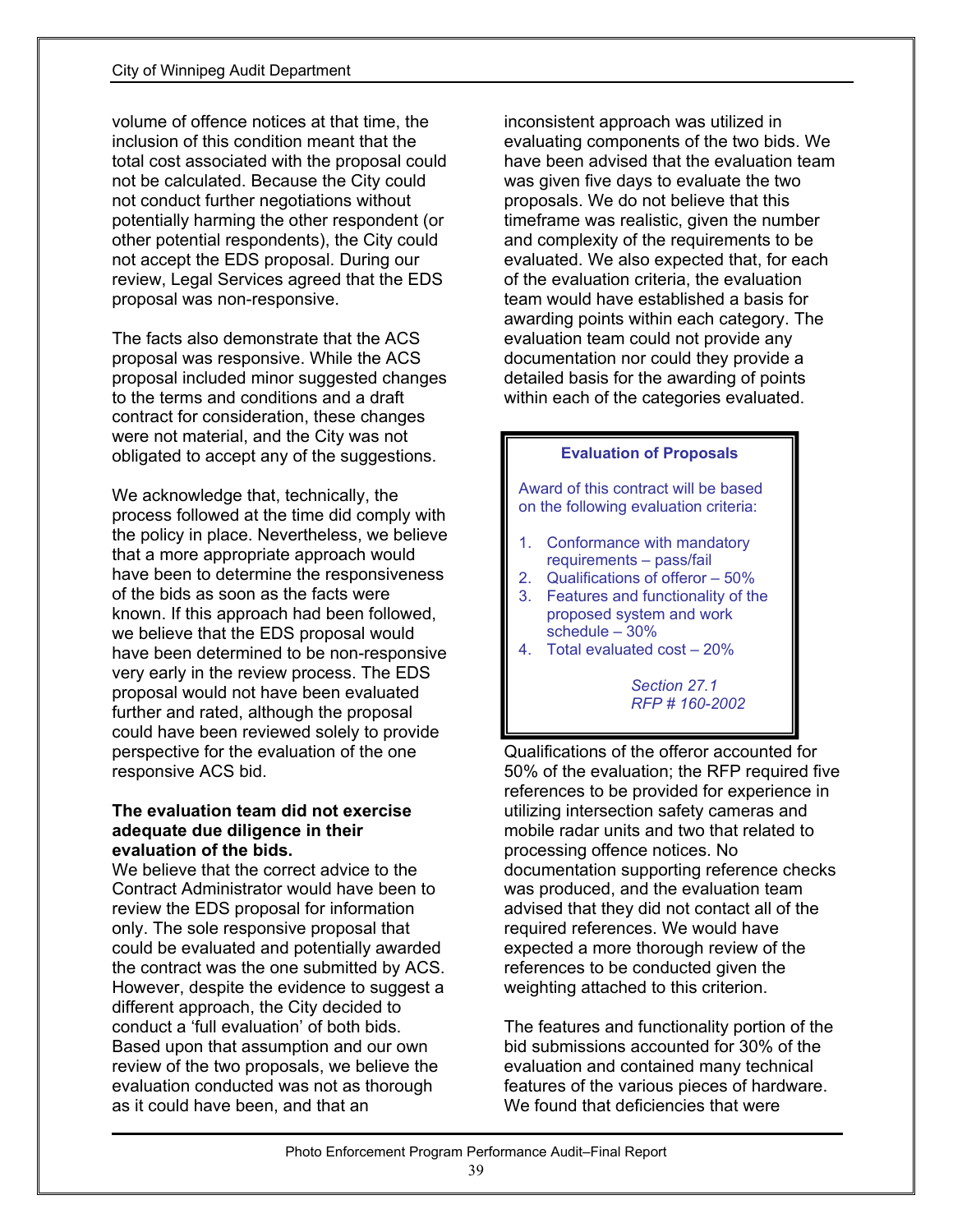identified were not followed up consistently. In some cases, there was no attempt made to clarify contradictions in the information submitted although we were informed that this would have been allowable under this type of proposal. In other cases, there was no follow-up on the lack of supporting documentation for some of the technical specifications.

The final 20% of the evaluation related to the cost of the proposal. With respect to the cost component, direct comparison of the bids could not be made. The ACS bid provided a fixed cost to the City in the amount of approximately \$30 million that was not conditional on the volume of offence notices to be processed. The EDS proposal provided a cost of approximately \$19 million up to a certain volume of offence notices. The full cost could not be determined because of the condition that required pricing negotiations to be undertaken if assumed numbers of offence notices were exceeded (which made the bid non-responsive). Although not a member of the evaluation team, the WPS Controller estimated the volume of offence notices to be processed under the ACS bid to be more than double that to be processed under the EDS bid over the five years of the contract. Since the potential volume of offence notices was uncertain, and the EDS proposal was only costed to a certain volume, the total cost of the two bids could not be evaluated and compared.

Nevertheless, we believe that the material difference between the volume estimates developed by the WPS Controller from the information in the two proposals and the associated costs should have prompted questions about the reasonableness of the ACS proposal. The evaluation team indicated that their evaluation of the ACS proposal was limited to an assessment of reasonableness of costs identified for the technology to be used and that processing costs for a program of this size "seemed reasonable".

Furthermore, throughout the development of the RFP, Edmonton was used as a comparison city because ACS is the service provider for the Edmonton program. During the evaluation of the cost of the contract, however, the Edmonton experience was not considered. We noted, upon our review of Edmonton's contract with ACS, that Edmonton was paying considerably less at the time that the WPS entered into the contract with ACS. The ACS proposal was for approximately \$6.2 million per year whereas Edmonton had budgeted for \$3.2 million, a difference of \$3 million per year. While we did note that there were some differences in the scope and magnitude of the programs that would explain a portion of the difference, we would have expected that the significantly higher proposed cost would have prompted a more detailed analysis. At a minimum, this comparison would have provided additional information to help in evaluating the reasonableness of the ACS bid.

In the end, we believe that more due diligence in the evaluation process would not have changed the outcome for EDS since the proposal was non-responsive. With respect to accepting the ACS contract at the proposed cost, however, the City may have reached a different conclusion since there was no obligation to accept any proposal if it were not in the City's interests. The Award Authority may have chosen to issue a revised request for proposal that would have facilitated bids with more complete and comparable costing information.

### **Awarding of the Contract**

**The** *Award Report* **did not provide decision makers with all of the relevant facts to make a fully informed decision.**  We believe that the *Award Report* to Council contained information that was misleading or unsubstantiated.

The *Award Report* to City Council recommended that the contract be awarded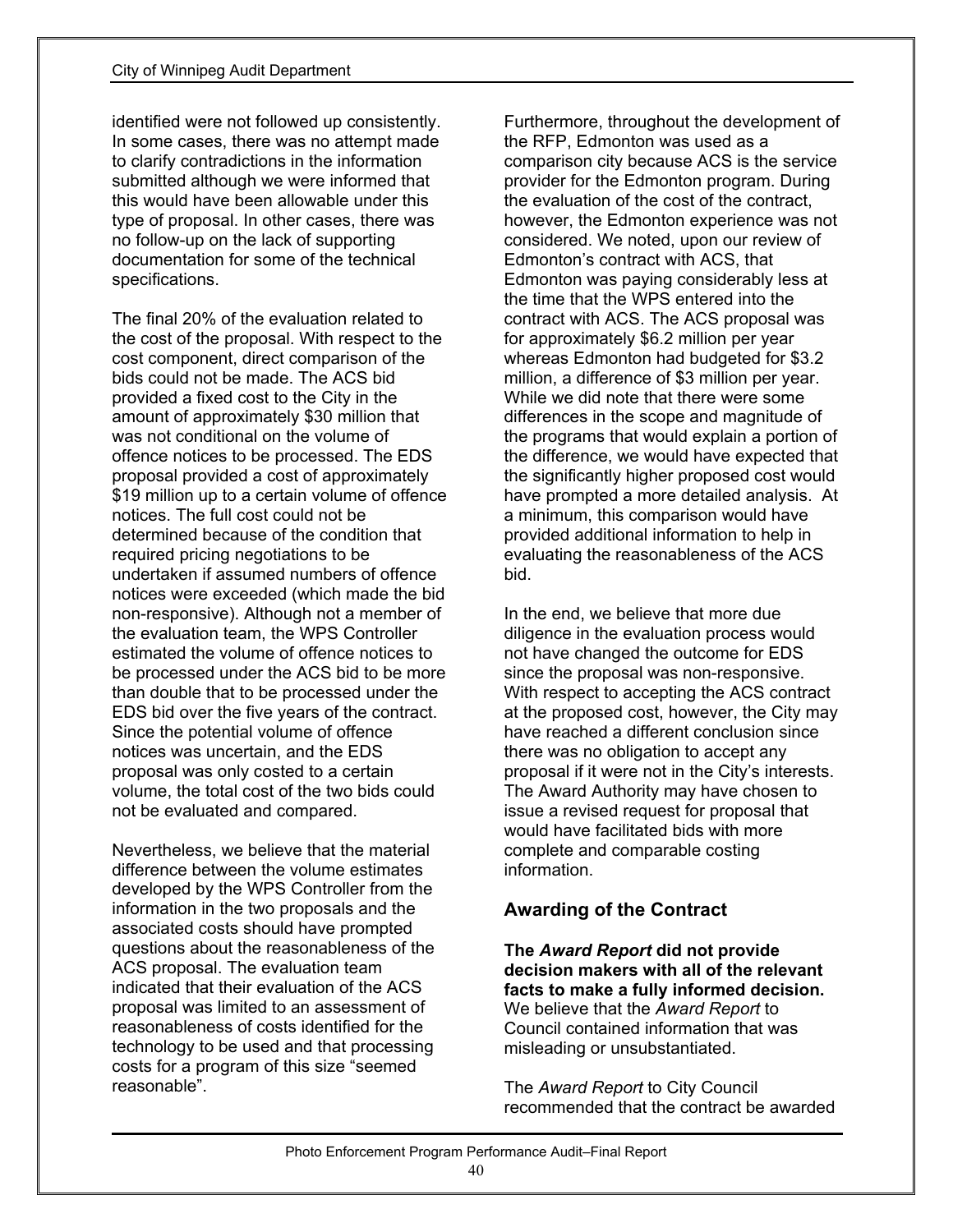to the "lowest evaluated responsive bid…" This statement is misleading. It implied that there was more than one responsive bid and that the recommended bidder offered the lowest cost proposal. Neither of these statements is true. EDS's proposal was non-responsive, and the total cost could not be determined because of the assumptions required to be validated. (The latter point is made in the body of the report.) During our discussions, Legal Services acknowledged that the wording of the recommendation was inappropriate in the circumstances. The recommendation was also confusing to EDS who could not understand how a \$30 million bid could be lower than their bid at \$19 million. Since proponents cannot be advised until the decision is made by the Award Authority, EDS was unaware of the issue regarding the cost component of the proposal.

The *Award Report* also questioned the acceptability of some of EDS's technical components. It is not clear that sufficient work had been conducted by the evaluation team to come to the conclusions stated in the report. Since the EDS bid was nonresponsive in any case, these details provided no relevant information to Council. Nevertheless, EDS disagreed with the details released and documented the concerns in a letter to the former Mayor. This led to negative media attention and a subsequent administrative review by the previous Chief Administrative Officer.

The *Award Report* also stated that "ACS's bid price (\$30 million) was found to be well within the industry's standard." In the absence of any documentation, we asked the Contract Administrator to provide support for this statement. He could not identify an industry standard cost. His support for the statement was that he had expected that, for this size of contract, the price should be in the "tens of millions of dollars". He did say that he was aware of a similar contract in Washington for \$23 million. We believe that a \$7 million difference is significant and should have

merited further analysis. He further stated that he understood his direction to be to ensure that the City would break even over the term of the contract. Given that the estimated revenue for the first five years of the Photo Enforcement Program was \$95 million, a proposed cost of \$30 million did not seem to him to provide a significant risk to the City.

It is our view that the *Award Report* should have identified only that the EDS proposal was non-responsive; no further details should have provided regarding any evaluation of that bid. Based upon the evaluation that was conducted, we were advised that the appropriate wording in the *Award Report* should have been to recommend accepting the proposal from ACS since it was a "responsible and qualified offeror whose proposal is determined to be the most advantageous to the City". Ideally, we believe that the *Award Report* should have contained sufficient information to solicit two questions from the Award Authority:

- 1. Is the sole responsive bidder technically qualified and experienced?
- 2. Given that there is only one responsive bid, can the City be confident that the cost of the proposal is reasonable?

While there is nothing to suggest that the first question could not be answered in the affirmative, there is little to support a positive answer to the second question.

The role of both Legal Services and MMB is to provide comments on the *Award Report*, or directly to the Award Authority, on any significant, outstanding issue. In this instance, we believe that Council should have been informed that EDS was nonresponsive, that there were significant risks associated with entering into a fixed price contract based on considerable uncertainty over processing volumes, and that the ACS contract provided limited recourse to protect the City from financial risk. Both departments relied on the Contract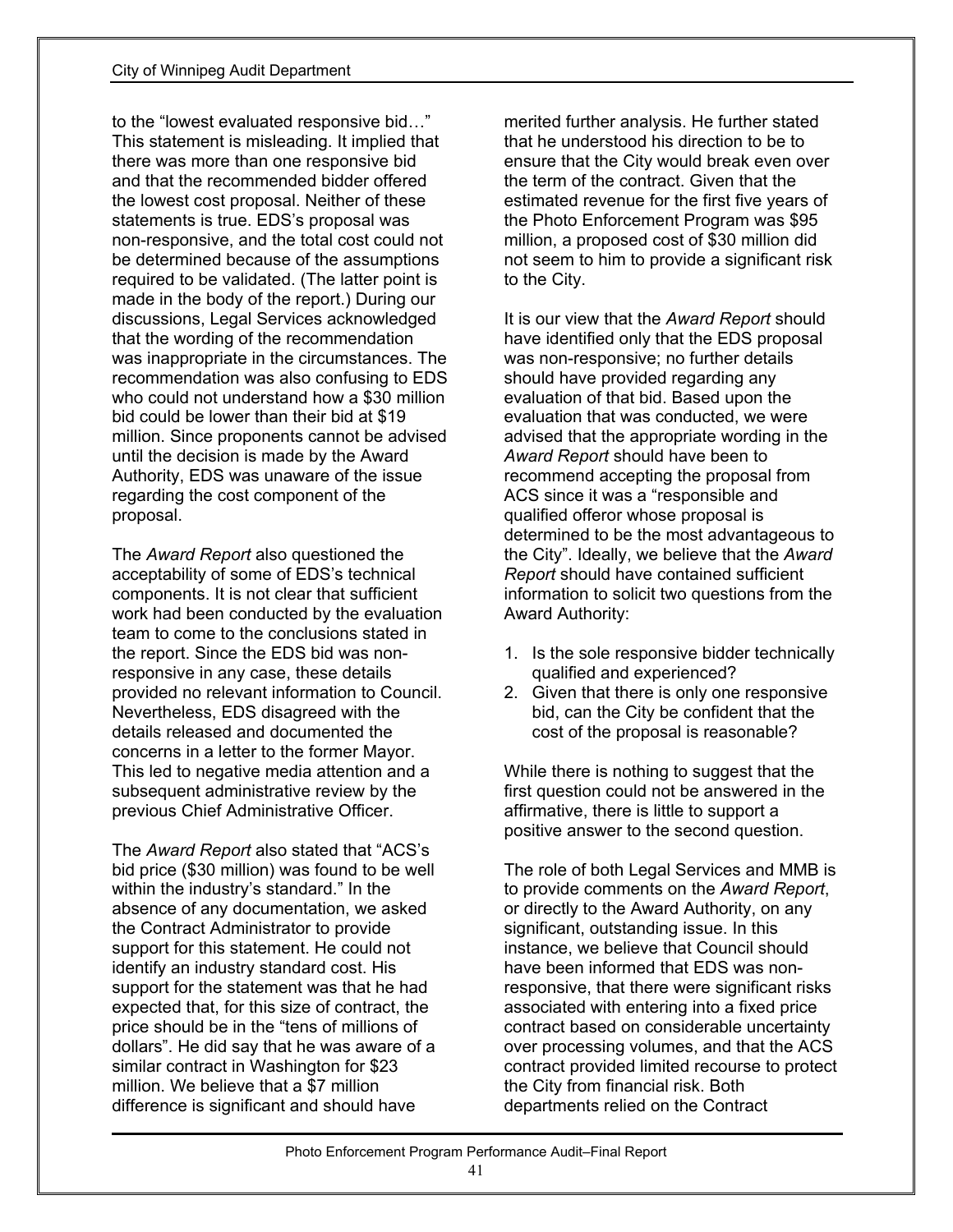Administrator to assess the technical components of the bids and did not challenge the financial assumptions or process for assessing the proposed contract costs. The absence of any comments from Legal Services and MMB indicated concurrence with the *Award Report* to the CFO and Award Authority.

Corporate Finance also relied on the WPS Contract Administrator and Controller to assess the reasonableness of the cost of the contract. No review was undertaken nor assumptions challenged, even though the amount of the contract was material.

In the end, the *Award Report* submitted by the CFO implied a level of due diligence and financial analysis that was not performed to the degree necessary. This resulted in Council making a decision to enter into a \$30 million, five-year contract based on misleading and unsubstantiated information.

### **There was a lack of adequate due diligence performed on the** *Financial Impact Statement* **attached to the** *Award Report***.**

The development of reasonable revenue estimates for the program was a challenge. The City had no experience with this type of program so was unable to base revenue projections on historical data. The program implemented in Winnipeg also had two unique features that made it difficult to compare to other jurisdictions: the restrictions placed on the mobile photo radar units and the implementation of speed on green enforcement for intersection cameras.

The WPS Controller relied on the estimates of offence notices provided in the ACS proposal. The ACS proposal only provided estimates for the first year of the program. The WPS Controller took the estimates for the number of offence notices that would be generated by each ISC for red light running and speeding and each MPR unit and developed annual estimates based on the deployment of units in each year of the

contract. He assumed that each device would generate the same number of offence notices per year throughout the contract term. He provided the estimates to the Contract Administrator to review for reasonableness and was advised that the estimates were reasonable. No further work was done to validate these revenue estimates.

We would have expected the WPS to also consider other information to validate the revenue estimates. Other information was available at the time that could have been used to test the reasonableness of the estimates. There were estimates made in the 2001 Provincial Steering Committee report, *Photo Radar Program Development Project* and in the EDS proposal. Both of these sources provided estimates that were considerably lower than what the WPS Controller had prepared. In addition, there was a difference of more than one million offence notices between the WPS projection and the EDS estimates for the five year term of the contract. The major reason for this difference was an assumption made by EDS that the number of offence notices would go down over time as drivers became aware of the location of the ISCs and the program in general. This has been the experience in other jurisdictions and, in fact, for the City of Winnipeg under the current program. The revenue estimates prepared by the WPS Controller did not take this factor into account. Given the uncertainty associated with the estimate of offence notices, we expected that comparisons would have been made to other sources and that the projected revenues would take into account a change in driver behaviour.

We also expected, given the degree of uncertainty surrounding the revenue projections, that the WPS would have been much more conservative in the determination of the revenue estimates that were included in the *Financial Impact Statement*.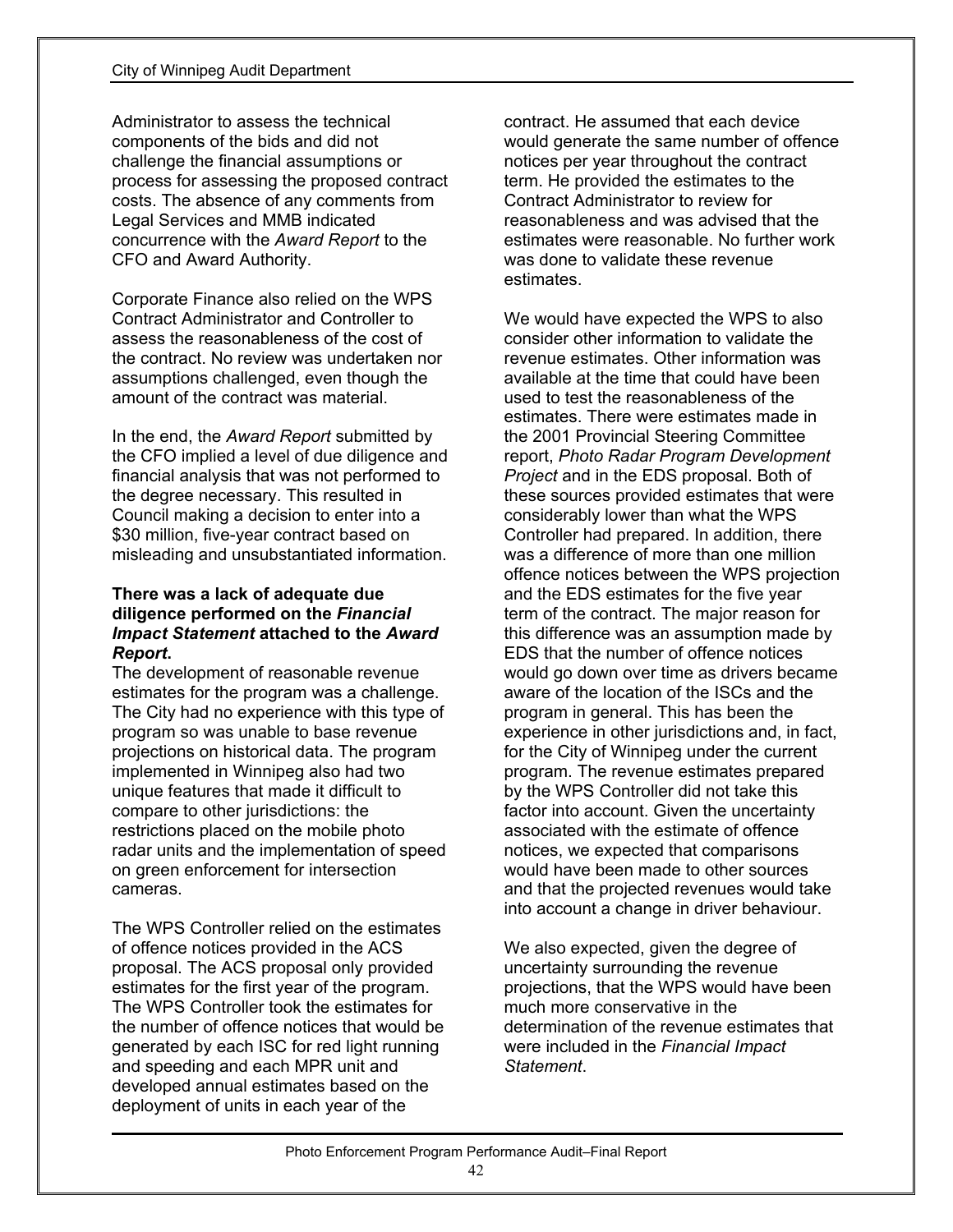In fact, MMB had provided some advice, in this regard, in a memorandum to the Contract Administrator, copied to Legal Services. MMB suggested that the report identify an account number because "there were no guarantees on the revenue, but there was a certainty of expenditure". The Contract Administrator rejected this advice and no comments to this effect were provided in the *Award Report* by MMB or Legal Services. We believe that the uncertainty surrounding these estimates should have been clearly noted and supported by a sensitivity analysis to provide decision-makers with complete information.

The *Financial Impact Statement* attached to the *Award Report* estimated, for the period 2002 to 2006, gross revenue of approximately \$86 million and net revenue of approximately \$56 million (not including the costs for WPS members or the Corps of Commissionaires). The CFO told us that he had been advised by the Contract Administrator that the projected revenues were conservative. The revenue estimates provided by the WPS were not challenged by Corporate Finance

For a new, complex program with a financial impact of this magnitude, we believe that the CFO and Corporate Finance should have exercised a financial oversight role. Finance staff should have reviewed, analyzed and challenged the assumptions and calculations made in the development of the revenue estimates to ensure overly optimistic revenue projections were not approved. Rather, the anticipated revenues were incorporated into the City's Budget. As discussed in our *Report on Performance*, while the program has not lost money to date, the reality is that revenues have fallen short of original projections by over \$18 million in the first two years of operation. Revised projections have also led to shortfalls. Over the five years of the contract, the revenue shortfall may reach \$49 million based upon the initial estimates.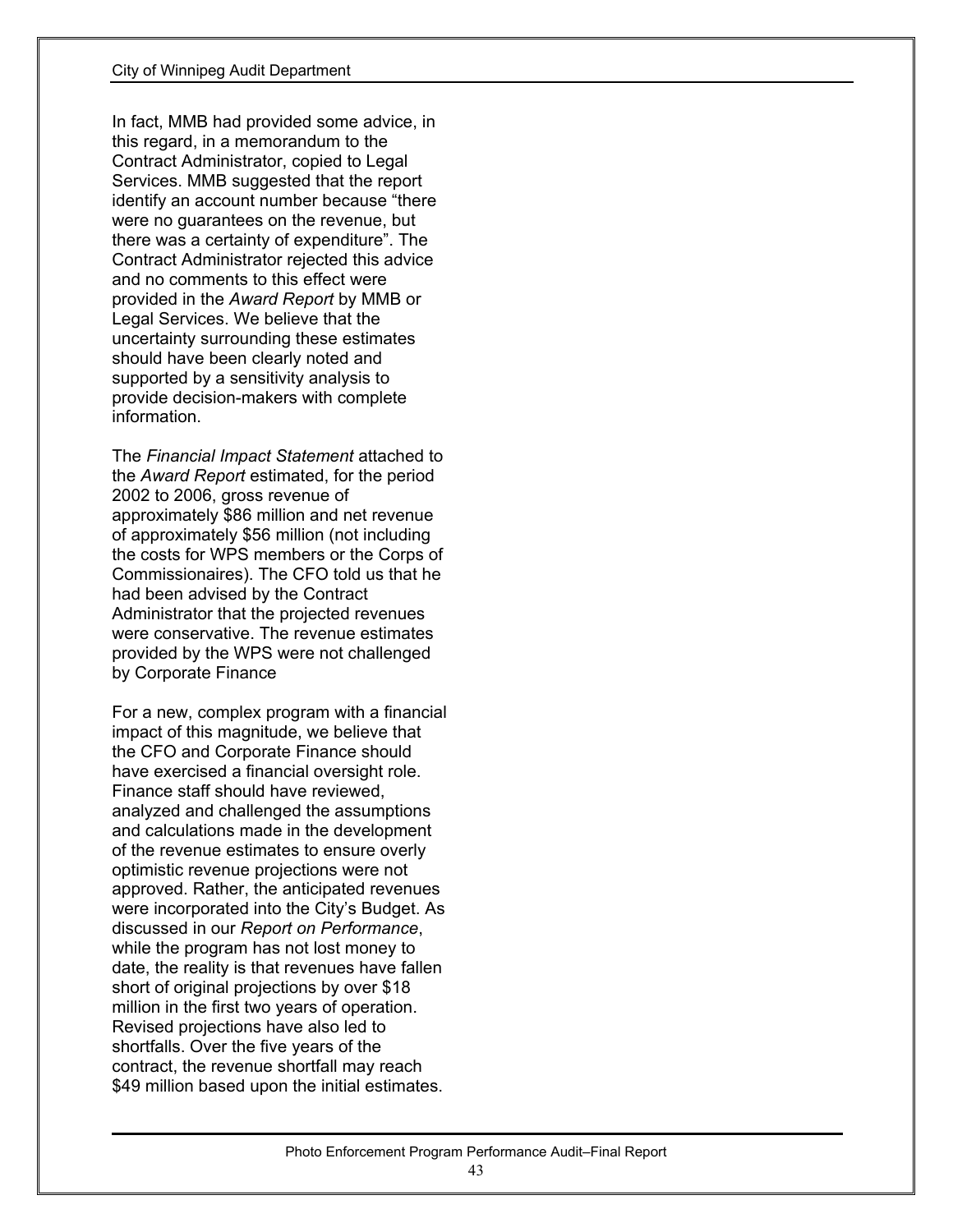### **Audit Recommendations**

We will discuss potential actions that might be initiated with respect to the current contract in the next section of the report. To prevent similar problems for future contracts of this size and significance, we believe the following recommendations should be implemented:

### **Recommendation 1**

We recommend that the Corporate Controller remind the Materials Management Branch of its responsibility to provide support to contract administrators to ensure that the procurement process used for the purchase of goods and services is appropriate in the circumstances.

### **Management Response**

*The Administration is committed to providing quality support to departments in the procurement and contract administration process. Beginning in 2003, Corporate Finance implemented a comprehensive range of process improvements with organizational, technological, and educational components.* 

*Reporting relationships have been strengthened and clarified. In 2003, the City appointed a new Manager of Materials, who meets bi-weekly with the Corporate Controller to review operations and customer service. The Manager of Materials attends all Controllers' meetings, a regular forum in which she is available to provide support with respect to purchasing issues.* 

*In 2003, the Administration implemented PeopleSoft and the related purchasing model, which clearly places responsibility for purchasing, and for compliance with the Materials Management Policy, with the Departmental Controllers. With this accountability clarified, the Materials Management Branch, in conjunction with Legal Services, has been providing enhanced education with respect to all aspects of procurement and contract* 

*administration. The Branch has been working to enhance understanding of the Materials Management Policy in every department, and to offer departments timely support as Bid Opportunity documents, including Requests for Proposals, are prepared and evaluated.* 

*All of these measures are helping the Administration address this recommendation, and improve purchasing decisions.* 

### **Recommendation 2**

We recommend that the Materials Management Branch draft an amendment to Administrative Directive FM-002 Materials Management Policy for the consideration of the Chief Administrative Officer to require that the team developing and evaluating any complex and/or significant RFP be comprised of staff with the appropriate competencies. At a minimum, the team should include a technical expert and a financial representative, and have access to a specific lawyer. We would expect that each team member's involvement be limited to those areas where their requisite skills are required.

### **Management Response**

*The Materials Management Branch will explore changes in policies and procedure and will make appropriate recommendations to the Chief Administrative Officer for consideration to address this recommendation. Materials Management is working to ensure that departments are aware of, and access, the corporate resources available to assist them in the procurement process. The Branch is updating the contract administration manual to offer guidance, in this regard. In addition, the City does involve a multi-disciplinary team in the monitoring of capital projects over \$10 million.* 

### **Recommendation 3**

We recommend that the Materials Management Branch draft an amendment to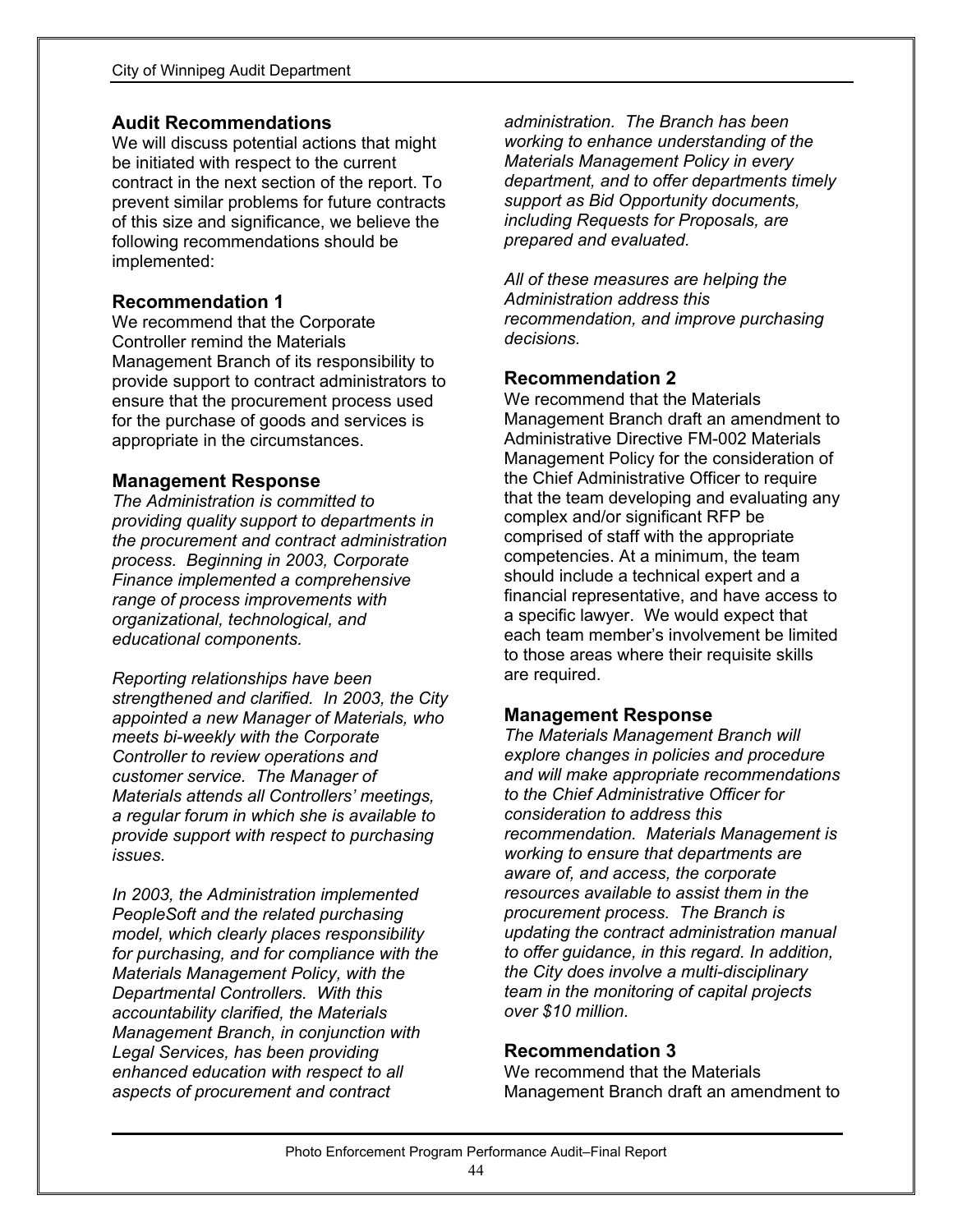the Administrative Directive FM-002 for the consideration of the Chief Administrative Officer to require the submission of a Summary Evaluation Report to MMB to provide evidence that an appropriate level of due diligence has been performed in the evaluation process.

### **Management Response**

*The Administration agrees. A recent revision to the procurement practices has made this a requirement. Pursuant to evaluations, the Materials Management Branch will continue to request the scoring matrix to ensure that the evaluations were performed appropriately, and that all evaluation criteria were addressed.* 

### **Recommendation 4**

We recommend that, for significant contracts, Legal Services and the Materials Management Branch obtain reasonable assurance that the statements made by a contract administrator and contained in an *Award Report* can be supported. In the absence of such assurance, Legal Services and the Materials Management Branch should communicate their concerns in the comments section attached to the *Award Report*.

### **Management Response**

*The Administration agrees that there are opportunities for improvement in this area. While the Materials Management Branch presently reviews all evaluations prior to award, and Legal Services presently questions any statements made by a contract administrator in an Award Report that appear to be unsupported, it may be appropriate to further formalize these processes for significant contracts.* 

*Legal Services will implement the further control measure of obtaining a copy of the evaluation matrix for all contracts having a cost or involving payment to the City of more than \$5 million, in order to better provide comments regarding the Award Report. (Note that where the Award* 

*authority is Council, EPC or a standing committee, Legal Services would provide advice regarding any concerns at an "In Camera" meeting, in order to protect solicitor-client privilege.)* 

### **Recommendation 5**

We recommend that Legal Services and the Materials Management Branch clearly state their opinions on whether a bid submission is non-responsive in the comments that are attached to the *Award Report*.

### **Management Response**

*The Administration agrees. The guidelines for preparing award reports that are now part of Administrative Directive FM-002 require formal determination of nonresponsiveness for all non-responsive bids received in response to a Request for Proposals. For other types of bid opportunities, formal determination of nonresponsiveness is required for bids submitted with a bid price lower than the recommended Bid. Bids that are not lower than the recommended Bid do not require a formal determination of nonresponsiveness. However, the Award Report must detail the reasons that the Bid(s) may have been determined to be non-responsive. In the event that these matters are not appropriately addressed in the Award Report, Materials Management and Legal Services will provide their opinion to the award authority about Bids which they are aware may be non-responsive, either through comments in their award report memos or in another appropriate manner.* 

### **Recommendation 6**

We recommend that the Chief Financial Officer ensure adequate due diligence has been performed on all financial aspects of *Award Report*s. When considerable uncertainty exists over the revenue or cost components, this should be noted on the *Financial Impact Statement* and be supported by a sensitivity analysis to provide decision makers with a possible range of outcomes.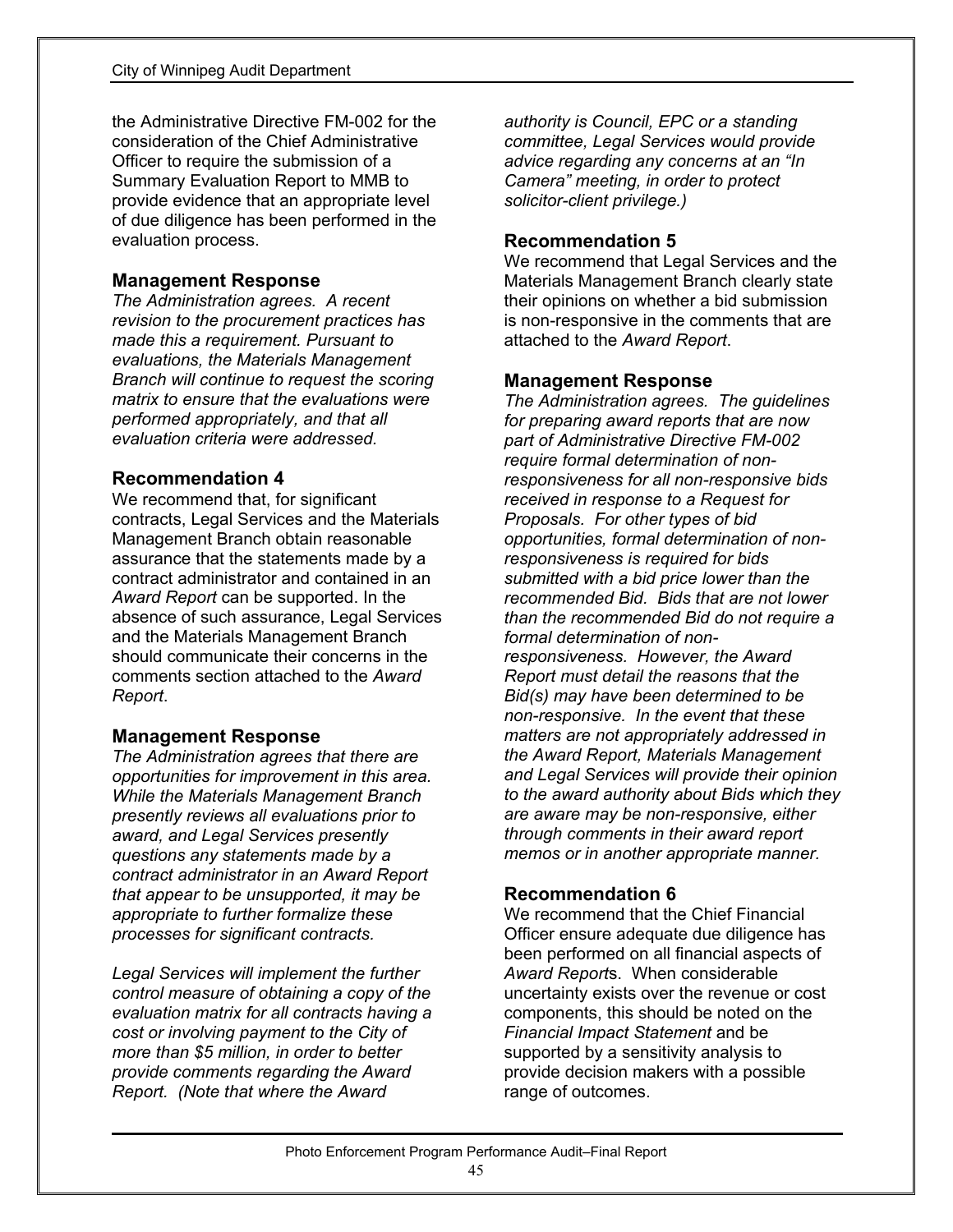### **Management Response**

*The departmental controllers are responsible for preparing the financial impact section in all reports, and accurately reflecting financial decisions relating to options considered during the evaluation process. Since 2003, Materials Management has worked to provide controllers with improved resources to enhance their effectiveness in the procurement and contract administration process. These efforts will continue, and the Chief Financial Officer will request further review of Award Reports where necessary, and this may include a sensitivity analysis.*

### **Recommendation 7**

We recommend that the MMB, in consultation with other City departments, identify mandatory conditions and clauses within the procurement templates that departments are not allowed to delete or modify without prior written approval by the Manager of Materials. We recommend that a liquidated damages clause be included in this mandatory set.

#### **Management Response**

*While the City's templates presently do include an optional liquidated damages clause, the Administration will explore additional control measures which will meet the intent of the recommendation of the City Auditor. As well, Materials Management and Legal Services will continue to provide training with respect to effective use of the City's templates.*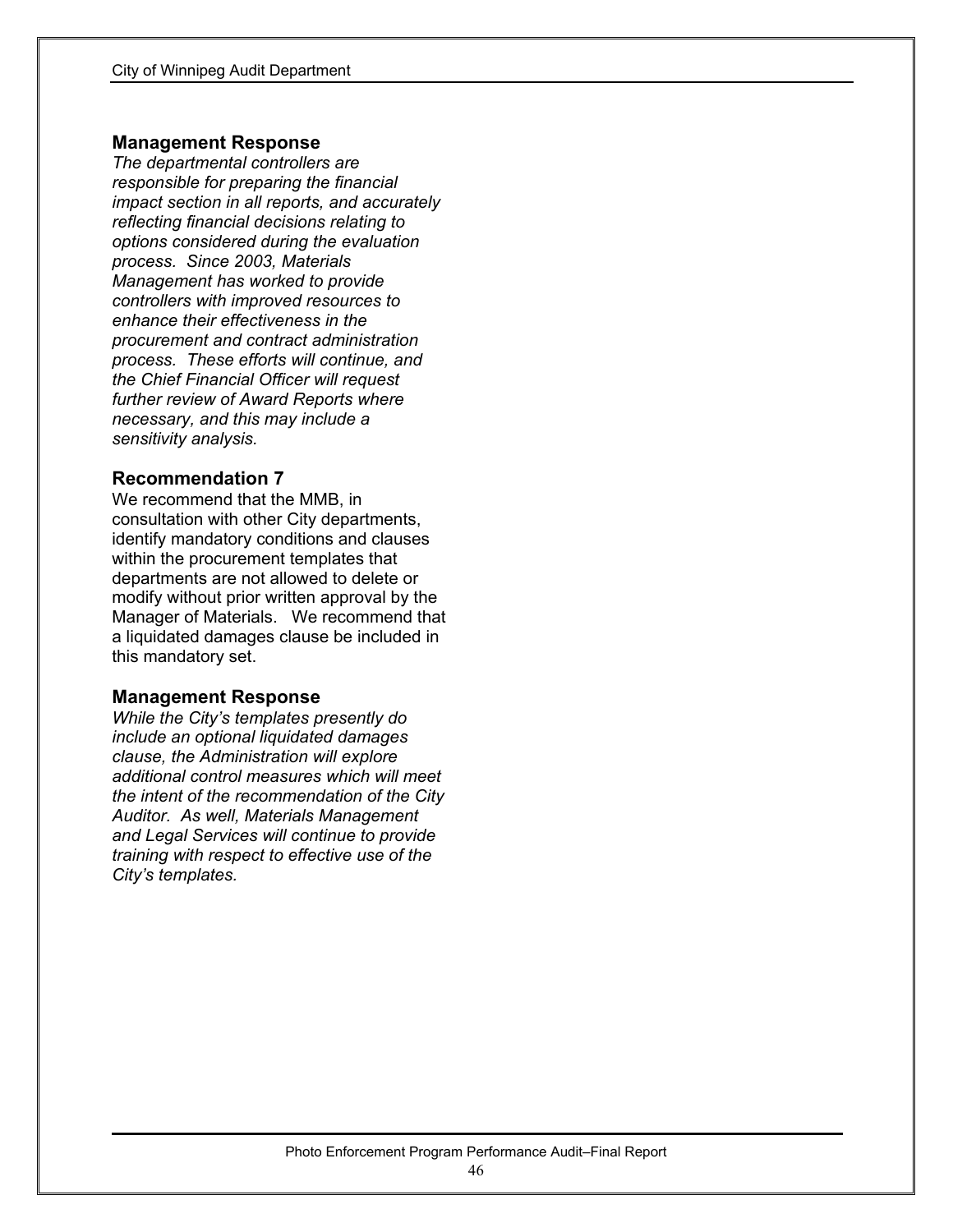### **Managing the Program**

In this section, we will discuss on-going management of the program, issues of concern and recommendations for improvement.

**No attempt had been made to renegotiate the contract with ACS to reflect lower processing costs and mitigate revenue shortfalls incurred by the City.**  Upon inception, it was anticipated that the Photo Enforcement Program would generate surplus revenue for the City of approximately \$11 million a year. In fact, the program reported a surplus of \$1.96 million in 2003 and a deficit of \$155,840 in 2004.

The ACS contract is fixed at approximately \$6 million a year. The cost of the contract assumed a much larger volume of offences to be processed than proved to be the case. While the fixed costs of the program (construction, etc.) would not be affected by the lower volume of offences, the variable costs related to processing would decrease. Based on our analysis, our estimate of the structure of the contract is shown on the next chart:

| <b>Breakdown of ACS Contract Cost</b> |              |           |  |  |
|---------------------------------------|--------------|-----------|--|--|
|                                       | Total        | Monthly   |  |  |
| Total Variable - Processing Capacity  | \$10,420,821 | \$173,680 |  |  |
| Total Variable - Processing           | \$6,631,008  | \$110,517 |  |  |
| <b>Total Variable</b>                 | \$17,051,829 | \$284,197 |  |  |
| <b>Total Fixed</b>                    | \$12,703,165 | \$211,719 |  |  |
| <b>Total Cost</b>                     | \$29,754,993 | \$495,916 |  |  |

According to our estimate, 58% of the contract costs are variable. The variable costs consist of \$10,420,821 in processing capacity costs (staff facility, computers, software and workstations) and \$6,631,008 in processing costs (photo developing, postage, and supplies). These variable costs are directly related to the number of offence notices processed.

To date, the City has paid significantly more per offence notice for the services of ACS than was expected because of the lower volumes being processed. In 2003 and 2004, the number of offence notices processed was 59% and 36%, respectively, of the original volume estimate. This resulted in a cost per offence notice to the City of two and almost three times the original estimate as shown below:

| Original<br>Actual<br>2003 | Actual<br>2004                                                                                           |
|----------------------------|----------------------------------------------------------------------------------------------------------|
| \$36                       | \$48                                                                                                     |
| 21                         | 2.8                                                                                                      |
|                            | Estimate*<br>\$17<br>* Total contract cost / WPS estimate of offence notices for the five-year contract. |

We have developed potential estimates of the cost savings to the vendor that relate to the variable cost components resulting from the significantly lower than anticipated offence notices generated. This essentially represents the excess costs to the City of a fixed versus variable cost contract for the first three years of the contract term. We based our estimates on the difference between actual and projected offence notices processed and the known difference in the current and proposed staffing level at ACS:

|                                                                                                                            | <b>Estimated Cost Savings to Vendor</b> |             |             |
|----------------------------------------------------------------------------------------------------------------------------|-----------------------------------------|-------------|-------------|
| <b>Processing Capacity</b>                                                                                                 | 2002                                    | 2003        | 2004        |
| <b>Monthly Cost</b>                                                                                                        | \$173,680                               | \$173,680   | \$173,680   |
| Number of Months                                                                                                           |                                         | 12          | 12          |
| % Reduction *                                                                                                              | 64%                                     | 64%         | 64%         |
| Total Reduction (A)                                                                                                        | \$665,775                               | \$1,331,549 | \$1.331.549 |
| Processing                                                                                                                 |                                         |             |             |
| <b>Monthly Cost</b>                                                                                                        | \$110,517                               | \$110,517   | \$110,517   |
| Number of Months                                                                                                           | 6                                       | 12          | 12          |
| % Reduction **                                                                                                             | 100%                                    | 41%         | 64%         |
| Total Reduction (B)                                                                                                        | \$663,101                               | \$538,362   | \$847,512   |
| Total Potential Reduction (A)+(B)                                                                                          | \$1,328,875                             | \$1,869,911 | \$2,179,061 |
| * Based on actual number of staff compared to estimated<br>** Based on actual offence notice volumes compared to estimated |                                         |             |             |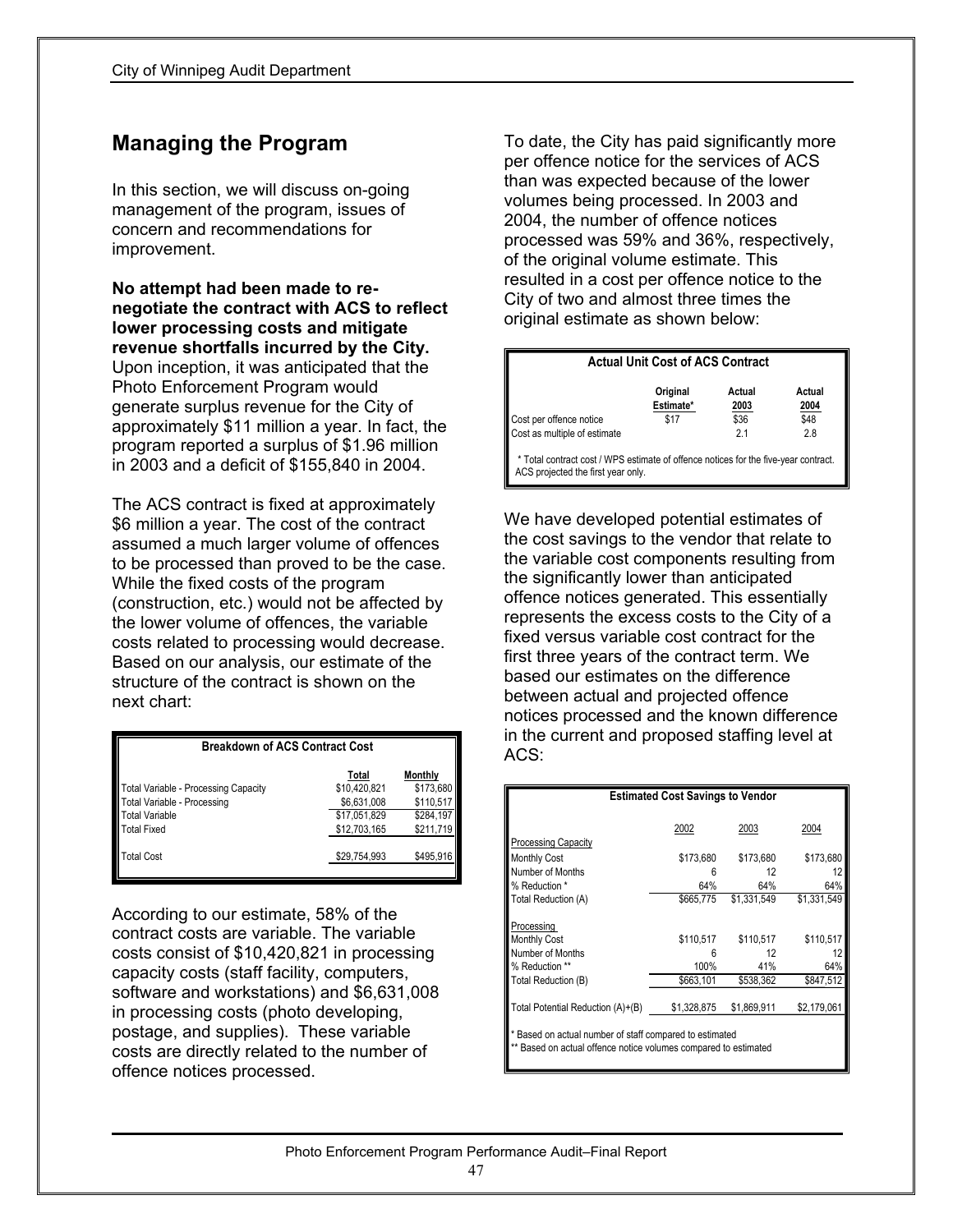We estimate that the potential cost savings to the vendor were \$1.3 million in 2002; no offence notices were issued because the required provincial regulations were not in place to operate the program. Because of the decrease in processing volumes of offence notices, in 2003, we estimate the cost savings to be \$1.87 million and, for 2004, \$2.18 million. The vendor's costs savings were not passed along to the City because of the fixed cost nature of the contract.

If offence notices remain at this level for the duration of the contract, we estimate that the vendor's cost savings in 2005 and 2006 will be \$2 million each year and, for the portion of 2007, \$1 million. This represents total cost savings for the vendor of \$10.35 million over the term of the contract, or 34% of the total contract price. While clearly beneficial for the vendor, from the perspective of the City, the contract is not reasonably priced for the volume of offence notices processed.

The contract with ACS does not have a clause which would allow the City to require a reduction in the cost of providing the service if there are significant changes in the volume of work performed. There is, however, a clause (Clause 30.1) that allows for modifications to the contract where there is mutual agreement on the part of the City and the contractor.

Despite indicators being present to identify this situation since 2003, neither the WPS or Corporate Finance has monitored this aspect of the contract and, as a result, there has been no attempt by the City to contact ACS to modify the terms of the contract to be more reflective of the actual processing costs and/or to discuss recovery of excess costs related to prior years. We would have expected the Contract Administrator, with support from the WPS Controller and Corporate Finance, to have identified, followed up, and resolved the issues concerning the cost of the contract. Rather, the WPS and Corporate Finance have

focused solely on the revenue forecasts and shortfalls; we found no evidence that any individuals responsible for financial management recognized the skyrocketing unit costs or initiated any action to resolve them.

### **Recommendation 8**

We recommend that the WPS use Clause 30.1 of the City's contract with ACS to enter into discussions with ACS as soon as possible to negotiate more favorable contract terms.

The Contract Administrator should monitor both the operational and financial aspects of the contract to ensure that it provides value to the City. The WPS Controller should provide appropriate support and advice. Related to this program, Corporate Finance needs to provide the necessary oversight to ensure that the financial issues identified are appropriately resolved.

### **Management Response**

*The WPS has initiated contact with ACS to begin discussions regarding the current contract.* 

*The contract administrator will work closely with the WPS Controller to improve the monitoring of the financial aspects of the contract. The WPS Controller is in regular communication with the Corporate Controller and the Chief Financial Officer of the City of Winnipeg.* 

#### **Financial management of the Photo Enforcement Program has been inadequate.**

The WPS Traffic Unit is responsible for the on-going management of the Photo Enforcement Program. Effective program management encompasses technical, operational, and financial components. It is clear from our *Report on Performance* that, to date, management of the Photo Enforcement Program has focused almost entirely on the operational and technical components. For the most part, these aspects of the program have been a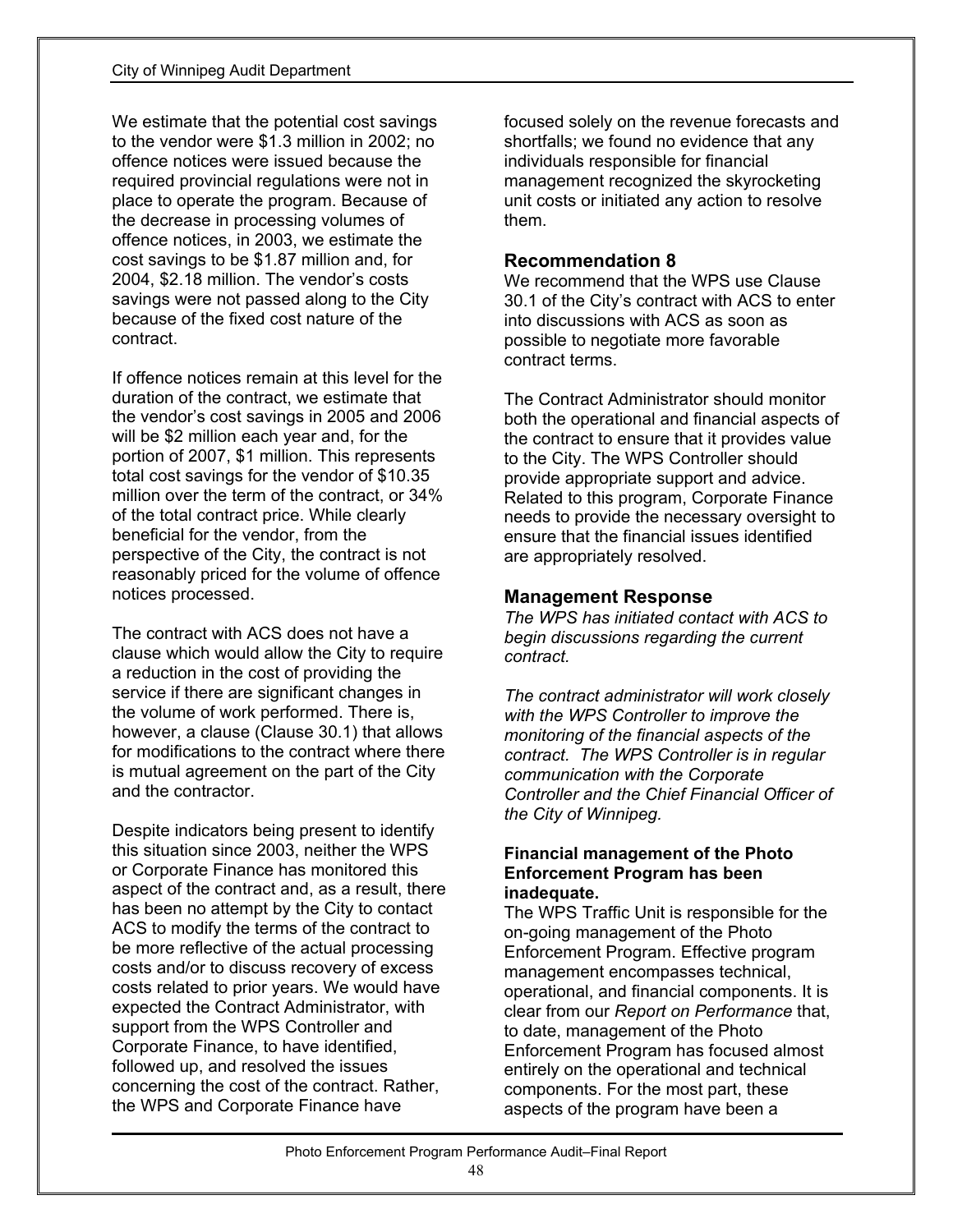success. The program is up and running; offenders are being caught; and offence notices are being issued on time.

From a financial perspective, however, the program has not met expectations. The *Report on Performance* identified both shortfalls in revenue and concerns with the reasonableness of the cost the program. While the financial results were unexpected, of equal concern was the fact that although the program administrators, WPS Finance and Corporate Finance analyzed the factors contributing to the lower revenues and adjusted subsequent budgets accordingly, they were not aware of the issue relating to the cost of the program.

In trying to determine the reason for the lack of an appropriate attention to financial management, we found several contributing factors. First, it became clear in interviews that WPS staff involved in managing and operating the program believe that their focus should be on implementing the program and educating the public on its merits for enhancing public safety. Staff believe that the financial aspect of the program is not their concern; in fact, they suggested that a focus on revenue generation would taint the public perception of the program. In terms of the costs of the program, staff believe that the direction they were given was to make the program "revenue neutral". Beyond this parameter, financial matters, they believe, are the responsibility of the WPS Finance Division.

This perception is reinforced by the position description for the Contract Administrator (Patrol Sergeant). The focus of the responsibilities of the position is on technical operations (50%) and communications and education (35%). Only 10% of the responsibilities relate to administration of outsourced contracts. There are no specific duties related to financial management. Furthermore, the qualifications for the position do not include experience in financial management and we

found no evidence of formal financial training being provided to incumbents.

There has also been limited opportunity for the program administrators/managers to develop the appropriate competencies on the job. We found that the management of the program has suffered from a lack of continuity, both at the contract administrator level and at the overall management level, since its inception. A program of this size and complexity requires continuity of managers who are qualified in all aspects of program management including financial management. We believe that prudent financial management is the responsibility of all municipal program managers.

### **Recommendation 9**

We recommend that WPS Senior management ensure that there is continuity in the management roles associated with the program. This includes a commitment to ensure that all critical positions are staffed with qualified personnel or to provide training where gaps exist in required competencies.

We also recommend that WPS Senior Management ensure that the Contract Administrator understands that financial management is an important component of program administration. The position description should also be revised to include duties associated with financial management.

### **Management Response**

*The Administration agrees that continuity of the management of this program is a valid goal. The staffing structure for this unit currently requires a Police supervisor. The WPS notes that it must work within the reality of its current staffing policies and Collective Agreement. The WPS has implemented regular Photo Safety Technology team meetings that include the WPS Controller to address any gaps in financial competencies.*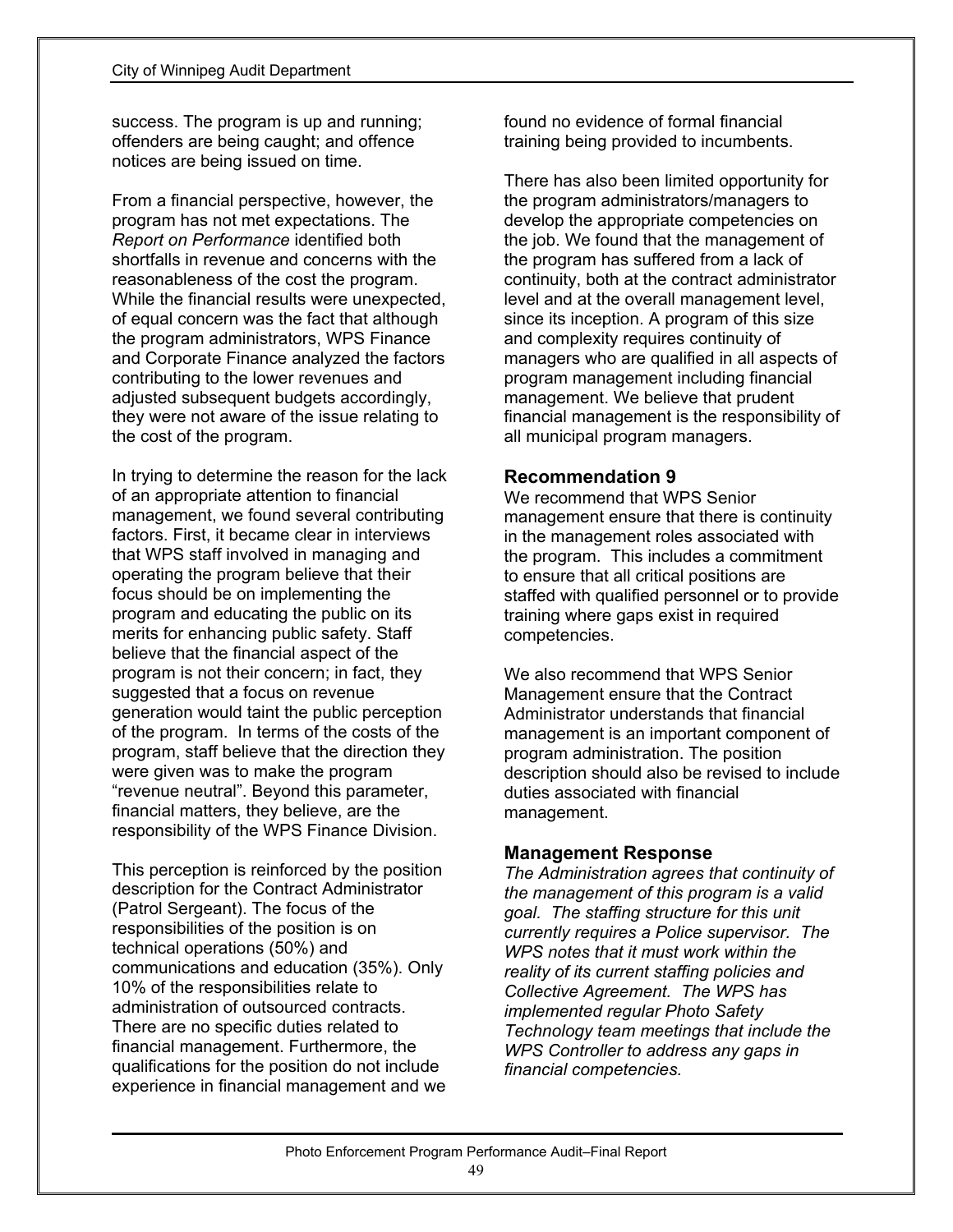### **The WPS has not fully utilized contract funds for educational purposes.**

Under the terms of the contract, the City pays ACS which, in return, provides the WPS with \$750,000 to run an educational campaign over the five years of the contract. The intent was to spend \$150,000 per year. We noted, however, that these funds are not being monitored or reported on by the WPS. We determined that the WPS has spent \$303,035 to the end of May 2005, leaving \$446,965 for the final two years of the contract. This amount is significantly greater than the planned budget for this period. If the WPS does not utilize the funds allocated for public education, it is not clear that the City can recover these unspent funds from the contractor.

### **Recommendation 10**

We recommend that the Contract Administrator take an active role in managing the financial aspects of the public education element of the program to ensure the City is receiving full value for the funds dedicated to this purpose.

### **Management Response**

*The Contract Administrator is a member of the Photo Safety Technology Communications Strategy Committee. The current campaign ends February 2006 and the Photo Safety Technology Communications Strategy Committee is now drafting objectives and a preliminary budget for the 2006/2007 education campaign.* 

### **A formal contract should be signed between ACS and the photo developer.**

The contract with ACS requires them to "enter into contracts or written agreements with his Subcontractors to require them to perform their work in complete conformance with and subject to the terms and conditions of the Contract". By not having a contract or written agreement with the Photo Developer, ACS may not have recourse in the event that there are service interruptions or other types of non-performance on the

part of their agent. The impact on the City could be a loss of program effectiveness and/or revenue.

Furthermore, the City's contract with ACS states that ACS must ensure that "each employee and agent sign a pledge of confidentiality in a form satisfactory to the City and Department of Driver and Vehicle Licensing". The Photo Developer is considered an agent and, as such, should be required to sign a pledge of confidentiality. Without evidence that an agent has understood and accepted the responsibilities relating to the confidentiality of the information handled, there exists a risk that the agent will knowingly or unknowingly breach confidentiality rules. In fact, this has happened in other jurisdictions. Such an occurrence could damage the program's reputation and expose the City to unnecessary lawsuits.

### **Recommendation 11**

We recommend that the WPS ensure that ACS obtains a contract or written agreement with the Photo Developer that defines performance requirements, terms and conditions and recourse in the event of service interruptions.

### **Management Response**

*The WPS has initiated discussions with ACS to make them aware of the requirements under the contract and will follow-up to ensure that they are in compliance with the terms of the contract with respect to this matter.* 

### **Site selection process should be formally documented.**

The enabling legislation for the Photo Radar Program restricts the use of Mobile Photo Radar to school zones, playground zones or construction sites. Mobile units are deployed on a rotational basis throughout all feasible sites. The selection criteria for ISC sites were developed by the WPS as noted in the chart below.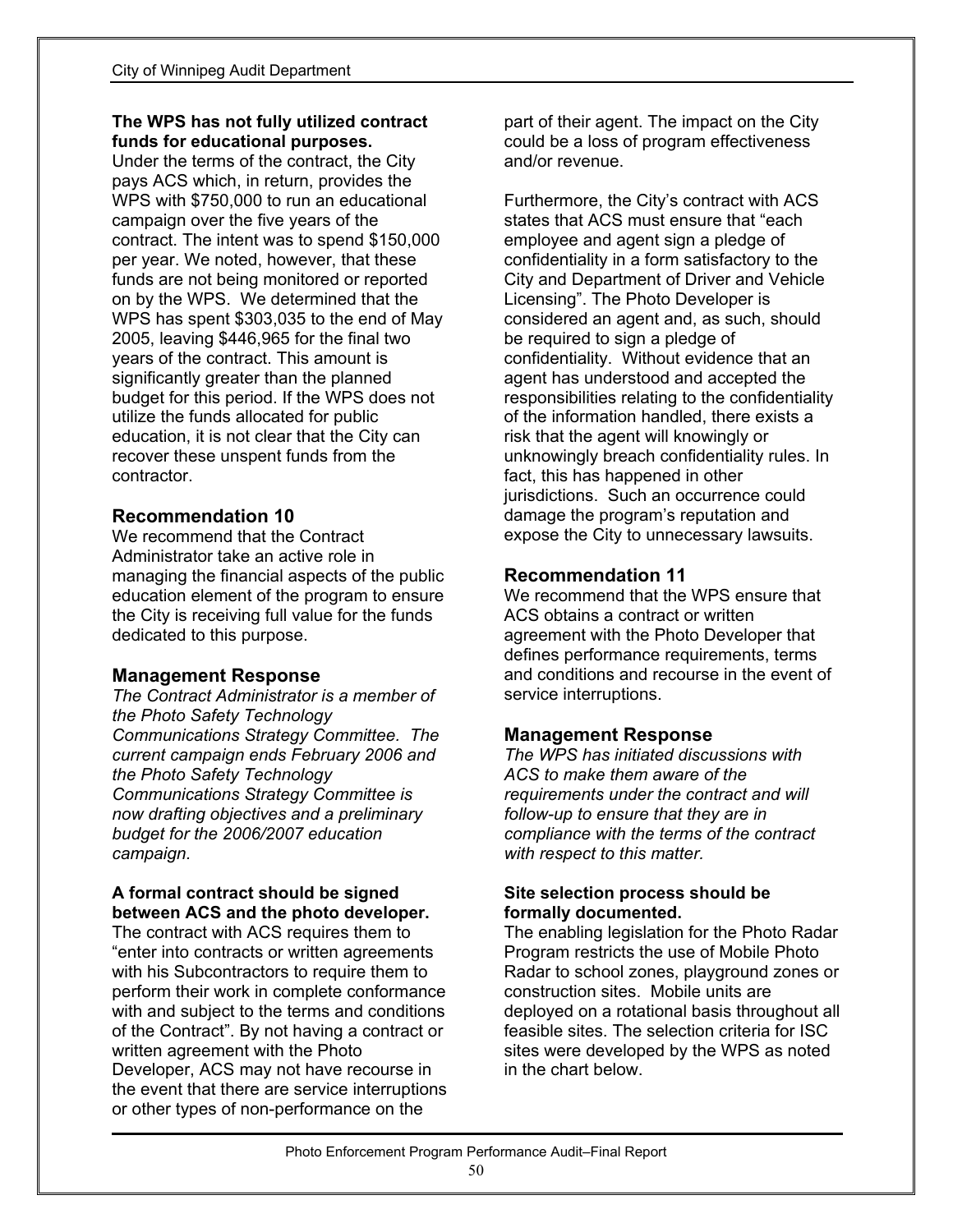#### **ISC Site Selection Criteria**

- collision data
- speed data
- technical ability to install at a particular location
- equal distribution through out the city
- public input

It is important to the achievement of the goals of the program that the process for selecting photo enforcement sites is transparent to ensure that criteria have been applied consistently. We observed that there is limited documentation on file to support why certain locations were selected or why others were not selected when the criteria seemed to apply. When queried, however, staff were able to clearly explain the rationale for each Photo Enforcement Program site selection.

The absence of adequate documentation to support the selection or exclusion of a specific site makes it difficult for the WPS to properly defend its site selection process under public scrutiny. It could also result in the criteria being applied inconsistently, resulting in inappropriate sites being selected.

### **Recommendation 12**

We recommend that the WPS formally document the site selection process and decisions.

### **Management Response**

*Completed.* 

### **Evidence of WPS oversight of the Contractor's operational controls requires improvement.**

The WPS are traffic law enforcement experts, and they have focused on the traffic safety aspect of the Program. From our review and analysis of the available performance information, it is evident that most of the traffic enforcement aspects of the program are working effectively. ACS is

fulfilling most of the terms of their contract with the City in providing the necessary photo enforcement technology and processing expertise to ensure the program is meeting its operational goals.

Under the terms of the contract, ACS is responsible for collecting and processing the potential violations as captured on their photo radar technology and then issuing offence notices to valid offenders. During our review of their processes, we observed that, overall, ACS has sufficient practices, policies and procedures in place to ensure that only offenders of the enforced traffic laws (speeding and red light running) are being photographed and issued offence notices. We did note, however, some areas where the process could be improved.

An erred image is a photograph of a potential offence that does not meet the criteria for a valid offence. Currently, ACS performs two levels of review of the image before it is permanently erred. In the Edmonton program, a Police Service staff person reviews the erred out image and file before it is officially erred out. WPS opted not to require this step which could result in violations being erred out that are not consistent with WPS's guidelines. Any misinterpretation by ACS staff would be very difficult for the WPS to detect in a timely manner.

The contract requires the contractor to provide qualified personnel and supervision. During our review, it was evident that the Program Manager and Operations Manager reviewed the electronic files containing potential offence notices. However, when we reviewed the electronic records we noted that there was no evidence of this review; the file clearly identified who processed the file but not who reviewed the file.

We also observed that ACS's standard practice for preparing court case files is to use a checklist to ensure that all required items are on the file. When the file had been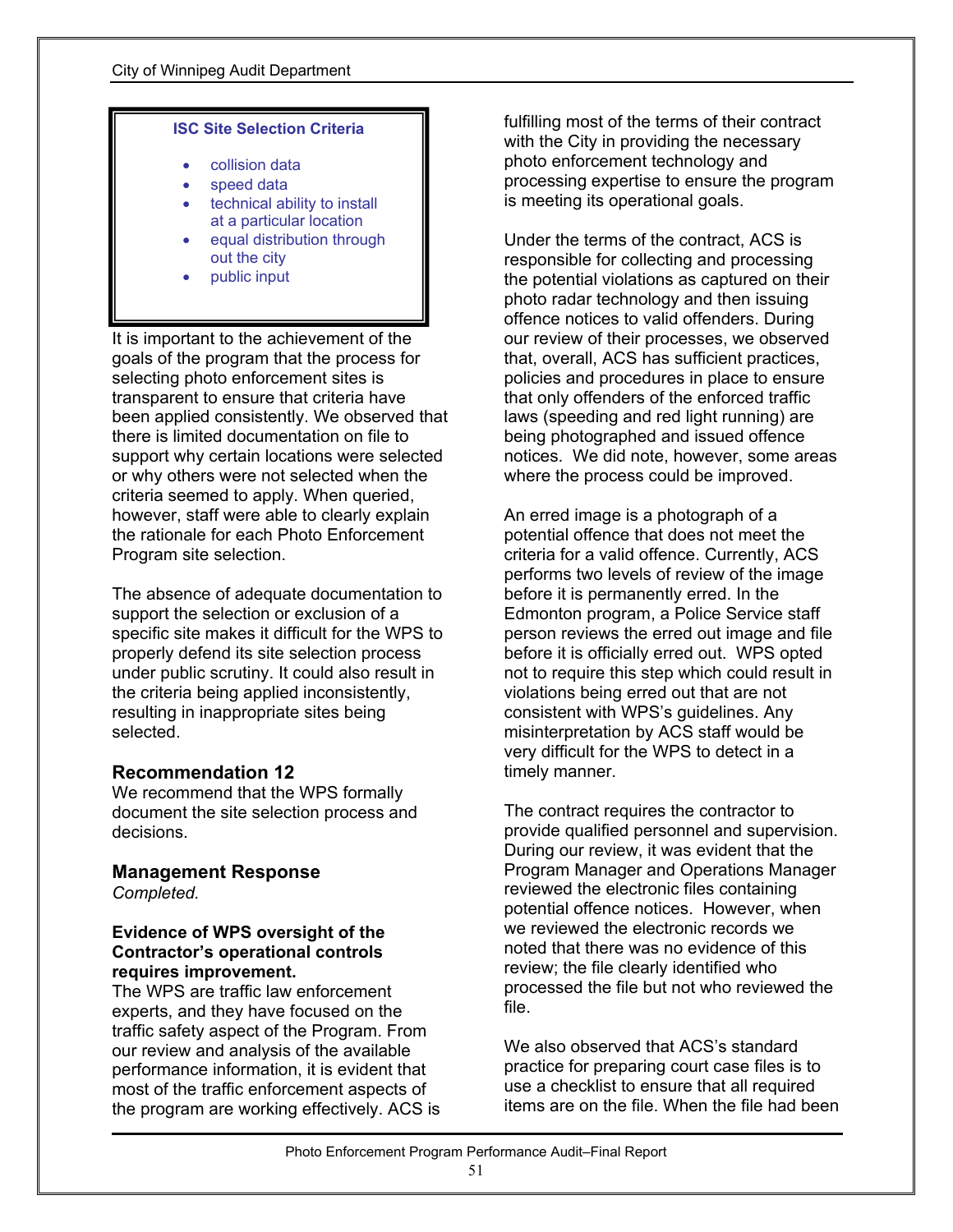completed, the checklist was reviewed by the Program Manager or Operations Manager and then discarded, leaving no permanent evidence of this review on file.

Failure to provide evidence of supervisory review makes it difficult for the WPS to ensure that adequate supervision and review is being performed. In order to effectively manage the contract, the WPS must be reasonably assured that there is adequate supervision and oversight by senior ACS personnel.

### **Recommendation 13**

We recommend that the WPS conduct periodic audits of ACS practices to ensure compliance with policy and guidelines and the adequacy of supervisory review practices.

### **Management Response**

*The ACS business rules have been reviewed and revised. The review process will be conducted semi-annually or more frequently as required.* 

### **Reporting on the Program**

Complete and accurate reporting on the Photo Enforcement Program is essential for on-going management of the program and to demonstrate the achievement of safety goals and cost effectiveness. Issues and recommendations with respect to reporting are discussed below.

**WPS does not know the financial disposition of all issued offence notices.**  In order for the WPS to accurately account for the program's revenue, information is required on the disposition of all issued offence notices. The WPS relies on the Courts Division of Manitoba Justice to supply them with this information. To date, the City has received incomplete information from the Province on the disposition of offences and collection of fines. Without this information, the WPS

cannot determine if the City has received all the fine revenue that it is owed, make accurate estimates of the fine revenue to be accrued and the allowance for doubtful accounts, or make the necessary changes to their process to improve the conviction rate.

WPS and Corporate Finance staff have had several meetings with the Executive Director, Court Services. Partial summary information was received in the spring of 2005. Supporting details, however, have still not been provided.

### **Recommendation 14**

The WPS and Corporate Finance should continue to work with the Province to obtain the information required from Manitoba Justice to properly manage the program. In addition, the WPS should identify this issue in the annual report to the Minister of Transportation.

### **Management Response**

*The Province has now agreed to share financial and disposition information electronically. Computer programming by ACS is pending.* 

**Performance reporting needs to be improved to fully comply with Provincial requirements and to demonstrate that the program has achieved its goals.** 

The goal of the Photo Enforcement Program is to reduce collisions and injuries by reducing red light running and excessive speeding. Determining the progress made towards achievement of this goal is critical to the on-going management of the program and to demonstrate to citizens the benefit of the program.

The Province of Manitoba, as specified in the *Conditions of Authority Agreement*, requires the City to submit an annual report outlining the status and effectiveness of the Photo Enforcement Program. The specific requirements have been identified in our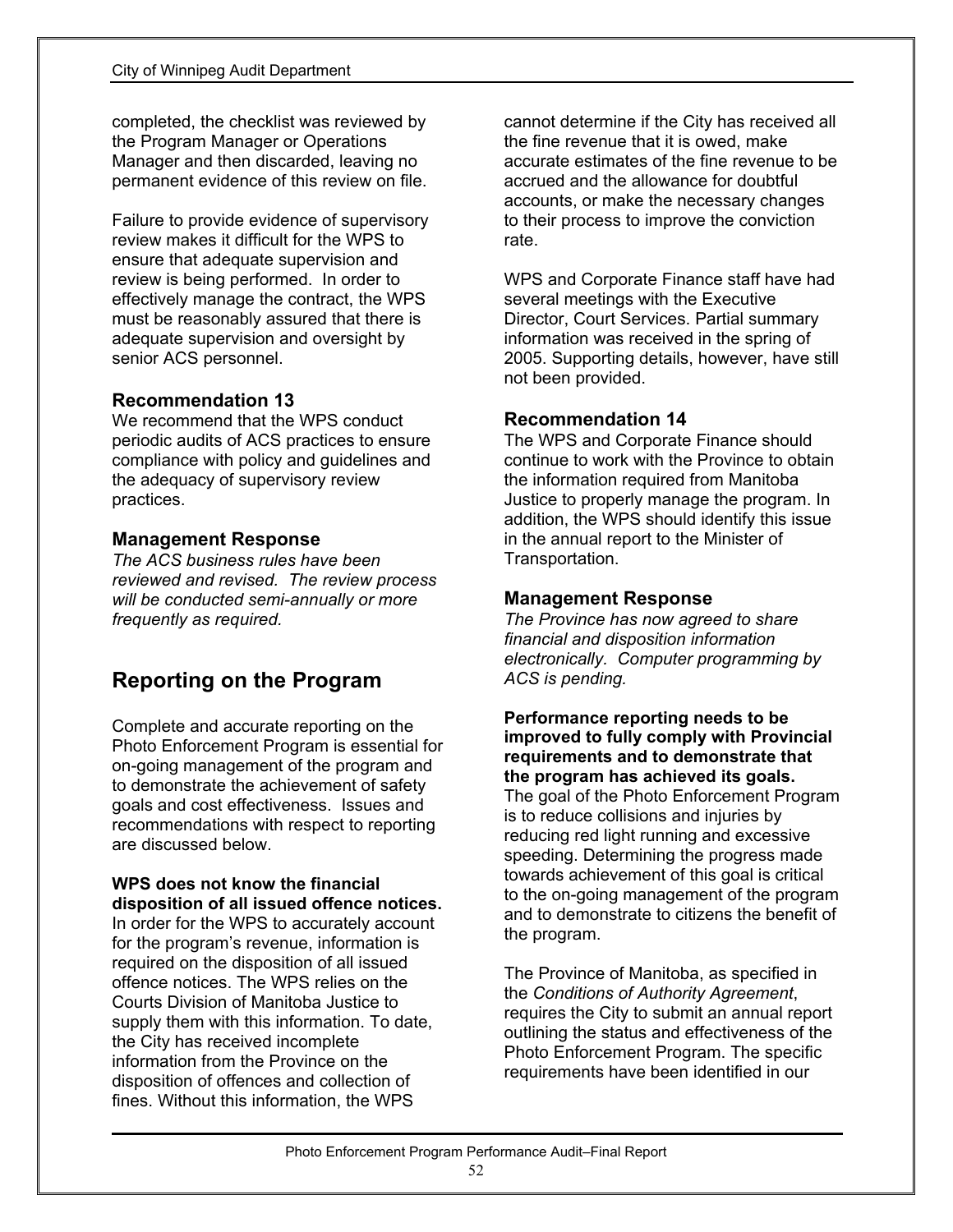*Report on Performance,* and much of the information has been provided.

The WPS has interpreted the wording in the Province's reporting requirements for "a controlled study" to mean that the City must complete an independent and comprehensive study of driving behaviours. The WPS has made a request to Manitoba Public Insurance (MPI) to allow an independent evaluator to gain access to MPI information and data to conduct the study. MPI is still evaluating this request due, in part, to privacy concerns.

In the absence of the ability to proceed with this study, minimal information has been collected by the WPS on City-wide trends. While we believe that an independent study is desirable, in the interim, the WPS could conduct periodic traffic studies on selected streets that are not photo enforced. This would provide some information upon which to evaluate city-wide trends. The results would also provide information to support any changes needed to speed limits on certain streets and to report such changes to the Province.

But the most important evidence that the program is effective is a reduction in injuries and damage associated with collisions. The collection and analysis of WPS and MPI collision data can provide part of this information. (See our *Report on Performance.*) To date the WPS has not collected or analyzed MPI data due in part to a lack of available staff to perform this task. Furthermore, as noted in our *Report on Performance*, the collision information from MPI appears to contradict the information gathered by the WPS. The data from both sources has not been analyzed to the extent necessary to identify trends or to determine the underlying causes and any contributing factors. The information that is collected and reported will need to be enhanced since it is fundamental to concluding on program effectiveness in the long term.

In addition to performance information on program effectiveness, the City needs better information on the costs of the program. As identified in the *Report on Performance*, we were unable to conclude that the program is provided at a reasonable cost. The WPS had not identified or initiated actions to deal with concerns in this area. We believe that the costs of the program have to be monitored more closely to ensure achievement of its financial objectives and to satisfy the City's fiduciary duty to citizens.

### **Recommendation 15**

We recommend that the WPS improve performance reporting by:

- conducting periodic traffic studies on selected streets that are not photo enforced;
- working with MPI to provide better information on the impact of the program on collisions and injuries;
- completing an independent and comprehensive study to determine the effect the program has had on driving behaviour; and
- monitoring and reporting on the costs of the program.

### **Management Response**

*Agreed. Staffing is being revised to facilitate enhanced studies. Negotiations are ongoing with MPI to increase information exchange. Comprehensive study is under negotiation. Financial monitoring is done by WPS Finance Unit.*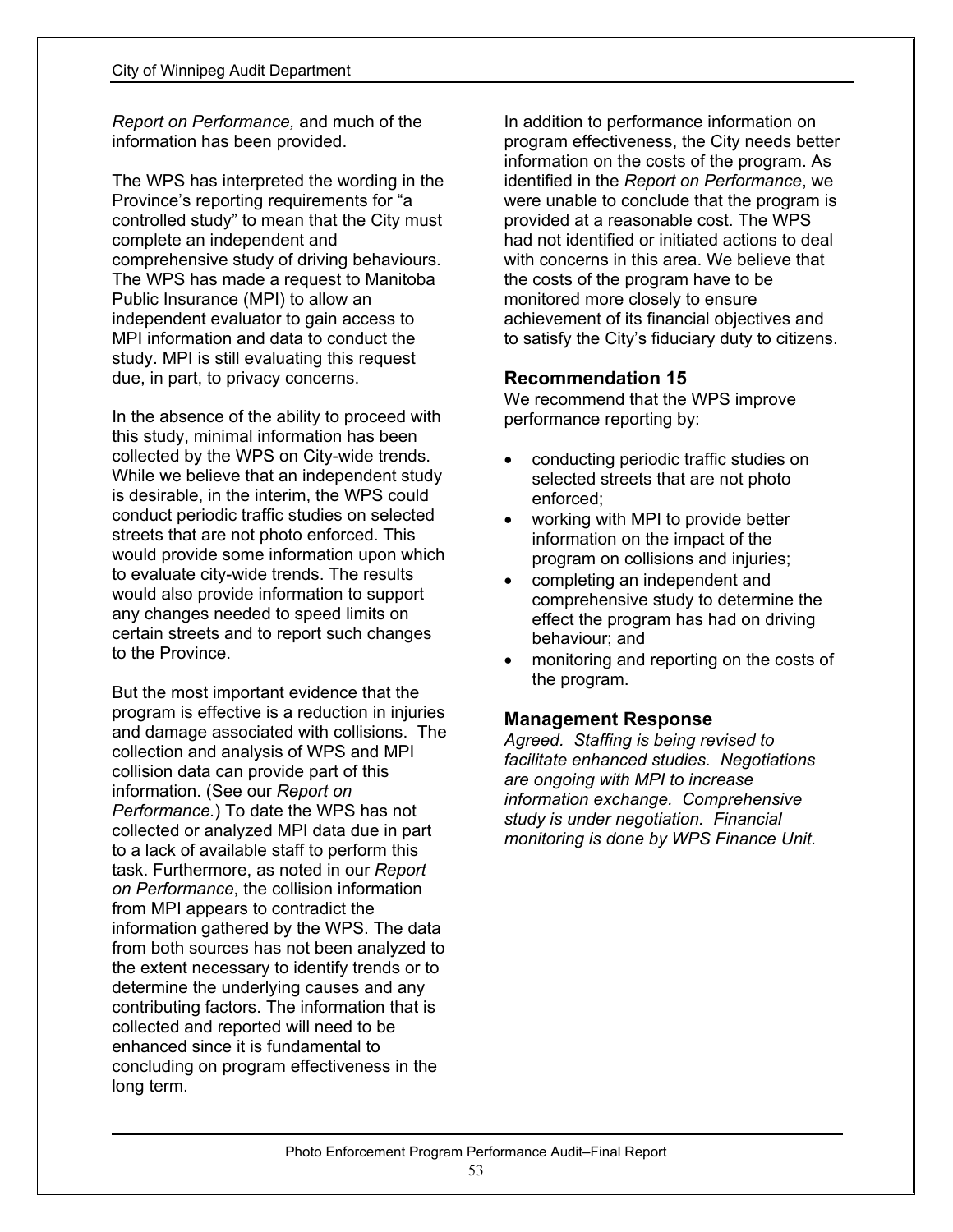### Summary of Observations

At the beginning of this part of the report, we asked three critical questions regarding the initiation and management of the Photo Enforcement Program. Below we have summarized our responses:

### *1. Was the degree of planning that went into launching this initiative sufficient?*

We believe that the procurement method utilized was not the most appropriate in the circumstances. The evaluation team did not possess all of the skills necessary to review the complex submissions and, given the significance of this initiative, the support provided to the WPS Contract Administrator by the Materials Management Branch, Legal Services and Corporate Finance was inadequate. The lack of due diligence in the evaluation process allowed misleading and unsubstantiated statements to go forward to the Award Authority, City Council. The end result was revenue projections that were significantly overstated; costs that do not appear reasonable for the service delivered; and contracts that do not adequately protect the City from financial risk.

*2. Is the City managing the program in an effective and efficient manner?*  From an operational standpoint, the Program is successful. ISC sites were completed according to the work plan, and the processing of offence notices is within legislative standards. However, WPS staff were not prepared or

equipped to manage the financial aspects of this program. Financial oversight from the WPS and Corporate Finance has been weak. We have estimated that the vendor will save approximately \$10 million over the term of the contract due to a significant reduction in the number of offence notices processed. From the City's perspective, the cost of processing offence notices has more than doubled. The vendor's cost savings have not been passed along to the City because of the fixed cost nature of the contract. No attempt had been made to initiate a reduction in future costs through discussions with the vendor.

3. **Are** *decision makers getting the information they need to make informed business decisions?*

At this point in time, the WPS has reported some preliminary information to decision makers which suggests positive trends in speeding behaviour at monitored sites. As expected at this early stage of the program, sufficient information is not available to report that the program is achieving its long-term goal of reducing collisions and injuries across the City. The City has also been unable to demonstrate that the program is being delivered at a reasonable cost. For the future, increased effort and better cooperation is required both within the City and with the Province to improve analysis of the data that is currently available and to obtain and analyze additional data to enhance reporting to decision makers on program results.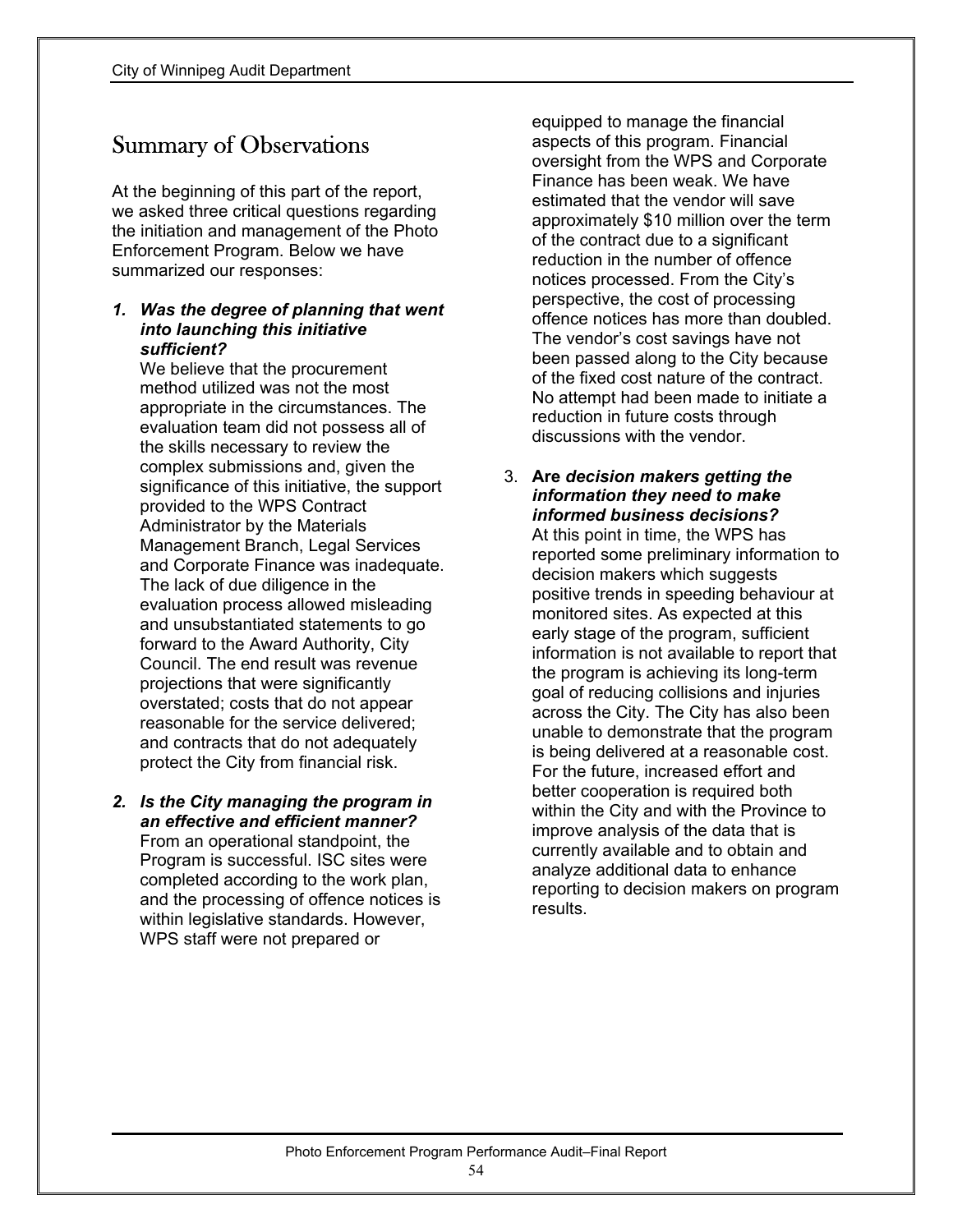City of Winnipeg Audit Department

#### Photo Enforcement Program Performance Audit–Final Report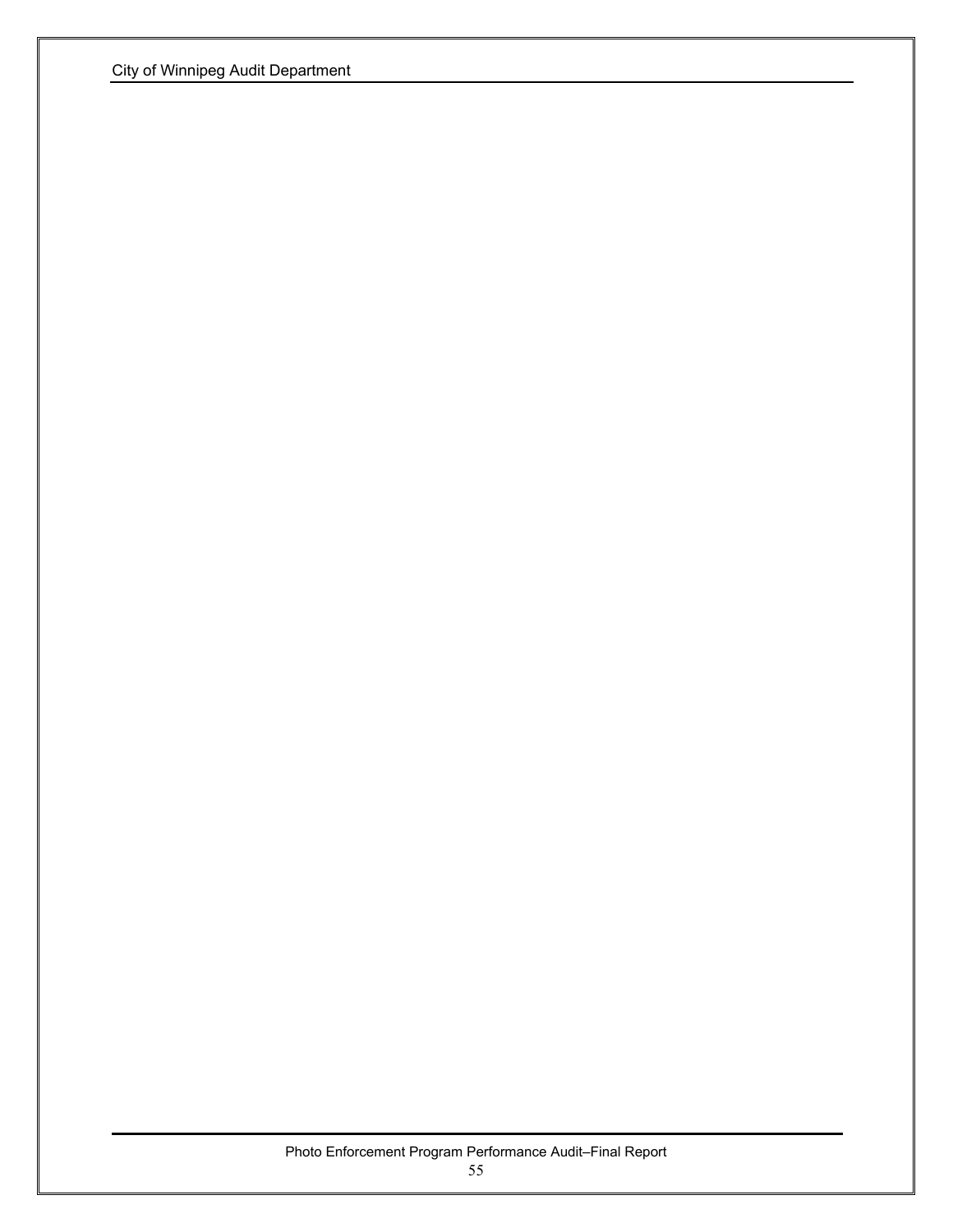#### City of Winnipeg Audit Department

Appendix 1: Audit Process



#### Photo Enforcement Program Performance Audit–Final Report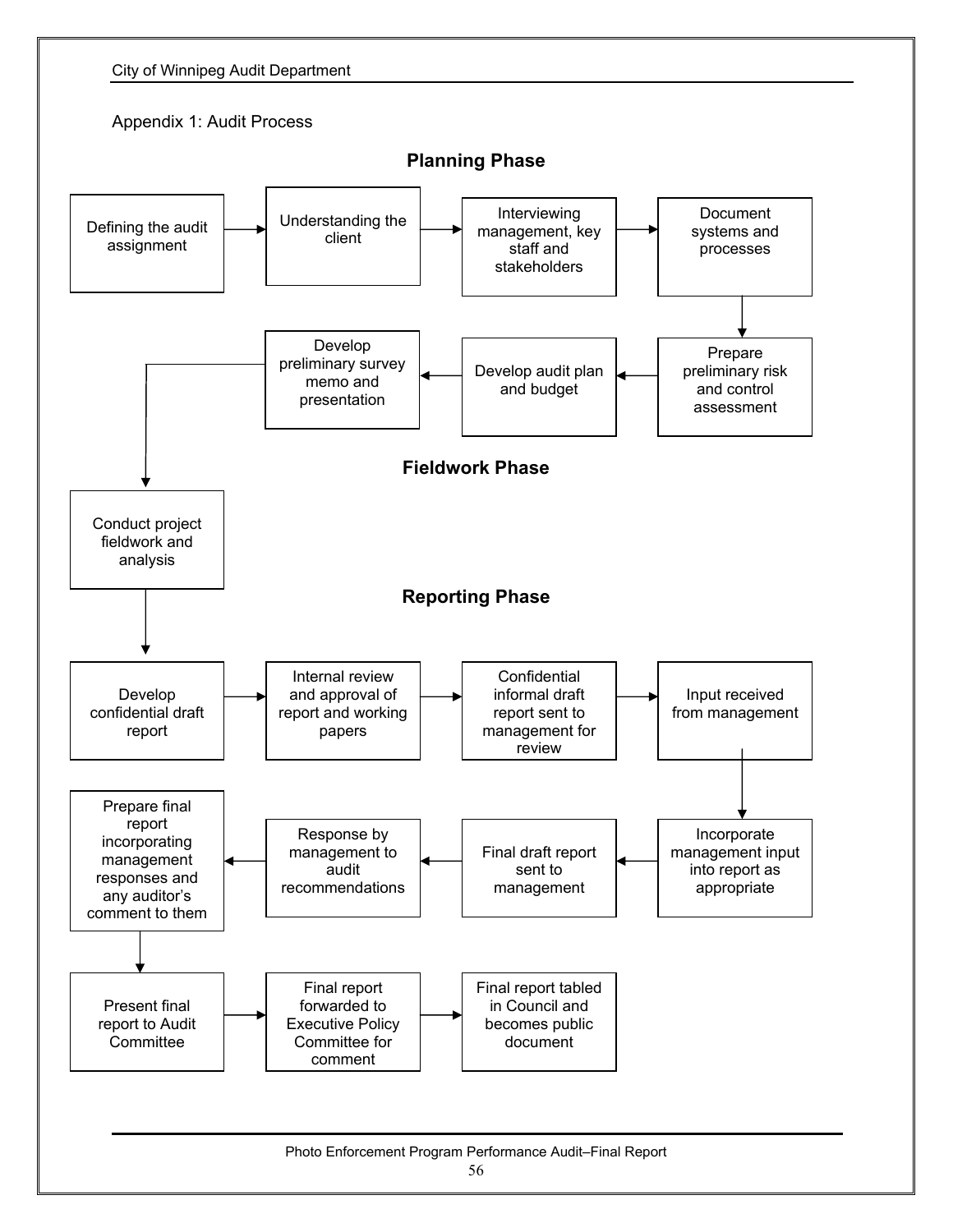# Appendix 2: Organizational Structure and Complement

| <b>WPS Photo Enforcement Positions</b> |     |                                                                                                                                                                                                             |
|----------------------------------------|-----|-------------------------------------------------------------------------------------------------------------------------------------------------------------------------------------------------------------|
| Position                               | No. | Duties                                                                                                                                                                                                      |
| Staff Sergeant-<br>Division #26        |     | Directs the Photo Enforcement Program in addition to other areas within the Traffic Unit.<br>$\bullet$<br>Interacts with Provincial and Local Government representatives regarding scope of the<br>program. |
| Sergeant-<br>Division #26              |     | Manages the program which includes supervising staff, scheduling, handling major service<br>$\bullet$<br>issues, etc.                                                                                       |
| Patrol Sergeant-<br>Division #26       |     | • Administers and manages the contracts.<br>Manages the programs day-to-day operations.<br>• Follows-up on complaints/inquiries as required.                                                                |
| Constable (2 positions<br>vacant)      | 4   | Day-to-day operations of the program.<br>Oversee process and final approval on offence notices issued.<br>Follow-up on complaints/inquiries.<br>Collect and interpret program data.                         |

| <b>ACS Public Sector Solutions Inc.</b> |     |                                                                                                                                        |
|-----------------------------------------|-----|----------------------------------------------------------------------------------------------------------------------------------------|
| Position                                | No. | <b>Duties</b>                                                                                                                          |
| Program<br>Manager                      |     | Oversees all aspects of the operation.<br>$\bullet$                                                                                    |
| Operations                              |     | Oversees day-to-day operations of the processing centre.<br>$\bullet$                                                                  |
| Manager                                 |     | Responsible for ensuring offence notices are issued within contractual timeframes.<br>Completes required and ad hoc reporting for WPS. |
| <b>Field Service Technician</b>         | 2   | Change film from the ISCs.<br>٠                                                                                                        |
|                                         |     | Troubleshoot equipment problems and make simple repairs to equipment.                                                                  |
|                                         |     | Deliver the mobile speed trailer to location chosen by WPS.                                                                            |
|                                         |     | Fuel and wash photo radar vehicles daily.                                                                                              |
| Senior Customer                         |     | Oversees the day to day duties and training of CSRs.                                                                                   |
| Service Representative<br>(SCSR)        |     |                                                                                                                                        |
| <b>Customer Service</b>                 |     | Handle the processing of photo enforcement violations.<br>$\bullet$                                                                    |
| Representative (CSR)                    |     | Handle telephone queries from the public regarding their traffic offences.                                                             |
| Receptionist/                           |     | At disposal of Program Manager and WPS to answer and direct phone calls. Accept<br>$\bullet$                                           |
| <b>Administrative Assistant</b>         |     | courier packages, direct customer traffic and respond to correspondence.                                                               |

| The Canadian Corps of Commissionaires |     |                                                                                                                            |
|---------------------------------------|-----|----------------------------------------------------------------------------------------------------------------------------|
| Position                              | No. | <b>Duties</b>                                                                                                              |
| Sergeant                              |     | • Oversees day to day duties and training of Photo Radar Operators.<br>• Appear in court when necessary.                   |
| Corporal                              | 4   | • Provide on-street and shift supervision.<br>• Operate the mobile photo radar units.<br>• Appear in court when necessary. |
| Photo Radar Operators<br>(full time)  | 11  | • Operate the mobile photo radar units.<br>• Appear in court when necessary.                                               |
| Photo Radar Operators<br>(part time)  |     | • Operate the mobile photo radar units.<br>• Appear in court when necessary.                                               |

#### Photo Enforcement Program Performance Audit–Final Report

57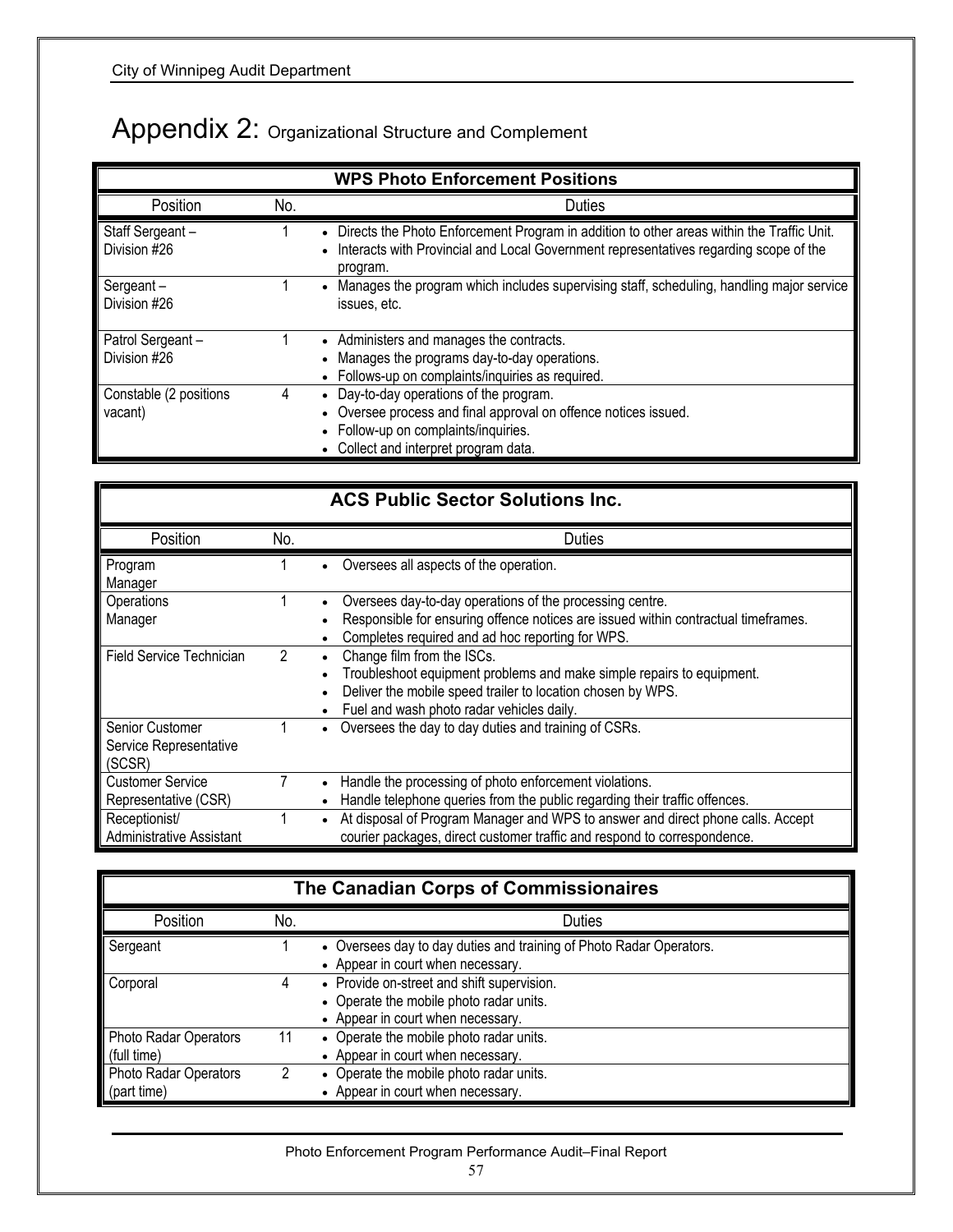



#### Photo Enforcement Program Performance Audit–Final Report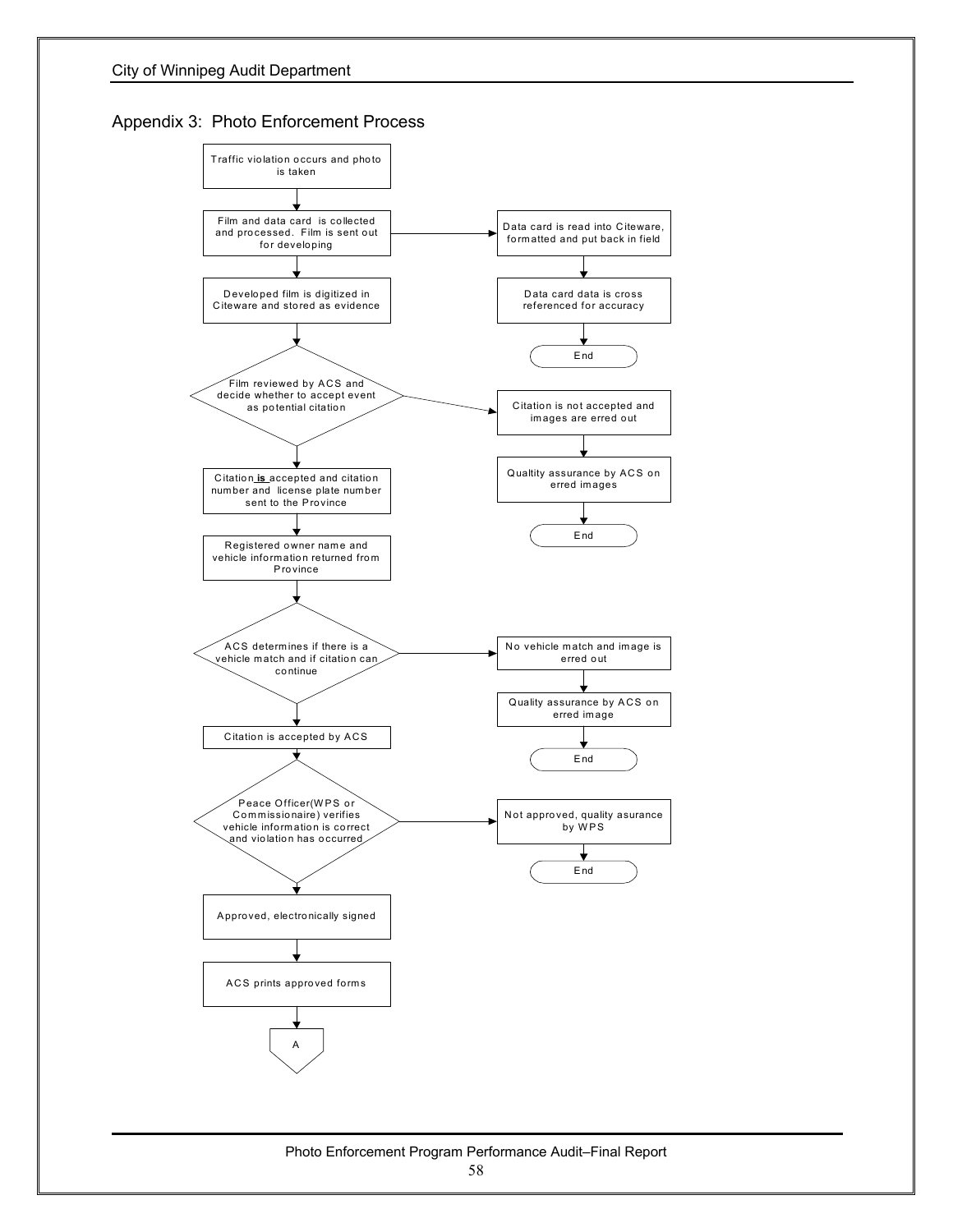# Appendix 3 cont'd: Photo Enforcement Process

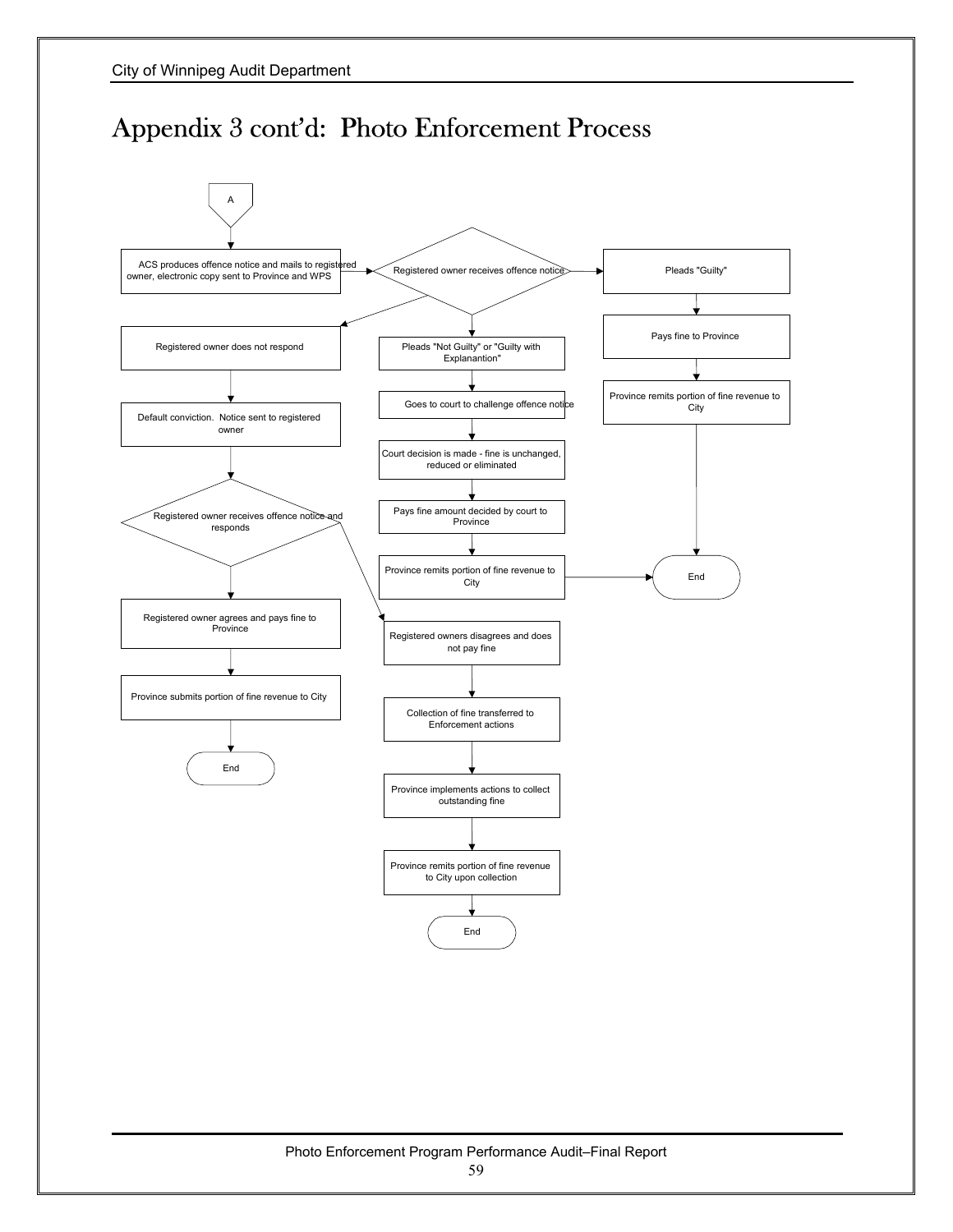### Appendix 4: Risk Profile

The Risk Profile is a map that indicates the most significant risks facing the Photo Enforcement Program at this point in time. We have used *The City of Winnipeg Corporate Risk Framework* to categorize risks by source. However, the Risk Profile has value beyond the conduct of the audit. Management can use the Risk Profile to identify where their resources should be focused to effectively manage the key risks associated with the Photo Enforcement Program.

| <b>Context Risks</b><br>These risks relate to internal and external factors that impact the environment in which the organization<br>operates or business processes are conducted. |                                                                                       |                                                                              |                                                                                                                     |  |
|------------------------------------------------------------------------------------------------------------------------------------------------------------------------------------|---------------------------------------------------------------------------------------|------------------------------------------------------------------------------|---------------------------------------------------------------------------------------------------------------------|--|
| <b>External Environment</b>                                                                                                                                                        | Compliance                                                                            | <b>Organizational Culture</b>                                                | <b>Business Process</b>                                                                                             |  |
| Mixed acceptance and<br>perceived fairness of photo<br>enforcement technology by<br>the public                                                                                     | <b>Compliance with Highway</b><br><b>Traffic Act</b>                                  | Mixed acceptance of<br>photo enforcement<br>technology by police<br>officers | Ensuring that only traffic violators<br>are issued an offence notice                                                |  |
| Challenges to the<br>legislation                                                                                                                                                   | <b>Compliance with Conditions</b><br>of Authority                                     | <b>Relationship with Public</b><br><b>Works - Traffic division</b>           | <b>Effectiveness of photo</b><br>enforcement process (site<br>selection, testing, education) in<br>improving safety |  |
| Vandalism of photo<br>enforcement technology                                                                                                                                       | <b>Compliance with Tri Party</b><br>agreement (Province of<br>Manitoba, ACS and City) | Mixed acceptance from<br><b>Council and</b><br>Administration                | Use of photo enforcement may<br>increase the incidence of rear-end<br><b>collisions</b>                             |  |
| <b>Weather conditions</b><br>(resulting in voided<br>photographs)                                                                                                                  |                                                                                       |                                                                              | <b>Budget process/ revenue</b><br>projection process not effective                                                  |  |
| Court challenges regarding<br>legitimacy of traffic<br>violation/ fine/ identification                                                                                             |                                                                                       |                                                                              | Administration of contracts with<br><b>ACS and/ or Commissionaires</b>                                              |  |
| <b>Fair allocation of revenue</b><br>(Province's surcharge and<br>court admin fees)                                                                                                |                                                                                       |                                                                              | May not issue offence notices in<br>sufficient timeframe (14 days)<br>thereby voiding violation.                    |  |
| <b>Relationship with Province</b><br>(Justice department info.)                                                                                                                    |                                                                                       |                                                                              | <b>Effectiveness of communications</b><br>strategy                                                                  |  |
| <b>Relationship with Province</b><br><b>Transportation and Govt</b><br>Services)                                                                                                   |                                                                                       |                                                                              |                                                                                                                     |  |
| <b>Relationship with Province</b><br>(MPI)                                                                                                                                         |                                                                                       |                                                                              |                                                                                                                     |  |

#### **Legend**



Critical risk: CAO involvement essential, inform committee of Council.

High risk: Senior management involvement essential, inform CAO.

Moderate risk: management mitigation & monitoring required, inform senior management.

Low risk: manage by routine procedures.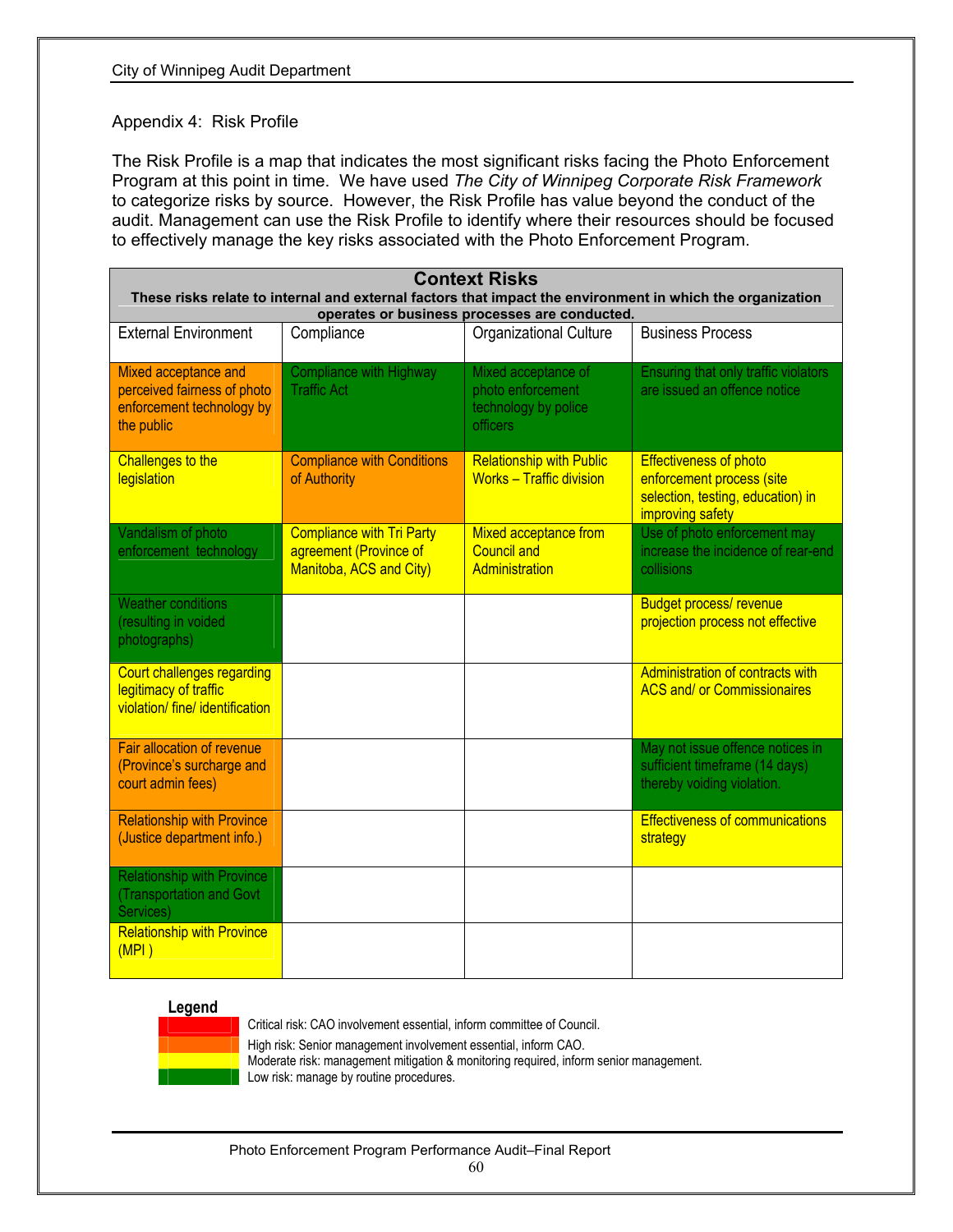# Appendix 4 cont'd: Risk Profile

| <b>Resource Risks</b>                                                                              |                                                                                       |                                                                                            |                                               |  |
|----------------------------------------------------------------------------------------------------|---------------------------------------------------------------------------------------|--------------------------------------------------------------------------------------------|-----------------------------------------------|--|
| These risks relate to the resources used by the organization to accomplish its objectives          |                                                                                       |                                                                                            |                                               |  |
| Human Resources                                                                                    | <b>Financial Resources</b>                                                            | <b>Information Resources</b>                                                               | Physical<br>Assets                            |  |
| Lack of experience and<br>skilled staff due to limited<br>availability of training                 | Opportunity to recover costs<br>and fund other safety<br>initiatives                  | <b>Adequacy of performance</b><br>measures                                                 | Reliability of technology                     |  |
| Job action - challenges by<br>the WPA                                                              | Adequacy of external and<br>internal funding (budget,<br>Province's share of surplus) | Adequacy of photo<br>enforcement technology                                                | Maintenance and testing of<br>technology      |  |
| Insufficient staff to operate<br>at full capacity                                                  | Terms of contract with ACS<br>and Commissionaires<br>equitable to the WPS and<br>City | <b>Adequacy of reporting</b><br>(internal and external)                                    | Maintenance and testing of traffic<br>signals |  |
| <b>ACS site management</b><br>(continuity of senior<br>management, adequacy of<br>succession plan) |                                                                                       | <b>Insufficient information</b><br>received from the<br><b>Provincial Courts re: fines</b> |                                               |  |
|                                                                                                    |                                                                                       | Mixed message regarding<br>goals of the program by<br>various stakeholders                 |                                               |  |

#### **Legend**

 Critical risk: CAO involvement essential, inform committee of Council. High risk: Senior management involvement essential, inform CAO.

 Moderate risk: management mitigation & monitoring required, inform senior management. Low risk: manage by routine procedures.

The Risk Profile of the Photo Enforcement Program will change due to changes in the operating environment or as management initiates changes in processes or policies that support the Photo Enforcement Program.

Implementation of the audit recommendations will also change the risk profile as risk management practices are strengthened. The recommendations contained in the report are intended to provide management with actions that will assist in the mitigation of the significant risks or control gaps identified during the audit.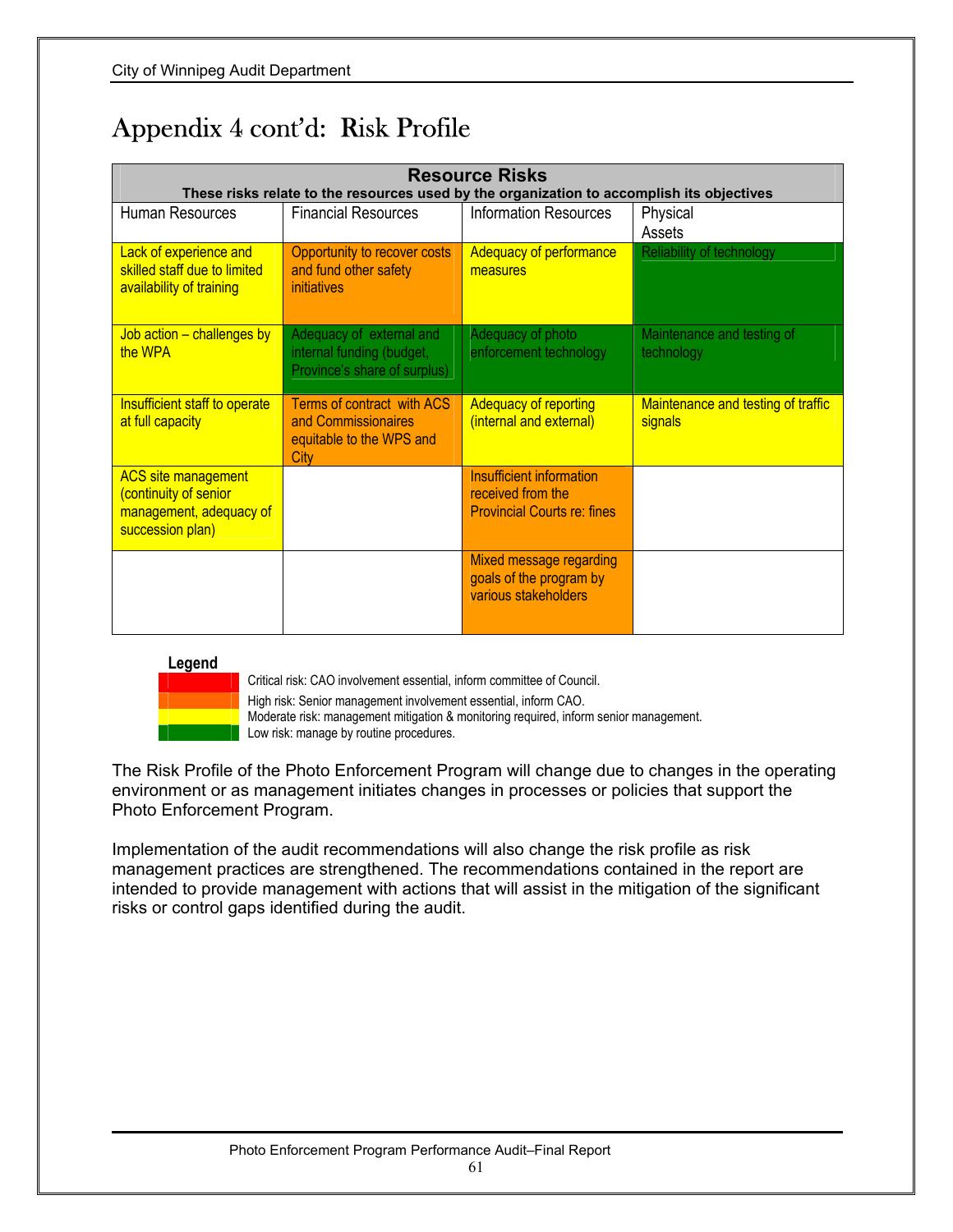| <b>Date</b><br>Event<br>November 19, 1999<br>The Corporate Finance Department's Materials Management Branch issued RFP 16-99, an invitation for the<br>supply, installation and operation of a red light camera enforcement system. The RFP is a joint venture between |  |
|------------------------------------------------------------------------------------------------------------------------------------------------------------------------------------------------------------------------------------------------------------------------|--|
|                                                                                                                                                                                                                                                                        |  |
|                                                                                                                                                                                                                                                                        |  |
| the City of Winnipeg and the City of Brandon. No responses were received.                                                                                                                                                                                              |  |
| May 1, 2001<br>A joint steering committee comprised of member from the Brandon Police Service, Province of Manitoba,                                                                                                                                                   |  |
| Manitoba Public Insurance, RCMP and Winnipeg Police Service issued a report on photo enforcement                                                                                                                                                                       |  |
| technology. The report reviewed the feasibility, development, implementation and evaluation of a Manitoba photo                                                                                                                                                        |  |
| radar enforcement program and provided recommendations.                                                                                                                                                                                                                |  |
| August 15, 2001<br>The Chief of Police forwarded an administrative report to the Chief Financial Officer. The report recommended the                                                                                                                                   |  |
| WPS be authorized to negotiate a contract with Lockheed Martin IMS Systems and Services Canada Inc. for the                                                                                                                                                            |  |
| supply of equipment and services for a six-month period in order to conduct a photo safety technology pilot                                                                                                                                                            |  |
| project.                                                                                                                                                                                                                                                               |  |
| August 28, 2001<br>The Chief Financial Officer approved the recommendation forwarded by the Chief of Police.                                                                                                                                                           |  |
| November 28, 2001<br>The City of Winnipeg issued a sole source contract to Lockheed Martin IMS Systems and Services Canada Inc. to                                                                                                                                     |  |
| provide equipment, construction, oversight, processing services and evaluation reports in relation to a six month                                                                                                                                                      |  |
| photo enforcement technology pilot project.                                                                                                                                                                                                                            |  |
| March 6, 2002<br>The first draft of RFP 160-2002 was completed by the WPS and forwarded to Materials Management and Legal                                                                                                                                              |  |
| Services for review and comment.                                                                                                                                                                                                                                       |  |
| March 29, 2002<br>The Corporate Finance Department's Materials Management Branch issued RFP 160-2002, an invitation for the                                                                                                                                            |  |
| supply, installation and operation of a photo enforcement program.                                                                                                                                                                                                     |  |
| April 18, 2002<br>The City of Winnipeg received two submissions related to RFP 160-2002. One submission was from ACS Public                                                                                                                                            |  |
| Sector Solutions Inc. and the other was from EDS Canada Inc.                                                                                                                                                                                                           |  |
| Materials Management Branch communicated to the WPS that, based on their review of the proposals, certain<br>April 19, 2002                                                                                                                                            |  |
| statements made by the offerors rendered both offers non-responsive. Legal Services was asked to provide an                                                                                                                                                            |  |
| opinion.                                                                                                                                                                                                                                                               |  |
| April 30, 2002<br>Materials Management and Legal Services meet with the Contract Administrator. The decision was made to defer                                                                                                                                         |  |
| the decision on responsiveness and to evaluate each proposal with equal thoroughness and make a                                                                                                                                                                        |  |
| determination for award based on that evaluation.                                                                                                                                                                                                                      |  |
| May 6, 2002<br>Lockheed Martin IMS Systems and Services Canada Inc. sold its subsidiary IMS Corp. to Affiliated Computer                                                                                                                                               |  |
| Services. It formally became ACS Public Sector Solutions. (The date of sale was July 19, 2001.)                                                                                                                                                                        |  |
| May 8, 2002<br>A Draft Award Report was forwarded from the Chief of Police to Materials Management and Legal Services for<br>review and comment.                                                                                                                       |  |
| The Award Report for the supply, installation and operation of photo enforcement program, RFP 160-2002 was<br>May 16, 2002                                                                                                                                             |  |
| forwarded from the Chief Financial Officer to the Standing Committee on Protection and Community Services.                                                                                                                                                             |  |
| May 22, 2002<br>City Council approved the award of contract to ACS.                                                                                                                                                                                                    |  |
| The Province of Manitoba amended the Highway Traffic Act to include image capturing enforcement systems. The<br>May 23, 2002                                                                                                                                           |  |
| Summary Convictions Act is also amended to include evidentiary procedures related to image capturing                                                                                                                                                                   |  |
| enforcement systems.                                                                                                                                                                                                                                                   |  |
| EDS Canada Inc. forwarded a letter of complaint to the former Mayor. EDS highlighted issues they had with the<br>May 24, 2002                                                                                                                                          |  |
| process and selection of the winning bid. They requested a review of the process.                                                                                                                                                                                      |  |
| May 29, 2002<br>A debriefing was held with EDS. Representatives from the Materials Management Branch and WPS were present                                                                                                                                              |  |
| to meet with EDS and discuss their concerns.                                                                                                                                                                                                                           |  |
| The former Chief Administrative Officer responded to the EDS complaint letter. She addressed their concerns and<br>June 19, 2002                                                                                                                                       |  |
| stated that the Administration had spent considerable time looking into all aspects of this procurement and that                                                                                                                                                       |  |
| she was satisfied that the City used a fair, transparent and equitable process of evaluation and award.                                                                                                                                                                |  |
| December 16, 2002<br>The Province of Manitoba issued Image Capturing Enforcement Regulations that defined the types of systems                                                                                                                                         |  |
| that can be implemented, the location of those systems and the authorized municipalities.                                                                                                                                                                              |  |
| January 7, 2003<br>The first photo enforcement offence notice was issued.                                                                                                                                                                                              |  |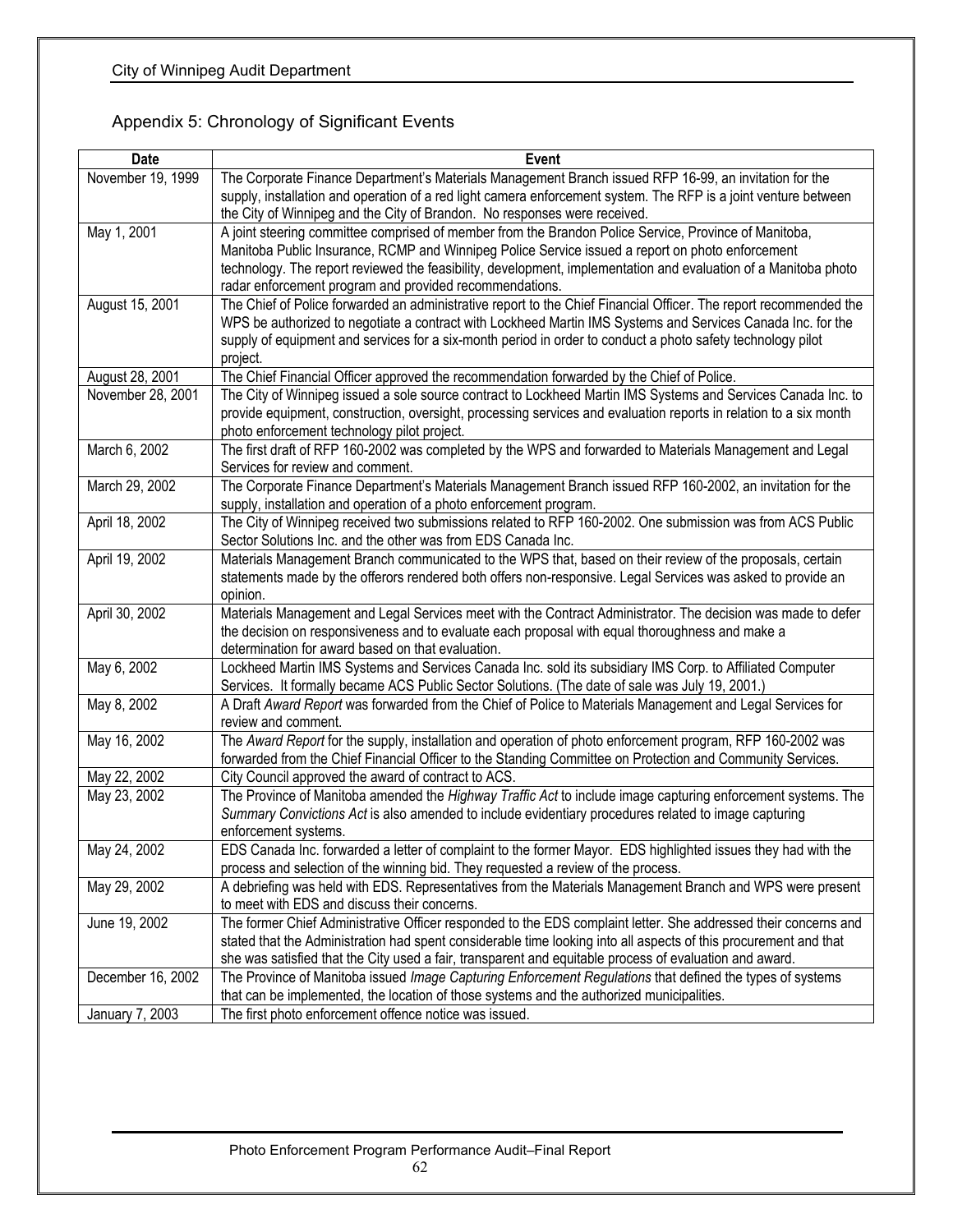Appendix 6 - Summary of Recommendations

| Report         |                                                                                                                       |
|----------------|-----------------------------------------------------------------------------------------------------------------------|
| Recommendation |                                                                                                                       |
| Number         |                                                                                                                       |
|                | We recommend that the Corporate Controller remind the Materials Management Branch of its responsibility to provide    |
|                | support to contract administrators to ensure that the procurement process used for the purchase of goods and          |
|                | services is appropriate in the circumstances.                                                                         |
| $\overline{2}$ | We recommend that the Materials Management Branch draft an amendment to Administrative Directive FM-002               |
|                | Materials Management Policy for the consideration of the Chief Administrative Officer to require that the team        |
|                | developing and evaluating any complex and/or significant RFP be comprised of staff with the appropriate               |
|                | competencies. At a minimum, the team should include a technical expert and a financial representative, and have       |
|                | access to a specific lawyer. We would expect that each team member's involvement be limited to those areas where      |
|                | their requisite skills are required.                                                                                  |
| 3              | We recommend that the Materials Management Branch draft an amendment to the Administrative Directive FM-002           |
|                | for the consideration of the Chief Administrative Officer to a require the submission of a Summary Evaluation Report  |
|                | to MMB to provide evidence that an appropriate level of due diligence has been performed in the evaluation process.   |
| 4              | We recommend that, for significant contracts, Legal Services and the Materials Management Branch obtain               |
|                | reasonable assurance that the statements made by a contract administrator and contained in an Award Report can be     |
|                | supported. In the absence of such assurance, Legal Services and the Materials Management Branch should                |
|                | communicate their concerns in the comments section attached to the Award Report.                                      |
| 5              | We recommend that Legal Services and the Materials Management Branch clearly state their opinions on whether a        |
|                | bid submission is non-responsive in the comments that are attached to the Award Report.                               |
| $\overline{6}$ | We recommend that the Chief Financial Officer ensure adequate due diligence has been performed on all financial       |
|                | aspects of Award Reports. When considerable uncertainty exists over the revenue or cost components, this should       |
|                | be noted on the Financial Impact Statement and be supported by a sensitivity analysis to provide decision makers      |
|                | with a possible range of outcomes.                                                                                    |
| $\overline{7}$ | We recommend that the MMB, in consultation with other City departments, identify mandatory conditions and clauses     |
|                | within the procurement templates that departments are not allowed to delete or modify without prior written approval  |
|                | by the Manager of Materials. We recommend that a liquidated damages clause be included in this mandatory set.         |
| 14             | The WPS and Corporate Finance should continue to work with the Province to obtain the information required from       |
|                | Manitoba Justice to properly manage the program. In addition, the WPS should identify this issue in the annual report |
|                | to the Minister of Transportation.                                                                                    |

### **Recommendations for Corporate Finance**

### **Recommendations for Legal Services**

| Report         |                                                                                                                                                                                                                                                                                                                                                                                                                            |
|----------------|----------------------------------------------------------------------------------------------------------------------------------------------------------------------------------------------------------------------------------------------------------------------------------------------------------------------------------------------------------------------------------------------------------------------------|
| Recommendation |                                                                                                                                                                                                                                                                                                                                                                                                                            |
| <b>Number</b>  |                                                                                                                                                                                                                                                                                                                                                                                                                            |
|                | We recommend that, for significant contracts, Legal Services and the Materials Management Branch obtain reasonable<br>assurance that the statements made by a contract administrator and contained in an Award Report can be supported.<br>In the absence of such assurance, Legal Services and the Materials Management Branch should communicate their<br>concerns in the comments section attached to the Award Report. |
| 5              | We recommend that Legal Services and the Materials Management Branch clearly state their opinions on whether a<br>bid submission is non-responsive in the comments that are attached to the Award Report.                                                                                                                                                                                                                  |
|                | We recommend that the MMB, in consultation with other City departments, identify mandatory conditions and clauses<br>within the procurement templates that departments are not allowed to delete or modify without prior written approval by<br>the Manager of Materials. We recommend that a liquidated damages clause be included in this mandatory set.                                                                 |

63